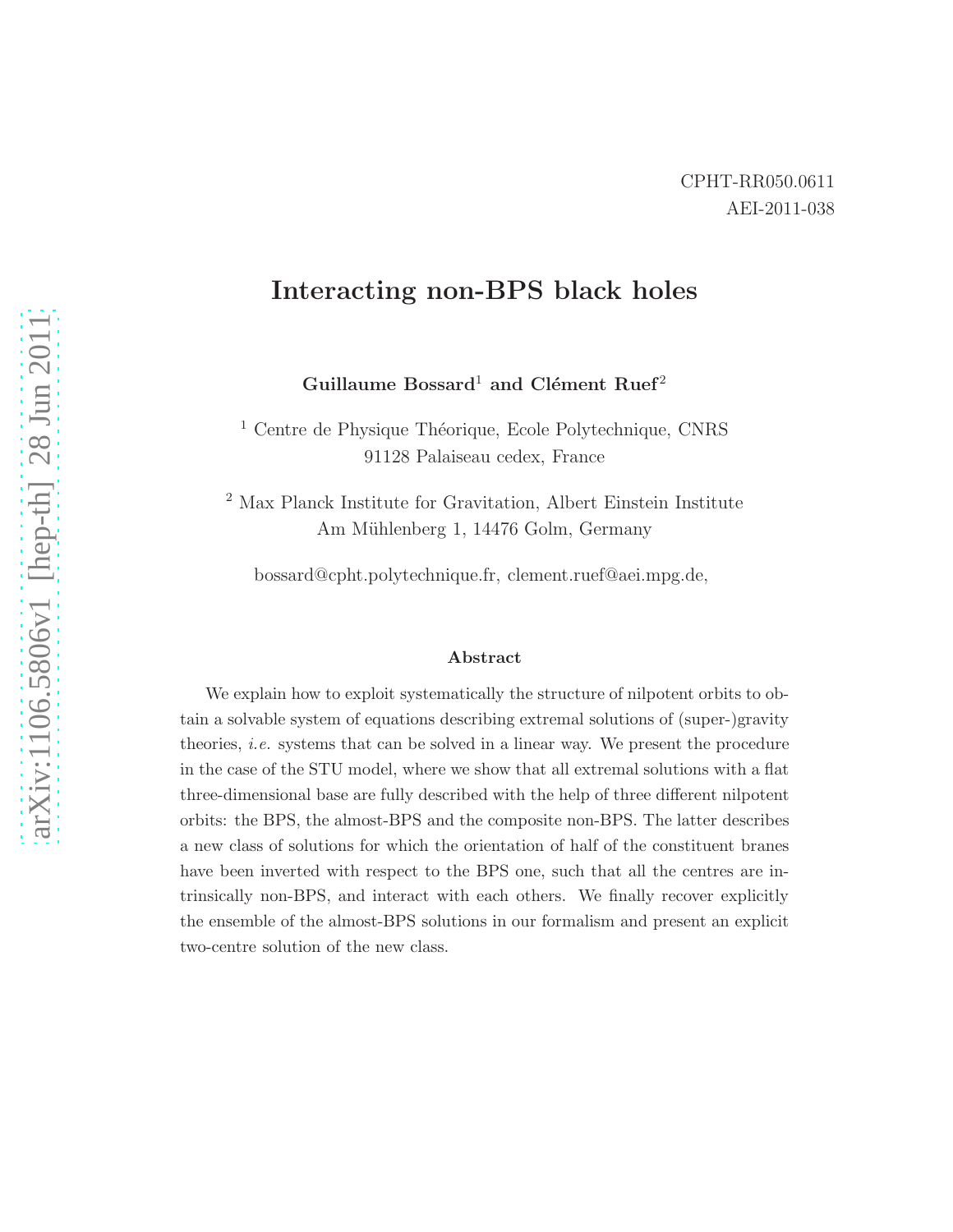# 1 Introduction

One of the great success of string theory has been to be able to provide a statistical interpretation to the Bekenstein–Hawking entropy of BPS black holes through the counting of D-branes in the weakly coupled regime [\[1\]](#page-46-0). The validity of the computation is ensured by supersymmetry, but it has nevertheless been proposed that this property could generalise to non-BPS extremal black holes [\[2,](#page-46-1) [3,](#page-46-2) [4\]](#page-46-3). The classification of supersymmetric composite black hole solutions has permitted to understand the mismatch between the enumeration of spherically symmetric BPS black holes and the counting of BPS states within weakly coupled string theory [\[5\]](#page-46-4). Understanding the space of states associated to extremal black holes therefore clearly requires to have a global understanding of composite extremal black hole solutions. In the recent years, a lot of techniques developed in the context of supersymmetric solutions have been adapted to the case of non-BPS extremal ones (see  $[6]-[25]$  $[6]-[25]$  for part of the literature). Indeed, it has been understood that a lot of features are in fact intrinsically more related to extremality than supersymmetry. In particular, the underlying system of equations is then solvable, which means that it can be solved in a linear fashion [\[12\]](#page-47-0). Such a linear structure is the key point for solving explicitly the equations, and this remark permitted to construct a lot of new non-BPS solutions [\[10,](#page-47-1) [11,](#page-47-2) [12\]](#page-47-0). However, it has up to now remain unclear where such a solvable system was coming from, and thus how to generalise the approach to find other solvable systems. The aim of the present paper is to address this issue.

Since more than twenty years now, it is well-known that the stationary solutions of supergravity theories coupled to abelian vector fields and scalar fields parametrizing a symmetric space  $G_4/K_4$  are described by a non-linear sigma model coupled to Euclidean three-dimensional gravity, which scalar field  $\mathcal V$  parametrize a symmetric space  $G/K^*$ [\[26\]](#page-48-1). In the cases of interest (such has Kaluza–Klein supersymmetric theories without hyper-multiplets), G is a simple group and  $K^*$  is a non-compact real form of its maximal compact subgroup. The scalar momentum  $P$  is defined as the component of the Maurer–Cartan form  $V^{-1}dV$  in the coset component  $\mathfrak{p} \cong \mathfrak{g} \ominus \mathfrak{k}^*$  of the Lie algebra. Solutions describing spherically symmetric black holes are then determined by the associated Noether charge in the Lie algebra  $\mathfrak g$  of  $G$ , and can therefore be classified in terms of  $G$ orbits [\[26,](#page-48-1) [27\]](#page-48-2). In the extremal limit, the Noether charge is nilpotent and the spherically symmetric extremal black hole solutions are classified in terms of a sub-class of nilpotent orbits of G in  $\mathfrak g$  [\[28,](#page-48-3) [29\]](#page-48-4). It is shown that P then lies in the same nilpotent orbit, and more precisely in its intersection with the coset component  $\mathfrak{p}$ . It has been exhibited that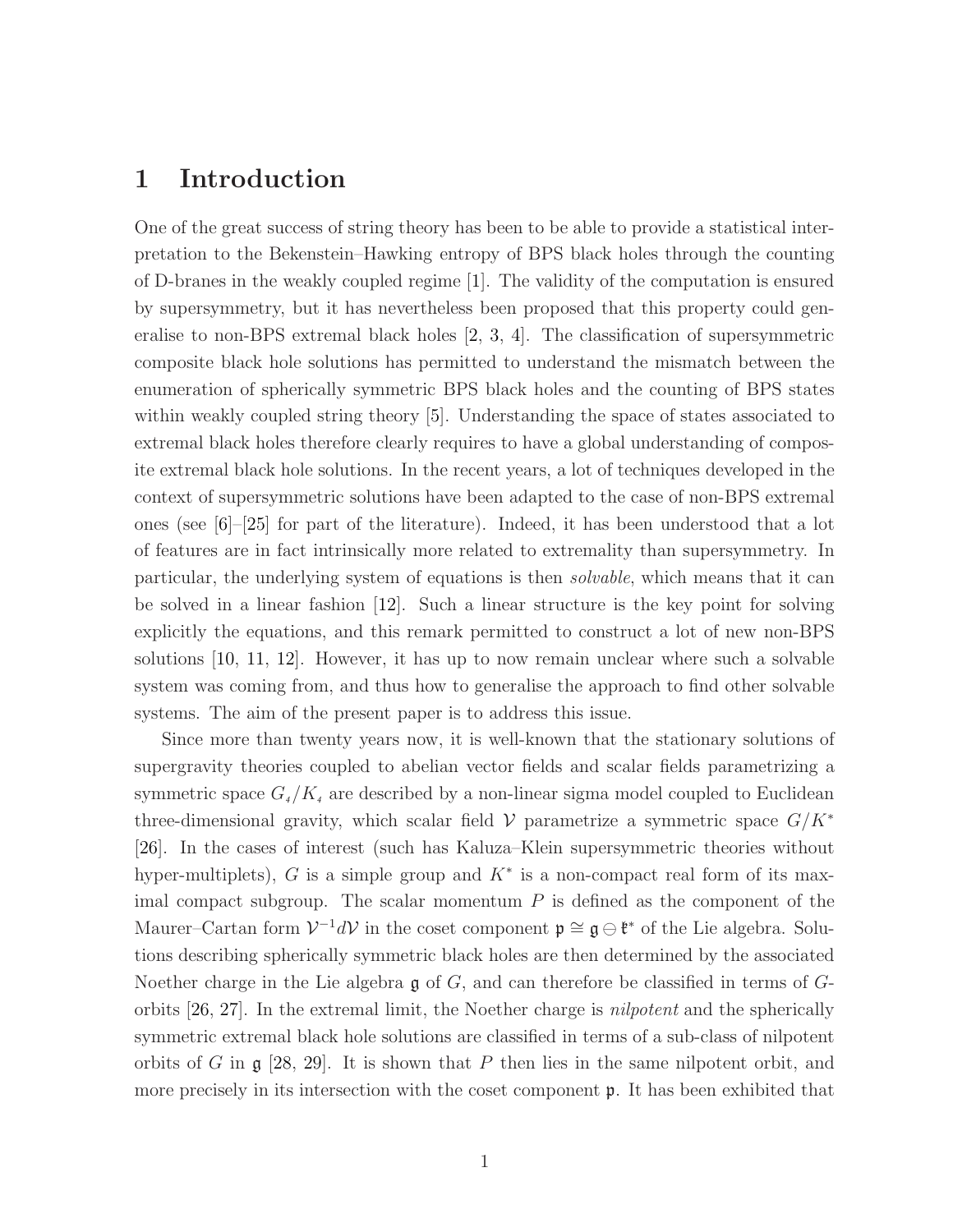the first order system of differential equations defining the composite BPS black hole solutions can itself be derived from the property that the scalar momentum  $P$  lies in the nilpotent orbit associated to spherically symmetric BPS black holes [\[30\]](#page-48-5). We show in this paper that this property extends to all extremal composite black hole solutions with a flat three-dimensional base metric,<sup>[1](#page-2-0)</sup> without assuming any spherical symmetry, nor even axisymmetry. In other words, they are solutions of a solvable system of differential equations, which is defined by the nilpotent orbit in which  $P$  is constrained to lie in. We will be able to obtain all the possible solvable systems of a given theory from the study of its nilpotent orbits, and also to explore in a systematic way the structure of the solutions space. In the present paper, for the sake of clarity, we only study the case of the STU model, *i.e.*  $\mathcal{N} = 2$  supergravity in four-dimensions coupled to three vector multiplets with a cubic prepotential. The ideas explained here are nevertheless more general, and we intend to present the more general case of  $\mathcal{N} = 8$  supergravity in an upcoming paper. The generalisation to any  $\mathcal{N} = 2$  supergravity coupled to vector multiplets associated to a very special Kähler geometry is straightforward. For the STU model, we show that all solutions can be described with only three different nilpotent orbits, leading to three inequivalent solvable system of differential equations. The first one is the Denef system of equations for BPS solutions [\[5,](#page-46-4) [31\]](#page-48-6) and the second is the almost-BPS system [\[9\]](#page-47-3). We obtain the latter from the nilpotent orbit approach, and show that it allows us to recover all the previously known solutions of that class. The third one is new, and we call it the composite non-BPS system. In terms of type IIA supergravity, one can understand the almost-BPS system as a system of floating D-branes for which the constituent branes of one type have an inverted orientation, e.g.  $\overline{\text{D6}}$ -D4-D2-D0. Similarly, the composite non-BPS system is associated to a system of D-branes for which the constituent branes of two types have their orientation inverted, e.g.  $\overline{\text{D6}}$ - $\overline{\text{D4}}$ -D2-D0. We present here the composite non-BPS system of equations, but, again for the sake of simplicity, only present one two-centres solution of this class. This example will be enough to exhibit key properties of the new class, in particular the fact that the centres are interacting, and to show that more general solutions exist with an arbitrary number of centres.

An important point in understanding extremal solutions is the following. A generic single-centre solution of both the almost-BPS and the composite non-BPS system will be singular, and thus not physical. In order to be regular, the momentum  $P$  must fall down at any black hole horizon, either in the BPS or the so-called physical non-BPS orbit, which are associated to extremal single-centre solutions. However, regularity allows  $P$  to

<span id="page-2-0"></span><sup>1</sup>Excluding the extremal Kerr solutions and composite generalisations thereof.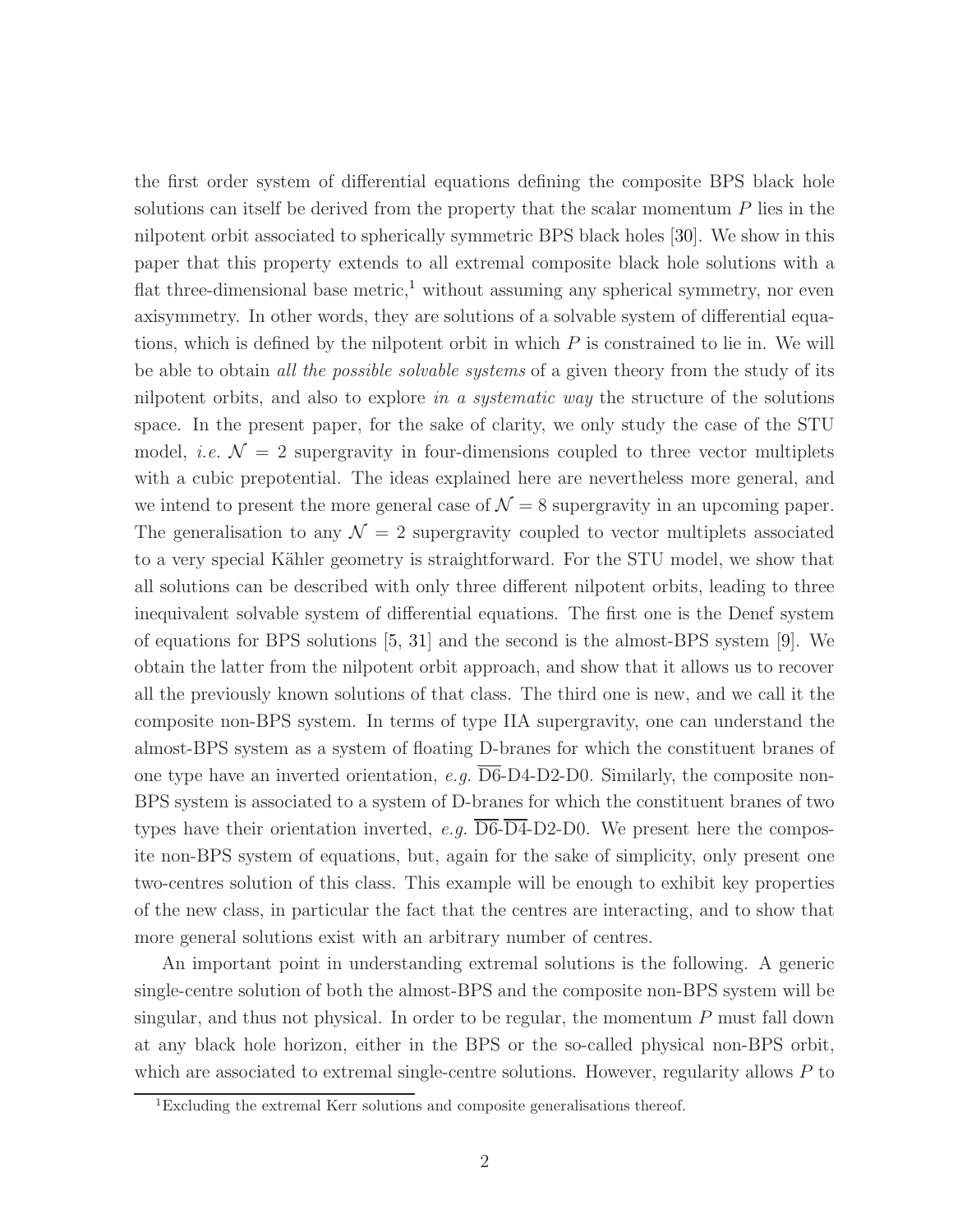lie in more general higher rank nilpotent orbits on a generic point of the base space. This is schematically depicted in Figure [1.](#page-4-0) It is crucial to understand that this is precisely the possibility for P to lie in higher rank orbits, where a single-centre solution would not be regular, that permits to obtain interacting non-BPS multi-centres solutions. Almost-BPS solutions can describe multi-centre interacting solutions [\[10,](#page-47-1) [11\]](#page-47-2), but no interaction can take place between two non-BPS centres. It is of importance that the composite non-BPS multi-centre black holes that we exhibit in the present paper have interactions between genuinely non-BPS centres. This is an important step toward the understanding of the structure of the moduli space of non-BPS multi-centre solutions.

Note also that the existence of such solutions is not in contradiction with the previously obtained conclusion that there were no composite non-BPS solutions associated to the first order system of differential equations describing non-BPS single-centre solutions [\[19\]](#page-47-4). Indeed we find that the most general regular solution of the 'physical' non-BPS system (associated to the 'physical' non-BPS nilpotent orbit) are single-centre solutions with a possible bounded angular momentum, whereas the composite non-BPS solutions only exist in a more general system, the composite non-BPS system. One main difference with the BPS solutions is, whereas for the latter the ADM mass and the flow of the scalar fields in the asymptotic region of a supersymmetric space-time are entirely determined by the asymptotic central charges  $Z(q, p), Z_i(q, p)$ , they also depend on the specific structure of the interior space-time for a composite non-BPS solution. This can be interpreted within the attractor mechanism by a lifting of the flat directions normally associated to single-centre non-BPS black holes. In the presence of interactions, the flow of the scalar fields in the asymptotic region is indeed governed by the 'auxiliary field' dependent 'fake superpotential' described in [\[21\]](#page-48-7), such that instead of being determined by extremizing the 'fake superpotential', the 'auxiliary fields' associated to the flat directions are determined in function of the specific structure of the interior space-time.

The paper is organised as follows. In section 2 we present, from a purely group theoretical point of view, how nilpotent orbits generically define solvable systems, and then focus on the case of the STU model where we obtain three solvable systems that encode all extremal solutions of the STU model with a flat base. We restrict the arguments based on group theory to this section, and the reader not interested in the mathematical details can consistently skip this part, its results being recalled when needed in the rest of the paper. Section 3 is devoted to set up the theory and the conventions, in particular to relate the three-dimensional and four-dimensional quantities. In this section we also provide the expression of the ADM mass as a function of the asymptotic central charges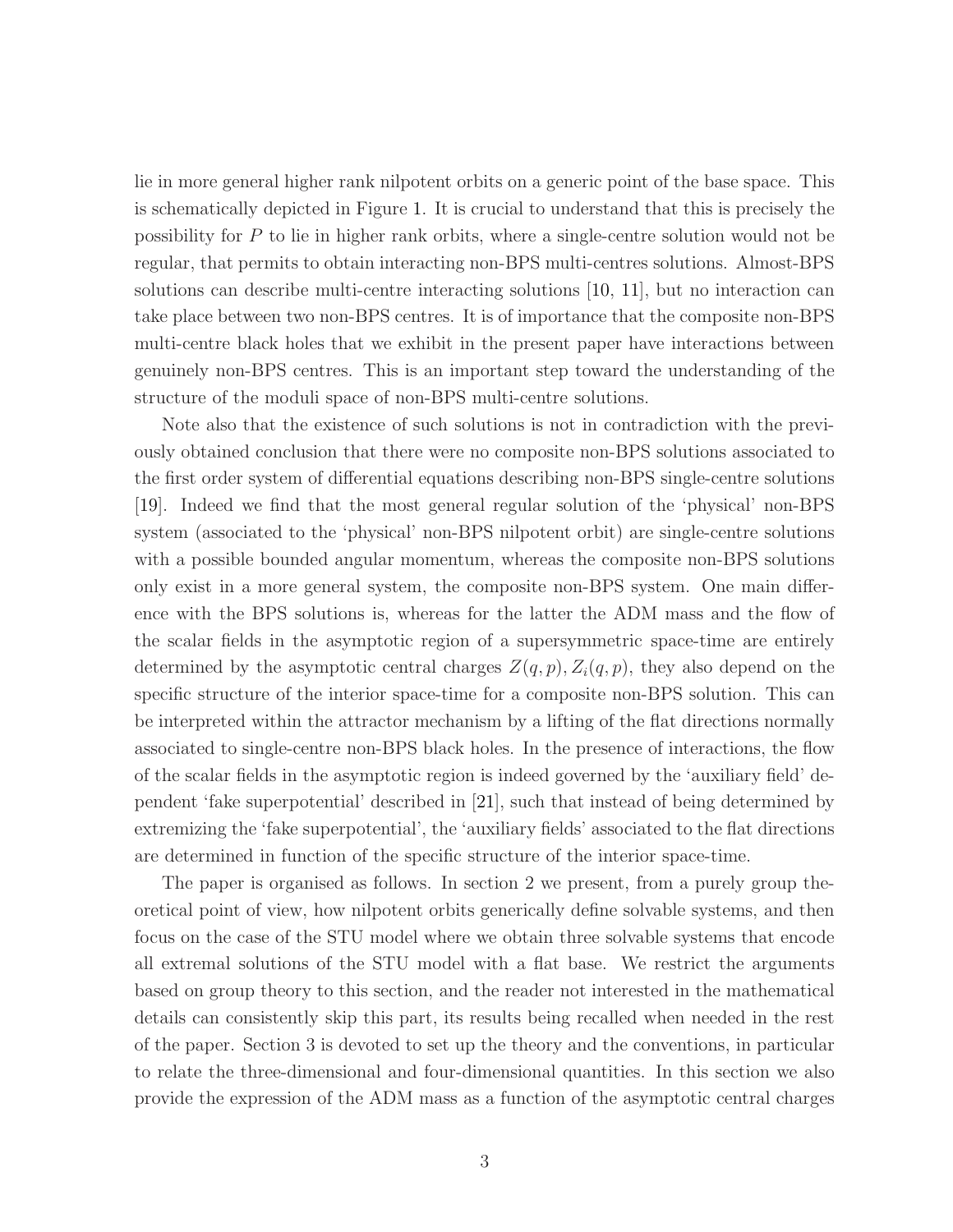<span id="page-4-0"></span>

Figure 1: This figure depicts a simplified version of the Hasse diagram of the nilpotent orbits of  $SO_0(4,4)$ , where the orbits have been identified when  $E_{8(8)}$  conjugate in  $\mathfrak{e}_{8(8)}$ . It describes the topology of the space of nilpotent elements in  $\mathfrak{so}(4,4)$ , such that two nilpotent orbits are connected by a line if the left orbit lies in the topological closure of the right one, see [\[32\]](#page-48-8) for details. The lower rank orbits, on the left, corresponds to  $1/2$ ,  $1/4$  and  $1/8$ -BPS solutions of  $\mathcal{N} = 8$  supergravity with a null entropy. Then, two orbits have the same rank, they are the 1/8-BPS and the physical non-BPS orbit associated to the regular extremal single-centre solutions. On the right side of the regularity line (dotted red line), the rank of the orbits are too high to describe regular single-centre solutions, but still allows for multi-centre configurations. In this paper, we study in details the three blue shaded orbits of this diagram. All the extremal solutions can be obtained from them as subcases.

and phase parameters determined by the specific configuration of the interior solution. In section 4, we choose a duality frame to show how, from our point of view, we reobtain all known almost-BPS solutions, while section 5 is devoted to the new composite non-BPS system. In this two cases, we also show that the Ehlers rotation, which is part of the three-dimensional duality group, but not of the four-dimensional one, does not give any new solutions. Finally, we construct and analyse a complete two-centre solution of the composite non-BPS class in section 6. Some details of the conventions are relegated to an appendix.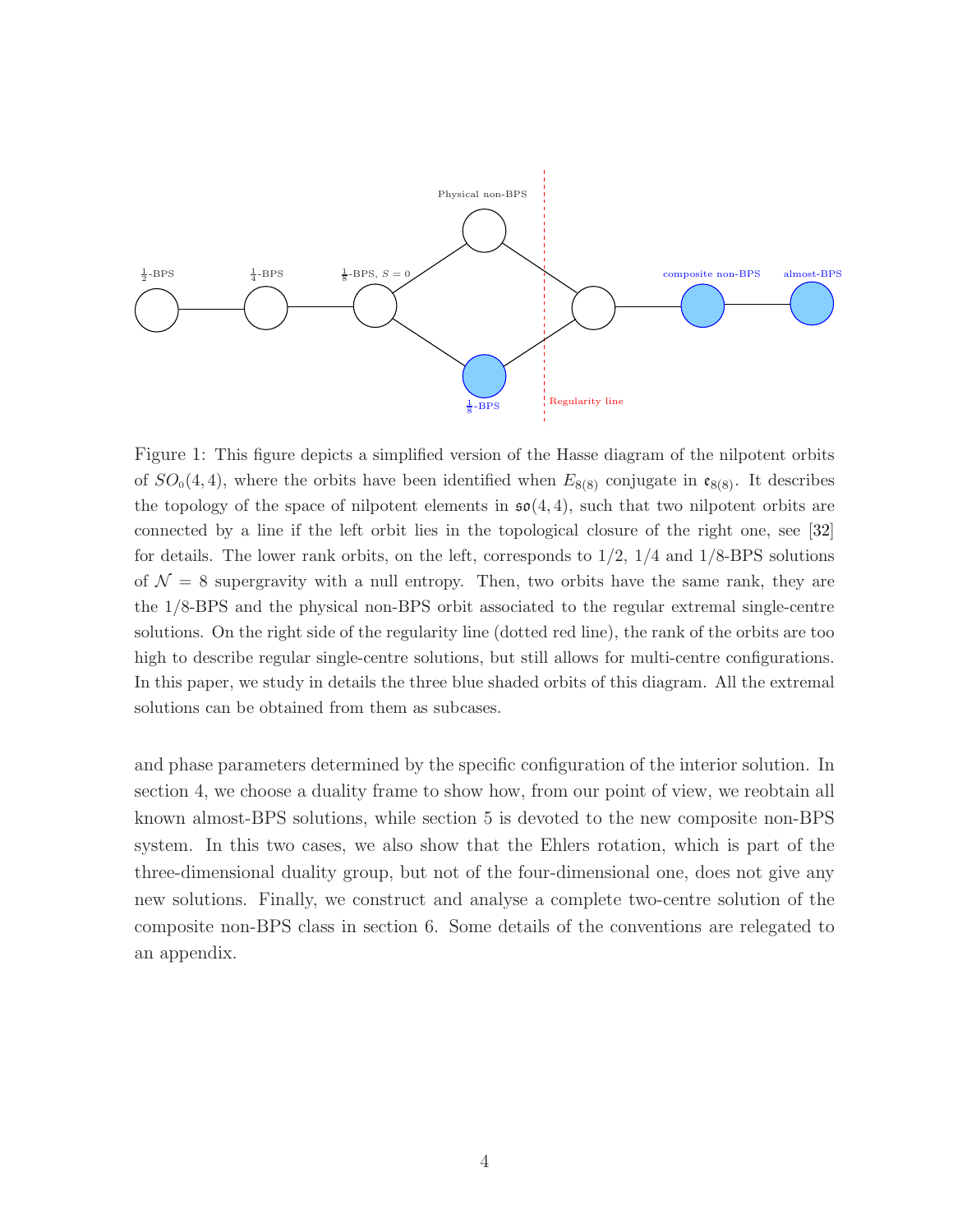# <span id="page-5-2"></span>2 Solvable subalgebras and equations of motion

### 2.1 General solvable subalgebra

One interesting feature of the almost-BPS system of differential equations [\[9,](#page-47-3) [10\]](#page-47-1), is that, although not free, it admits a graded structure that allows to obtain each function as the solution of a free Laplace equation with a source term determined as a non-linear function of the lower grade functions. This renders the system exactly solvable, i.e. it amounts to recursively solve linear Laplace equations with known non-linear source terms. We explain in this section how this behaviour is in fact generic for extremal systems. In terms of the non-linear sigma model over  $G/K^*$  coupled to Euclidean gravity in three dimensions, this graded structure originates naturally from the graded structure of a solvable subalgebra.

Consider a solvable subalgebra  $\mathfrak{n} \subset \mathfrak{g}$ , which satisfies by definition that

$$
\exists n \in \mathbb{N}, \quad \operatorname{ad}_{\mathfrak{n}}^n \mathfrak{n} \cong \{0\},\tag{2.1}
$$

where

<span id="page-5-0"></span>
$$
ad_{\mathfrak{n}} \mathfrak{n} \cong [\mathfrak{n}, \mathfrak{n}] \tag{2.2}
$$

as a set, and the power n defines the number of commutators.  $\bf{n}$  admits a grading

$$
\mathfrak{n} = \sum_{p=1}^{n} \mathfrak{n}^{(p)} , \qquad (2.3)
$$

such that

$$
\mathfrak{n}^{(p)} \cong \mathrm{ad}_{\mathfrak{n}}^{p-1} \mathfrak{n} \setminus \mathrm{ad}_{\mathfrak{n}}^{p} \mathfrak{n} \ . \tag{2.4}
$$

We will consider that this grading is consistent with the involution defining the subalgebra k ∗

$$
\mathfrak{g} \cong \mathfrak{k}^* \oplus \mathfrak{p} \tag{2.5}
$$

associated to  $K^*$ , such that each component decomposes accordingly into

$$
\mathfrak{n}^{(p)} \cong \mathfrak{k}^{(p)} \oplus \mathfrak{p}^{(p)}\,. \tag{2.6}
$$

Now, consider the Ansatz for the scalar field

<span id="page-5-1"></span>
$$
\mathcal{V} = \exp(-L) \tag{2.7}
$$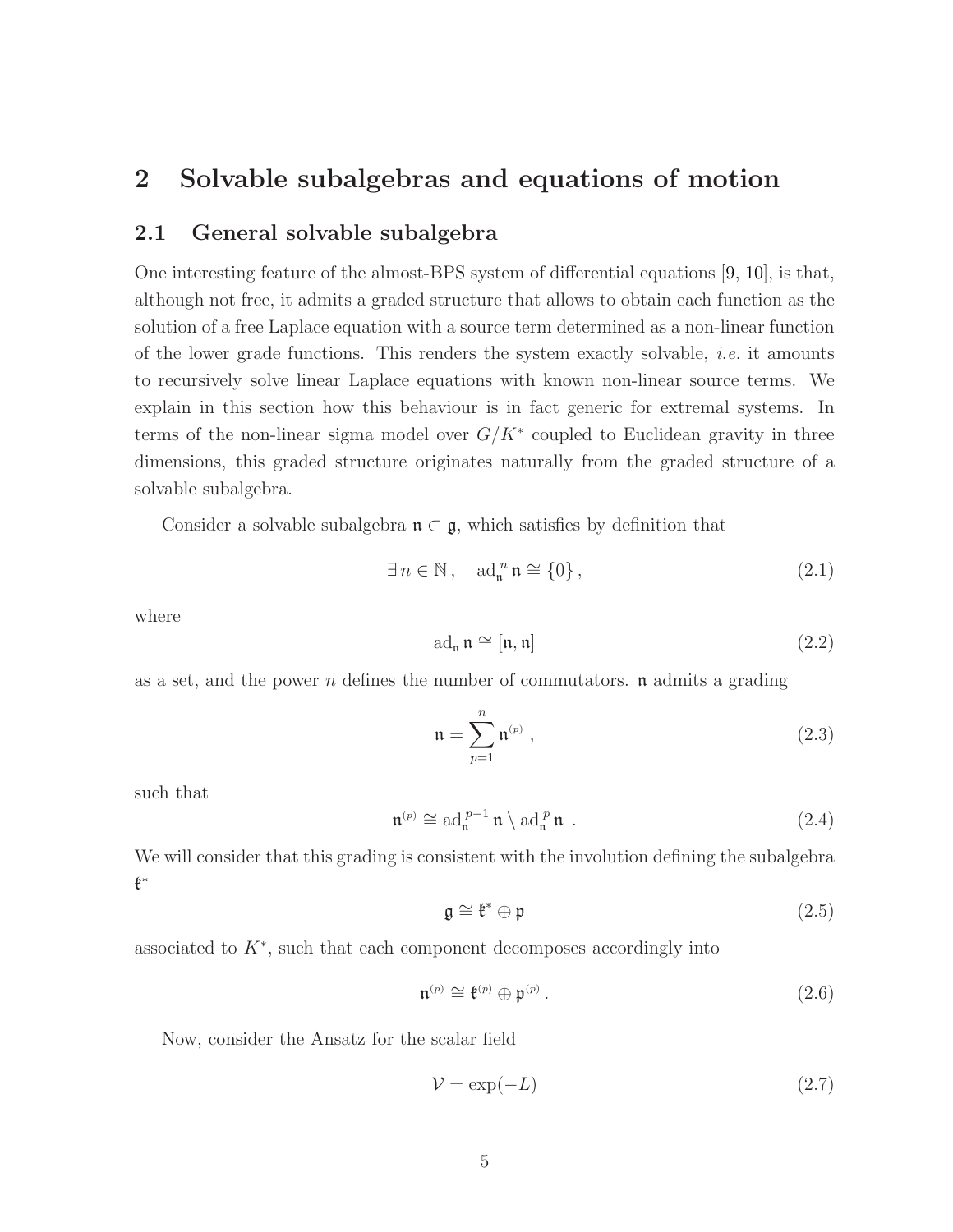defined such that L is a function of the three-dimensional base  $M_3$  valued in  $\mathfrak{n} \cap \mathfrak{p}$ 

<span id="page-6-3"></span>
$$
L: M_3 \to \mathfrak{n} \cap \mathfrak{p} \,. \tag{2.8}
$$

L is in  $\mathfrak n$  because we assume it to be nilpotent, and it can be chosen in  $\mathfrak p$  by fixing the coset representative  $\mathcal V$  in  $G/K^*$  to be odd with respect to the involution defining  $K^*$ .<sup>[2](#page-6-0)</sup>

One straightforwardly obtains that the components of the Maurer–Cartan form

$$
\mathcal{V}^{-1}d\mathcal{V} = P + B \,, \qquad P \in \mathfrak{p} \,, \quad B \in \mathfrak{k}^* \tag{2.9}
$$

are

$$
P = -\sum_{k\geq 0} \frac{1}{(2k+1)!} \operatorname{ad}_{L}^{2k} dL , \qquad B = -\sum_{k\geq 0} \frac{1}{(2k+2)!} \operatorname{ad}_{L}^{2k+1} dL , \qquad (2.10)
$$

and lie respectively in

$$
P \in \mathfrak{n} \cap \mathfrak{p} \cong \sum_{p=1}^{n} \mathfrak{p}^{(p)}, \qquad B \in \mathfrak{n} \cap \mathfrak{k}^* \cong \sum_{p=1}^{n} \mathfrak{k}^{(p)}.
$$
 (2.11)

Note that both sums are finite since  $ad_L^{\ n} dL = 0$ . By property of the solvable algebra

<span id="page-6-1"></span>
$$
\text{Tr } P_{\mu} P_{\nu} = 0. \tag{2.12}
$$

Equations of motion. The equations of motion of (super-)gravity theories coupled to abelian vector fields in four dimensions, reduce for stationary solutions to the following equations on the three-dimensional Riemannian space  $M_3$ 

<span id="page-6-2"></span>
$$
\text{Tr } P_{\mu} P_{\nu} = R_{\mu\nu} \quad , \tag{2.13}
$$

$$
d \star P + [B, \star P] = 0 \quad . \tag{2.14}
$$

So [\(2.12\)](#page-6-1) translates into  $R_{\mu\nu} = 0$ , and the base three-dimensional metric is flat  $\gamma_{\mu\nu} = \delta_{\mu\nu}$ . Therefore the base manifold is simply  $\mathbb{R}^3$ , although it will be more precise to define it as the punctured  $\mathbb{R}^3$ 

$$
M_3 \cong \mathbb{R}^3 \setminus \{x_A|_{A=1}^k\}, \tag{2.15}
$$

<span id="page-6-0"></span><sup>&</sup>lt;sup>2</sup>Note that this choice of parametrization of the coset space  $G/K^*$  is not globally defined, because  $G/K^*$  is not topologically trivial as opposed to  $G/K$ . Nevertheless it is well defined on a dense subspace and the singular loci correspond to singularities of the four-dimensional metric and can be disregarded.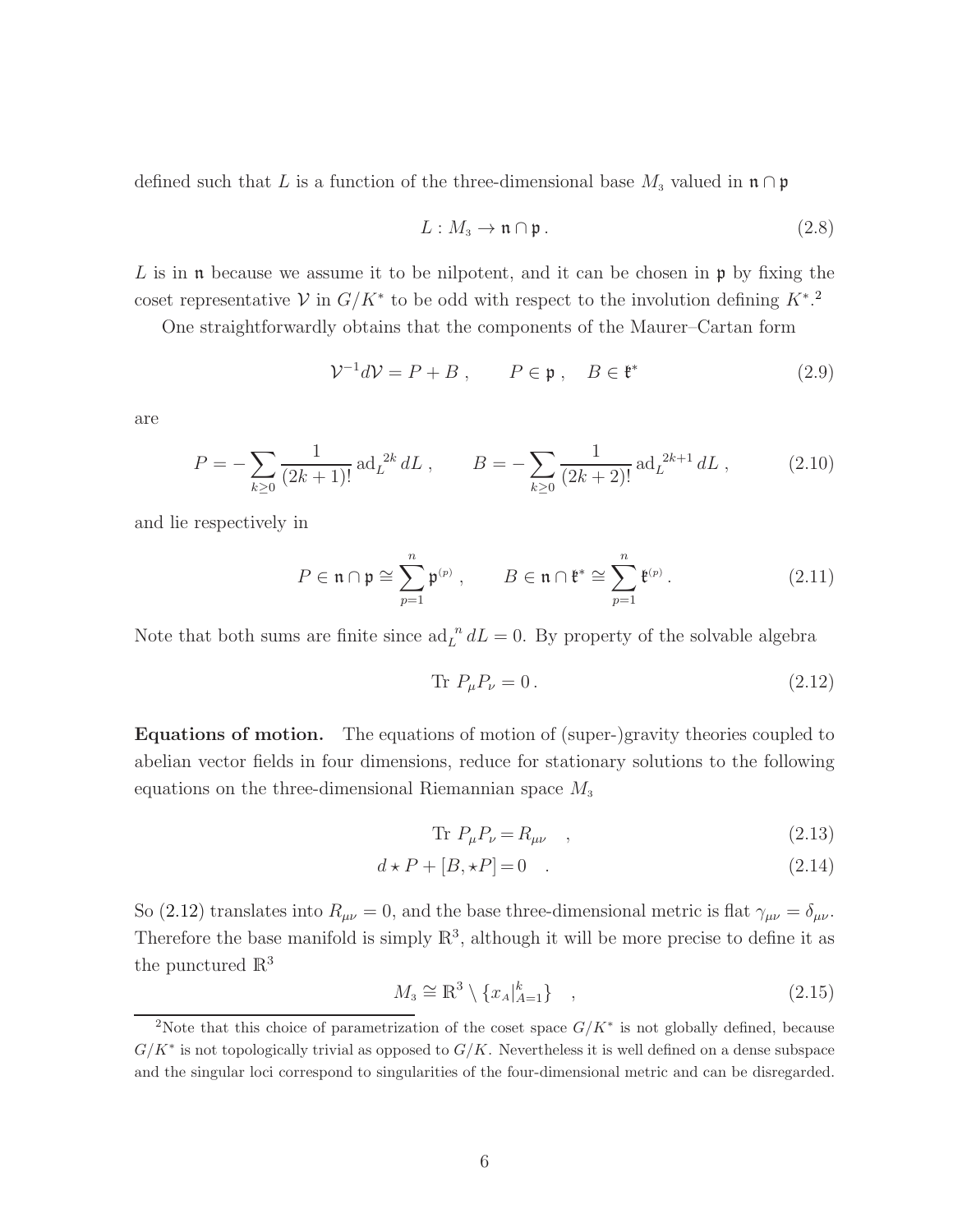where the removed points  $x_A$  are the poles of the function L. To look at the second equation of motion [\(2.14\)](#page-6-2), it is useful to define  $L^{(p)} \in \mathfrak{p}^{(p)}$  such that

$$
L \equiv \sum_{p=1}^{n} L^{(p)} \,. \tag{2.16}
$$

One can then develop [\(2.14\)](#page-6-2) according to the grading such that

<span id="page-7-0"></span>
$$
d \star dL^{(1)} = 0
$$
  
\n
$$
d \star dL^{(2)} = 0
$$
  
\n
$$
d \star dL^{(3)} = -\frac{2}{3} [dL^{(1)}, [L^{(1)}, \star dL^{(1)}]]
$$
  
\n
$$
d \star dL^{(4)} = -\frac{2}{3} [dL^{(1)}, [L^{(1)}, \star dL^{(2)}]] - \frac{2}{3} [dL^{(1)}, [L^{(2)}, \star dL^{(1)}]] - \frac{2}{3} [dL^{(2)}, [L^{(1)}, \star dL^{(1)}]]
$$
  
\n
$$
d \star dL^{(5)} = \frac{2}{45} [dL^{(1)}, [L^{(1)}, [L^{(1)}, \star dL^{(1)}]]]] + \frac{8}{45} [[L^{(1)}, dL^{(1)}], [L^{(1)}, [\star dL^{(1)}]]]
$$
  
\n
$$
-\frac{2}{3} [dL^{(1)}, [L^{(2)}, \star dL^{(2)}]] - \frac{2}{3} [dL^{(2)}, [L^{(1)}, \star dL^{(2)}]] - \frac{2}{3} [dL^{(2)}, [L^{(2)}, \star dL^{(1)}]]
$$
  
\n
$$
-\frac{2}{3} [dL^{(1)}, [L^{(1)}, \star dL^{(3)}]] - \frac{2}{3} [dL^{(1)}, [L^{(3)}, \star dL^{(1)}]] - \frac{2}{3} [dL^{(3)}, [L^{(1)}, \star dL^{(1)}]]
$$
  
\n
$$
d \star dL^{(6)} = \dots
$$
\n(2.17)

and so on and so forth, such that each component  $L^{(p)}$  of L can be obtained as the solution of a Laplace equation with a source depending of the function  $L^{(q)}$  of lower grade  $q < p-1$ . In other words, one can solve these equations *linearly*. It should be clear at this point that this is a generic property of solutions described by any solvable subalgebra. Note that because of the nilpotency  $(2.1)$ , the system  $(2.17)$  stops for a finite degree n.

The metric and electromagnetic fields defined in four (respectively five) dimensions are defined in function of scalars determined as algebraic functions of the component functions of  $L$ , and 1-forms determined as components of the  $\mathfrak n$  valued 1-form W dual to the scalar fields

$$
dW \equiv \star \mathcal{V} P \mathcal{V}^{-1} = -\sum_{k=0}^{n-1} \frac{(-2)^k}{(k+1)!} \operatorname{ad}_L^k \star dL \quad , \tag{2.18}
$$

which is well defined on a  $U(1) \times \dim[n]$  bundle over  $M_3$  since the equations of motion imply

$$
d \star \mathcal{V} P \mathcal{V}^{-1} = 0. \tag{2.19}
$$

This also provides a Noether charge  $Q \in \mathfrak{n}$  associated to any 2-cycle  $\Sigma$  of the threedimensional base manifold

$$
Q_{|\Sigma} \equiv \frac{1}{4\pi} \int_{\Sigma} \star \mathcal{V} P \mathcal{V}^{-1} . \tag{2.20}
$$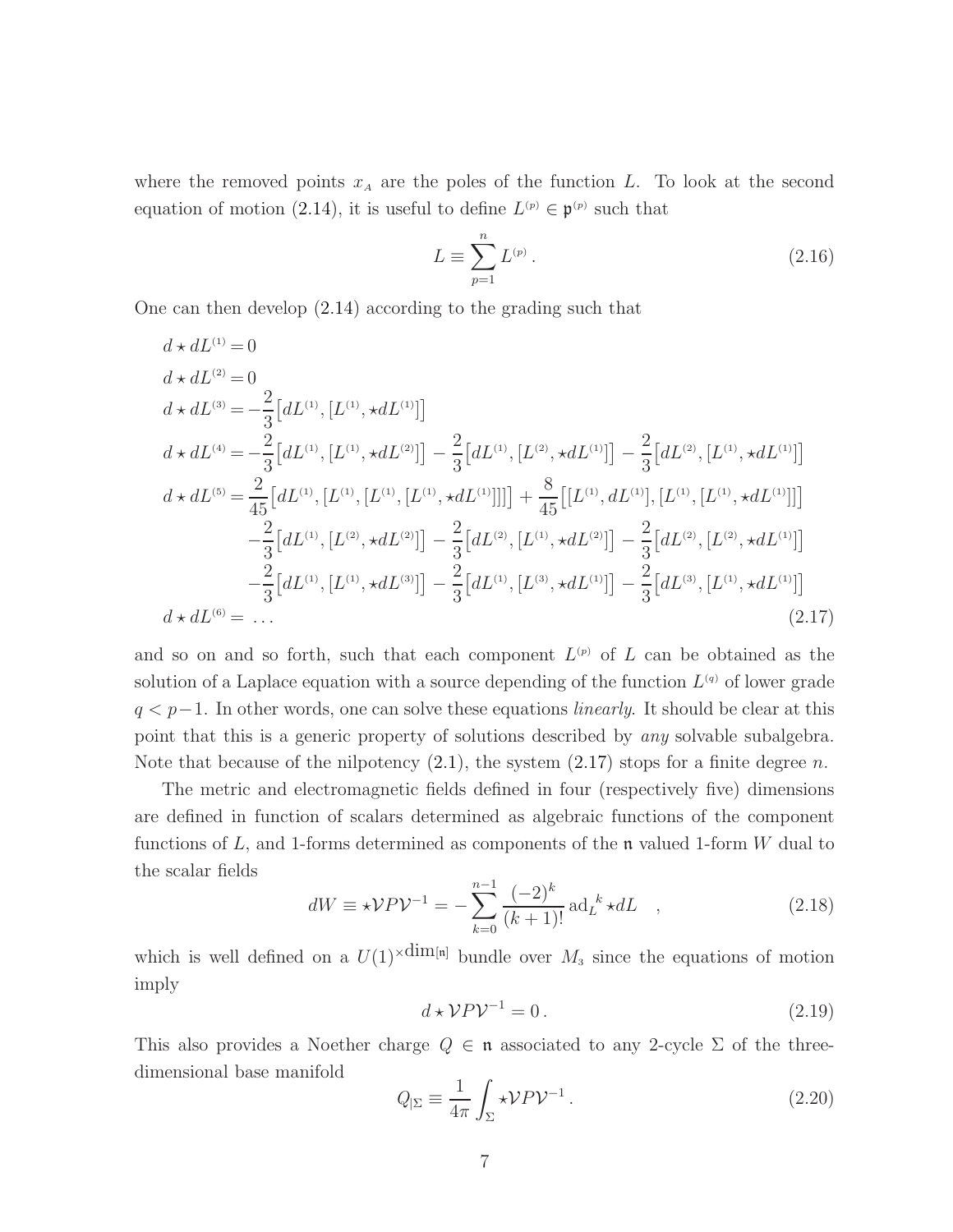Regularity. Because we will be interested in composite black hole solutions, we can assume that the cycles are characterised by the black holes they are surrounding. In particular, since we will study extremal black holes, they will be characterised by poles in the function L at point  $x_A$  located at the horizon of the black holes. By definition of the system, the Noether charge will lie in  $\mathfrak{n}$ , and therefore will always be nilpotent. The Noether charge associated to a cycle surrounding one single black hole is characterised by the pole of  $\star \mathcal{V} P \mathcal{V}^{-1}$  at  $x = x_A$ . The geometry of the horizon is only modified by the existence of the other centres by subleading corrections, and in order for the solution to be regular, the associated Noether charge must satisfy at least the constraint that it does satisfy for the single-centre solution to be regular. A single-centre extremal solution is regular if and only if it can be obtained as the extremal limit of a regular non-extremal solution. This requires for instance that  $Q_A$  is regular in the boundary of the  $\mathbb{R}_+^* \times K^*$ orbit of a Schwarzschild charge  $Q_{\rm Sch}=M{\bf H}$  [\[26\]](#page-48-1),

$$
Q_A \in \partial \big( \mathbb{R}_+^* \times K^* \cdot \mathbf{H} \big) \quad , \qquad \dim \big[ K^* \cdot Q_A \big] = \dim \big[ K^* \cdot \mathbf{H} \big] \quad , \tag{2.21}
$$

where  $(H, E, F)$  is the  $\mathfrak{sl}_2$  triple inside g which defines the pure gravity truncation. For instance, a pure gravity solution would read  $\mathcal{V} = \exp(\sigma \mathbf{E}) \exp(U\mathbf{H})$  and the Schwarzschild solution would for example be defined such that

$$
\mathcal{V} = \exp\left(\ln\frac{r-M}{r+M}\,\mathbf{H}\right) \,. \tag{2.22}
$$

We define also  $k_{\mathfrak{g}}$  such that  $2k_{\mathfrak{g}} \equiv \text{Tr } H^2$ . The absence of Dirac–Misner string singularities requires moreover that the Kaluza–Klein vector  $\omega$  – the four-dimensional angular momentum vector – is a globally defined 1-form on  $M_3$ . The latter will always be defined as the specific component of W

$$
\omega = \frac{1}{k_{\mathfrak{g}}} \text{Tr } \mathbf{E} W , \qquad (2.23)
$$

E being still the positive nilpotent element of the pure gravity  $\mathfrak{sl}_2$  triple inside  $\mathfrak{g}$ . The absence of Dirac–Misner string singularities requires therefore

$$
\text{Tr } \mathbf{E} Q_A = 0 \,, \tag{2.24}
$$

for all centres.

On any cycle  $\Sigma(I)$  surrounding centres  $x_A$  for  $A \in I$ , the Noether charge is

$$
Q_{\mid \Sigma(I)} = \sum_{A \in I} Q_A \,. \tag{2.25}
$$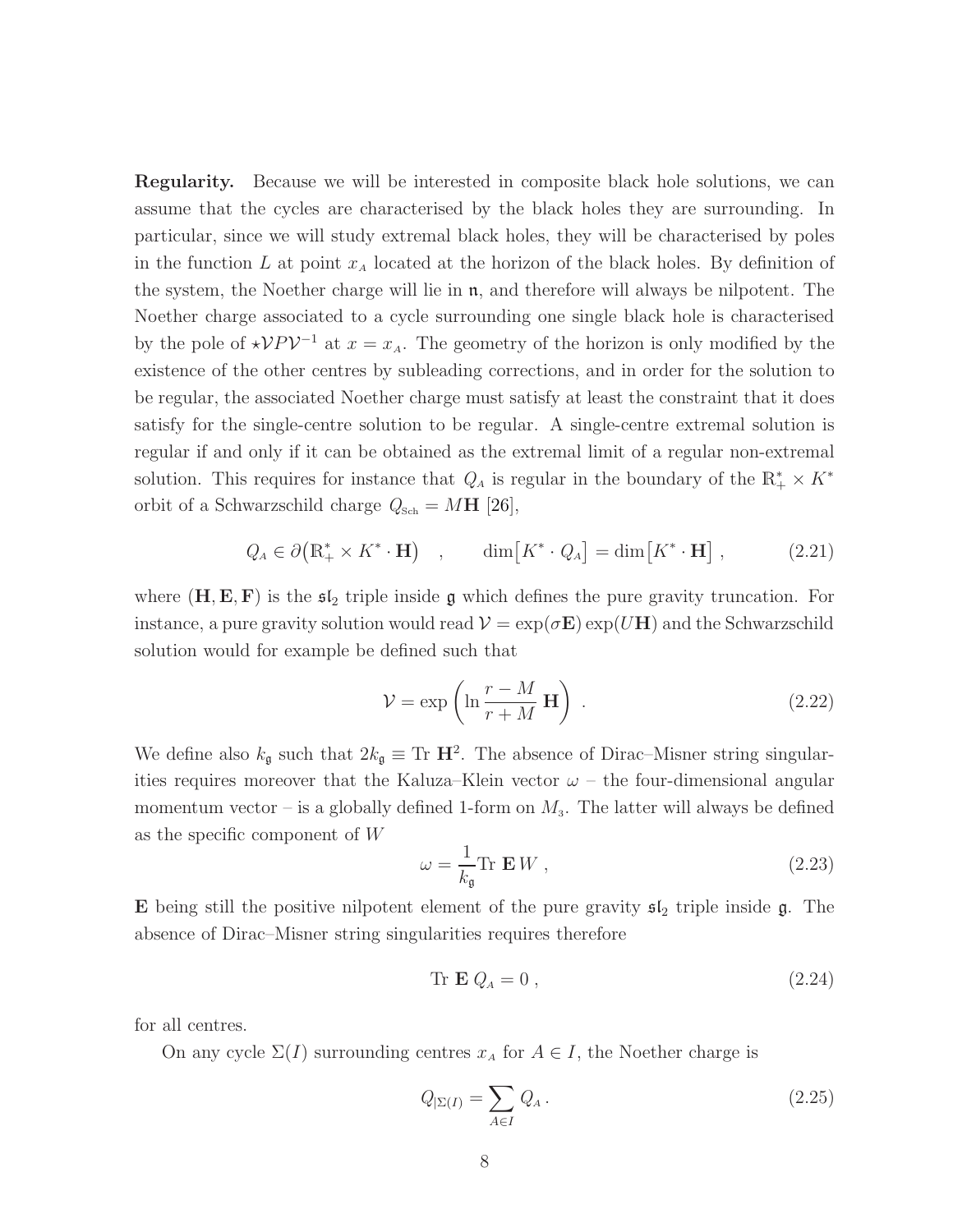A crucial point to be understood, is that although each  $Q_A$  is required, by regularity, to be nilpotent of order 3, The sum of the charges corresponding to different centres, and in particular the asymptotic charge of the solution, do not need to be in such a 'regular' orbit. Thus, the charge associated to a generic cycle can in general be nilpotent of higher degree. Therefore we expect the general solution to admit a total charge

$$
Q = \sum_{A} Q_A , \qquad (2.26)
$$

which could be any nilpotent element of  $\mathfrak{g}$ , provided the corresponding  $G$ -orbit admits an intersection with the coset component  $\mathfrak{p}$ . For such a solution, P will be valued in a higher order nilpotent orbit on  $M_3$ , although its poles at  $x_A$  will lie in  $K^*$  orbits associated to regular single-centre solutions. This is depicted in figure [1.](#page-4-0) As we will see, this remark is the key point to obtain interacting non-BPS multi-centre solutions.

## 2.2 Parametrizing nilpotent orbits.

We are therefore interested in classifying the solvable subalgebras  $\mathfrak n$  in  $\mathfrak g$  in function of the nilpotent orbits their generic elements lie in (see [\[32\]](#page-48-8) for a pedagogical introduction to nilpotent orbits). The consistency of the grading with the involution defining  $K^*$ implies that it can always be defined from a particular semi-simple element  $h(i.e.$  which is diagonalizable in a faithful complex representation) in  $\mathfrak{k}^*$  such that for any element  $x^{(p)} \in \mathfrak{n}^{(p)},$ 

$$
[h, \mathbf{x}^{(p)}] = 2p \mathbf{x}^{(p)}.
$$
\n(2.27)

<span id="page-9-1"></span>It appears that the nilpotent orbits are themselves classified in terms of such semi-simple generator by mean of the so-called normal triples. Here the factor of two implies that the corresponding nilpotent orbit is even, and we will always assume the nilpotent orbits to be even.<sup>[3](#page-9-0)</sup> The conjugacy class  $G_{\mathbb{C}} \cdot e$  with respect to the complex Lie group  $G_{\mathbb{C}}$  of a nilpotent element  $e \in \mathfrak{g}_{\mathbb{C}}$  is entirely determined by the conjugacy class  $G_{\mathbb{C}} \cdot h$  of a semi-simple element defining a standard  $\mathfrak{sl}_2$  triple  $(h, e, f)$  verifying

$$
[h, e] = 2e
$$
,  $[e, f] = h$ ,  $[h, f] = -2f$ . (2.28)

By construction,  $e$  is nilpotent, but, from  $(2.8)$ , we will also require it to lie in the coset component **p**. In this case, h can always be chosen in the  $\mathfrak{k}^*$  subalgebra of **g**,  $h \in \mathfrak{k}^*$ , and

<span id="page-9-0"></span><sup>&</sup>lt;sup>3</sup>This does not assume any lost of generality because any nilpotent element of an odd nilpotent orbit always lies in a solvable algebra associated to an even nilpotent orbit.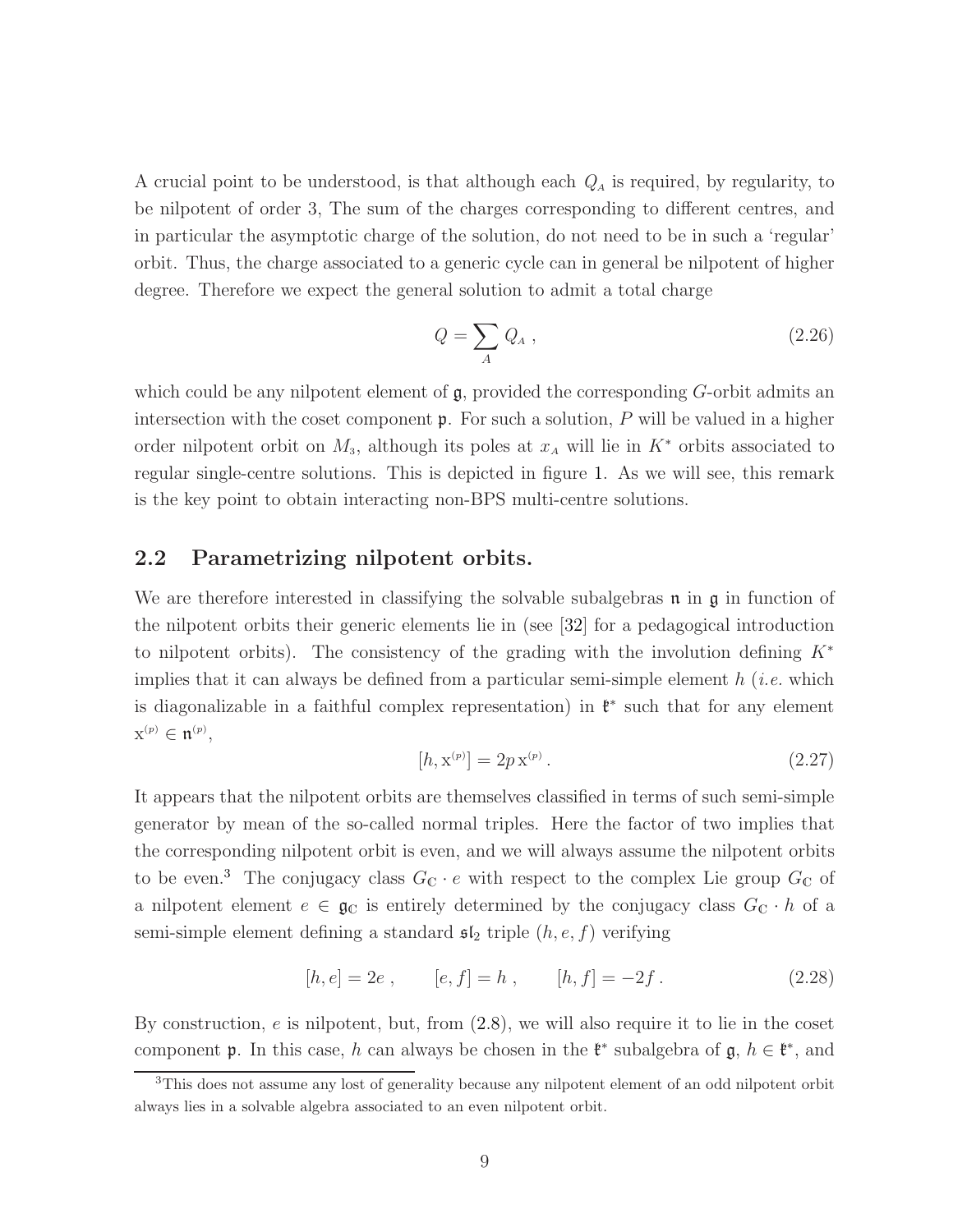the triple is then called a normal triple [\[32\]](#page-48-8). It will therefore be natural for us to classify solvable subalgebras in terms of conjugacy classes of semi-simple elements characterizing complex nilpotent orbits under the subgroup  $K_{\mathbb{C}} \subset G_{\mathbb{C}}$ ,  $K_{\mathbb{C}} \cdot e \subset \mathfrak{p}_{\mathbb{C}}$ . The classification of real orbits requires more work and is of no use for our purpose, so we will not discuss it in this paper. Indeed, we would like to straight that also the function of interest  $L$  is clearly real, the first order system is only characterised by the complex nilpotent orbit it lies in, and it will appear in regular solutions that  $P$  'jumps' from one real  $K^*$ -orbit from one another within the same complex orbit. To summarise, a nilpotent element  $e \in \mathfrak{n} \cap \mathfrak{p}$  can be associated a normal  $\mathfrak{sl}_2$  triple  $(h, e, f)$ , such that its  $K_{\mathbb{C}}$  conjugacy class is determined by the  $K_{\mathbb{C}}$  conjugacy class of the corresponding semi-simple element  $h \in \mathfrak{k}^*$ .

Consider the nilpotent element  $e \in \mathfrak{p}$  of a normal triple  $(h, e, f)$  such that  $h \in \mathfrak{k}^*$ defines an even grading [\(2.27\)](#page-9-1) of  $\mathfrak g$ . By definition, the positive grade component  $\sum_{k>0} \mathfrak g^{(k)}$ defines a solvable algebra containing e, and the maximal solvable algebra containing  $\sum_{k>0} \mathfrak{g}^{(k)}$  is necessarily a subalgebra of  $\sum_{k\geq 0} \mathfrak{g}^{(k)}$ . Here we will assume that all the maximal solvable subalgebras are the strict positive grade component  $\sum_{k>0}\mathfrak{g}^{(k)}$  associated to specific normal triples. This is true for the case of  $\mathfrak{so}(4,4)$  which we will study in this paper, as can be shown by inspection, but we will explain in a forthcoming work that this does not exhaust the set of maximal solvable subalgebras for  $\mathfrak{e}_{8(8)}$ .

Now considering a solvable algebra  $\mathfrak{n} \cong \sum_{k>0} \mathfrak{g}^{(k)}$  associated to a normal tripe  $(h, e, f)$ , we would like to parametrize the set of inequivalent embeddings of this algebra inside g. The action of  $K^*$  clearly preserves the graded system of differential equations, and acts transitively on the set of embeddings of the normal triple. Physically, the inequivalent embeddings of strict normal triples correspond to the inequivalent parametrizations of the four-dimensional fields in terms of the set of functions satisfying the graded system of differential equations, or in other words, to the inequivalent duality frames the solution can be written in. Define  $KK \subset K^*$  the maximal compact subgroup of  $K^*$  and  $K^+(h) \subset$ K<sup>\*</sup> the parabolic subgroup generated by the Lie algebra  $\sum_{k\geq 0} \mathfrak{k}^{(k)}$  associated to h. By Iwasawa decomposition, any element  $u \in K^*$  is the product of an element  $u_0 \in K$  and an element  $u_+ \in K^+(h)$ ,  $u = u_0 \cdot u_+$ . Then, by Sekiguchi lemma [\[33\]](#page-48-9), a normal triple  $(h, e, f)$  is conjugate under K<sup>\*</sup> to a strict normal triple  $(\tilde{h}, \tilde{e}, \tilde{f})$  such that  $\tilde{h}$  is odd with respect to the Cartan involution, *i.e.* h is Hermitian in a matrix representation. But, because  $u_0$  is invariant with respect to the Cartan involution, any normal triple  $(h, e, f)$ is conjugate under  $K^+(h)$  to a strict normal triple  $(\tilde{h}, \tilde{e}, \tilde{f})$ . Because  $K^+(h)$  preserves n by definition, the solvable algebra can always be associated to a strict normal triple  $(h, e, f)$ , and so the generator h defining the nilpotent algebra can always be chosen to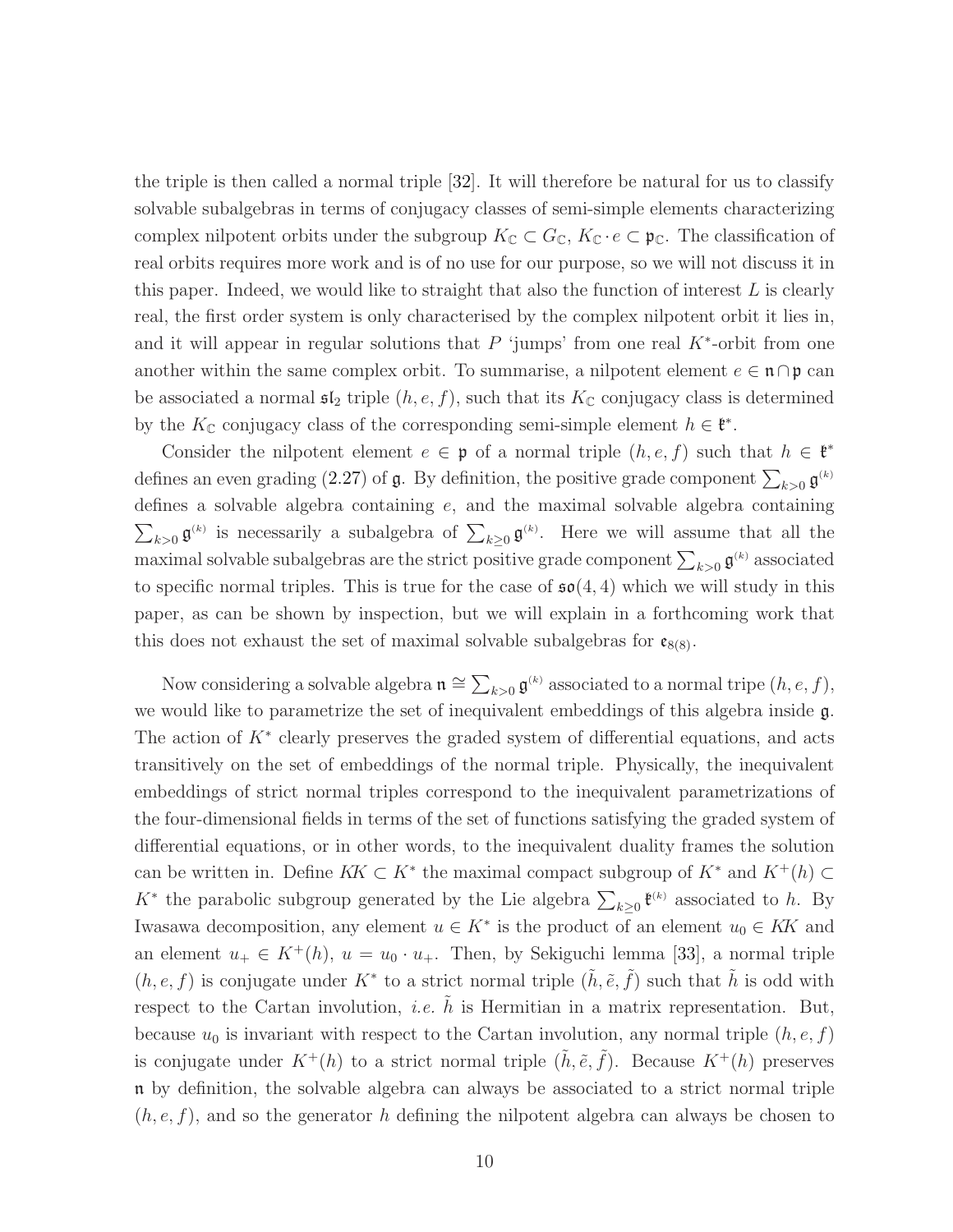be odd with respect to the Cartan involution. It follows that the  $K^*$  orbit of inequivalent embeddings of  $\mathfrak{n} \subset \mathfrak{g}$  is isomorphically parametrized by the KK-orbit of the corresponding h. Note that for the physical models, KK is always the product of the Ehlers  $U(1)$  and the maximal compact subgroup  $K_4$  of the four-dimensional duality group  $G_4$ . We have thus shown that the inequivalent duality frames corresponding to a solvable system associated to a nilpotent orbit are parametrized by the  $U(1) \times K_4$  orbit of the generator h defining a strict normal triple. In fact we will see that the action of the Ehlers  $U(1)$  is physically irrelevant, because the inequivalent duality frames it permits to define do not support any regular black hole type solutions. The set of 'physically relevant' inequivalent duality frames associated to a solvable system of differential equation is therefore parametrized by the  $K_4$ -orbit of an associated strict normal triple generator  $h$ .

In this paper we will restrict ourselves to the example of the  $STU$  model, for which the three-dimensional scalars parametrize the 'pseudo-quaternionic' symmetric space

$$
G/K^* = SO(4,4)/\big( SL(2) \times_{\mathbb{Z}_2} SL(2) \times SL(2) \times_{\mathbb{Z}_2} SL(2) \big) , \qquad (2.29)
$$

and so  $h \in \bigoplus_{\Lambda=0}^3 \mathfrak{sl}_2^{(\Lambda)}$ . Choosing a particular  $F_\Lambda, H_\Lambda, E_\Lambda$  basis for each  $\mathfrak{sl}_2^{(\Lambda)}$ , the generator h determining a nilpotent orbit is parametrized by four positive half integers  $b^{\Lambda}$  such that

$$
h = \sum_{\Lambda} b^{\Lambda} H_{\Lambda} \,. \tag{2.30}
$$

This parametrization is the key point to obtain the graded system of equations, as we will see in the following. Because a nilpotent orbit of  $K^*$  is always defined as a Lagrangian submanifold of a nilpotent orbit of  $G$ , it will be relevant to define the conjugacy class of  $h \in \mathfrak{g}$  by its so-called weighted Dynkin diagram  $\left[\begin{smallmatrix} \beta_1 & \beta_0 & \beta_2 \\ \beta_1 & \beta_0 & \beta_3 \end{smallmatrix}\right]$ , which evaluates a dominant representative of  $G \cdot h$  in a Cartan subalgebra on the corresponding simple roots of  $\mathfrak{so}(4,4)$ . It is proved that  $\beta_{\Lambda} \in \{0, 1, 2\}$  ( $\beta_{\Lambda} \in \{0, 2\}$  for even orbits) [\[32\]](#page-48-8).

The parameters  $b^{\Lambda}$  associated to a Noether charge Q corresponding to one centre can be characterised by the central charges at the horizon as

$$
b^{\Lambda}(\mathcal{V}_{*}^{-1}Q\mathcal{V}_{*}) = \frac{2}{\sqrt[4]{|I_{4}(q,p)|}}|Z_{\Lambda *}(q,p)|,
$$
\n(2.31)

where  $q_{\Lambda}, p^{\Lambda}$  are the electromagnetic charges, and  $I_4(q, p)$  the corresponding quartic invariant,

<span id="page-11-0"></span>
$$
I_4(q,p) = 4p^0q_1q_2q_3 - 4q_0p^1p^2p^3 + 4\sum_i p^{i+1}p^{i+2}q_{i+1}q_{i+2} - \left(p^0q_0 + \sum_i p^iq_i\right)^2.
$$
 (2.32)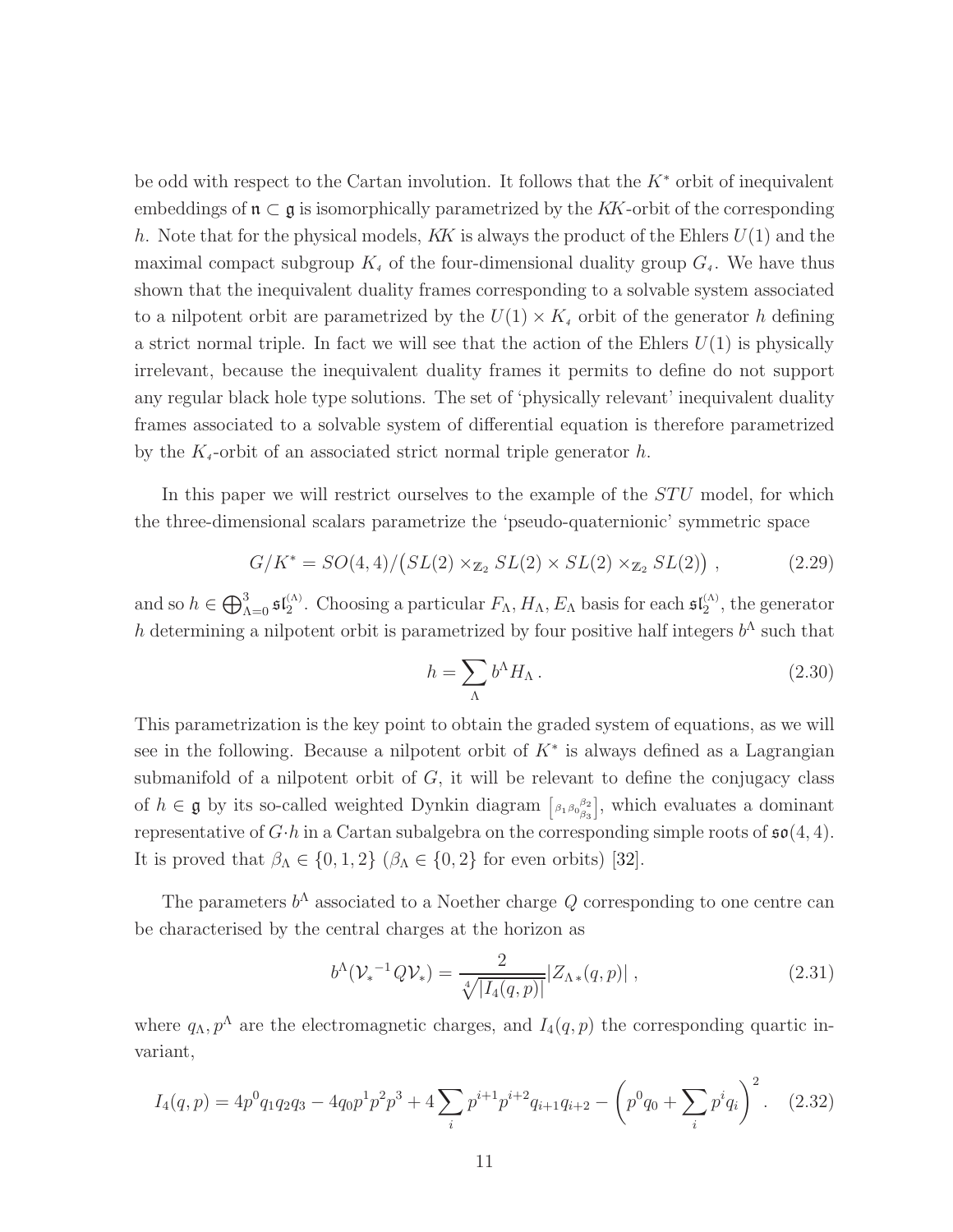$Z_{0\ast}(q,p) \equiv Z_{\ast}(q,p)$  is the central charge at the horizon and  $Z_{i\ast}(q,p)$  its Kähler derivatives in tangent frame.<sup>[4](#page-12-0)</sup>  $\mathcal{V}_*^{-1}Q\mathcal{V}_*$  describes the pole in  $P \in \mathfrak{p}$  at the centre as a residue, where  $\mathcal{V}_*$  is the value of the coset representative at the horizon. Although  $\mathcal V$  diverges at the pole,  $V_*^{-1}QV_*$  is well defined at the horizon because the singular component of L commutes with  $Q$  by definition of the charge.

The BPS black holes admit a nilpotent Noether charge such that  $b^{\Lambda} = (2, 0, 0, 0)$ , the non-BPS black holes with a vanishing central charge at the horizon correspond to the permutations  $b^{\Lambda} = (0, 2, 0, 0), (0, 0, 2, 0), (0, 0, 0, 2)$  and will not be discussed,<sup>[5](#page-12-1)</sup> and the 'physical' non-BPS black holes with a non-vanishing central charge at the horizon admit a Noether charge such that  $b^{\Lambda} = (1, 1, 1, 1)$ .

## 2.3 Three solvable subalgebras describing all solutions

There are three solvable subalgebras that contain all the others by permutations of the  $b^{\Lambda}$ 's or as subalgebras, and so we will focus on them.<sup>[6](#page-12-2)</sup> These three algebras have the same dimension, and describe three different families of solutions, each of them being characterised by 8 harmonic functions. The first is the well-known BPS system, which can be interpreted in type IIA as describing D6-D4-D2-D0 bound states. The second is the almost-BPS one [\[9,](#page-47-3) [10\]](#page-47-1) and describes type IIA bound states where the constituent branes of one type have their orientation inverted, as e.g.  $\overline{\text{D6}}$ -D4-D2-D0, while the last one corresponds to type IIA configurations in which the orientation of half of the branes is inverted, as e.g.  $\overline{\text{D6}}\text{-}\overline{\text{D4}}\text{-D2-D0}$ .

#### 2.3.1 The BPS algebra

Let us start by the well known example of the BPS Denef system [\[5,](#page-46-4) [31\]](#page-48-6). In that case the pertinent subalgebra is determined by  $b^{\Lambda} = (2, 0, 0, 0), i.e.$   $h = 2H_0$ .  $h \in \mathfrak{so}(4, 4)$  is then characterised by the weighted Dynkin diagram  $\left[\int_{\alpha}^{\infty}\right]$  and defines the following graded decomposition of  $\mathfrak{so}(4,4)$ 

$$
\mathfrak{so}(4,4) \cong \mathbf{1}^{(-2)} \oplus (\mathbf{2} \otimes \mathbf{2} \otimes \mathbf{2})^{(-1)} \oplus (\mathfrak{gl}_1 \oplus \mathfrak{sl}_2 \oplus \mathfrak{sl}_2 \oplus \mathfrak{sl}_2)^{(0)} \oplus (\mathbf{2} \otimes \mathbf{2} \otimes \mathbf{2})^{(1)} \oplus \mathbf{1}^{(2)}.
$$
 (2.33)

The corresponding decomposition of the subalgebra and the coset are respectively

$$
\bigoplus_{\Lambda=0}^{3} \mathfrak{sl}_2^{(\Lambda)} \cong \mathbf{1}^{(-2)} \oplus \left( \mathfrak{gl}_1 \oplus \mathfrak{sl}_2 \oplus \mathfrak{sl}_2 \oplus \mathfrak{sl}_2 \right)^{(0)} \oplus \mathbf{1}^{(2)} \tag{2.34}
$$

<sup>4</sup> *i.e.*  $Z_i(p,q) \equiv -(t^i - \bar{t}^i)e^{-\frac{\mathcal{K}}{2}}\partial_i(e^{\frac{\mathcal{K}}{2}}Z(q,p)).$ 

<span id="page-12-0"></span><sup>5</sup>They would be BPS in a different truncation of maximal supergravity.

<span id="page-12-2"></span><span id="page-12-1"></span><sup>&</sup>lt;sup>6</sup>For a discussion of the nilpotent orbits of  $SO_0(4,4)$  see [\[34,](#page-49-0) [20\]](#page-47-5).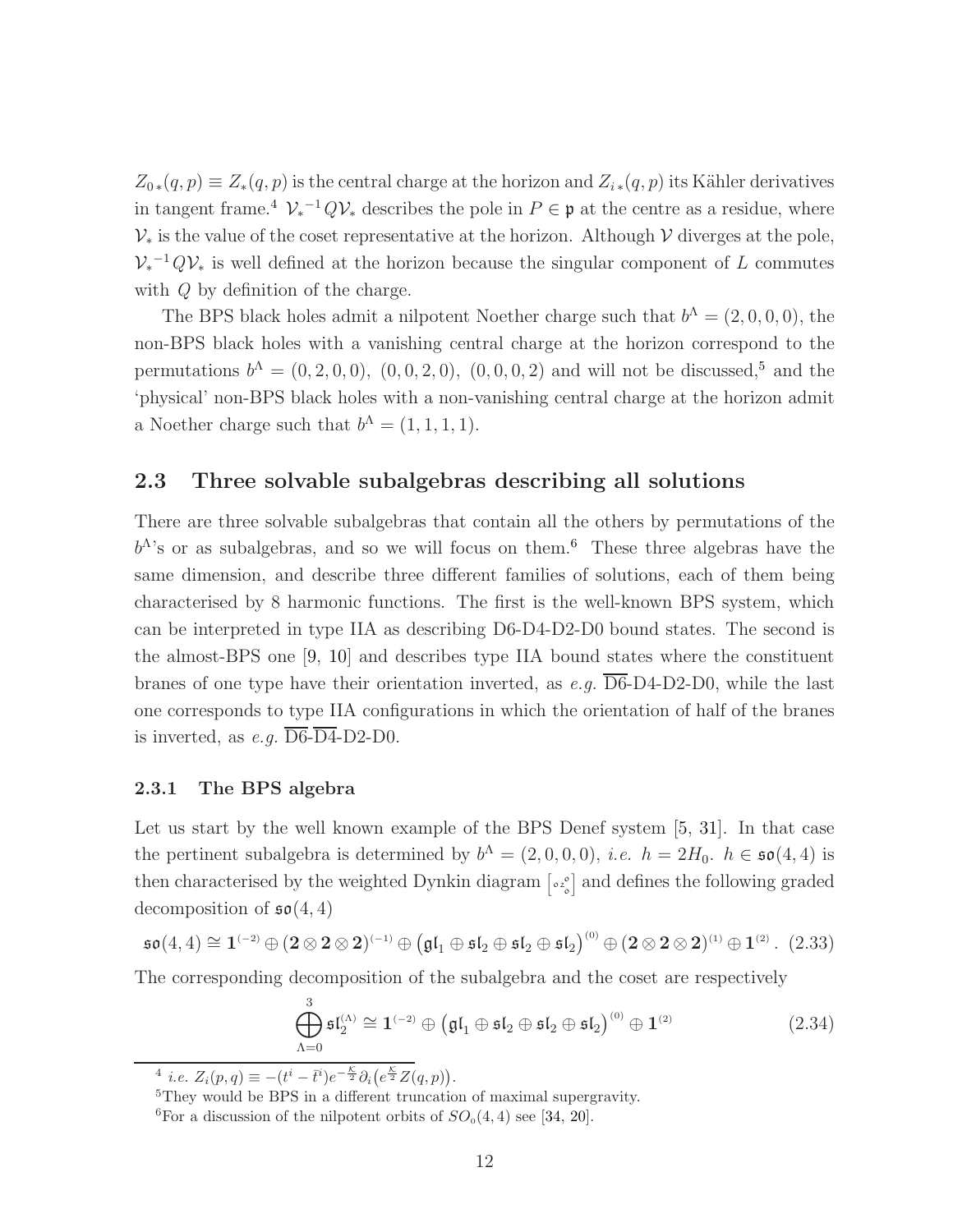and

$$
\mathfrak{so}(4,4)\ominus\bigoplus_{\Lambda=0}^3\mathfrak{sl}_2^{(\Lambda)}\cong 2_0\otimes 2_1\otimes 2_2\otimes 2_3\cong \big(2_1\otimes 2_2\otimes 2_3\big)^{(-1)}\oplus \big(2_1\otimes 2_2\otimes 2_3\big)^{(1)}.\tag{2.35}
$$

The associated solvable subalgebra is the positive grade component

$$
\mathfrak{n}_{BPS} \cong \left(2_1 \otimes 2_2 \otimes 2_3\right)^{(1)} \oplus 1^{(2)}\,,\tag{2.36}
$$

with generators  $\mathbf{e}_{\alpha_1 \alpha_2 \alpha_3}^{(1)} \in \mathfrak{p}$  and  $\mathbf{e}^{(2)} \in \mathfrak{k}^*$  satisfying

$$
[\mathbf{e}_{\alpha_1\alpha_2\alpha_3}^{(1)}, \mathbf{e}_{\beta_1\beta_2\beta_3}^{(1)}] = \varepsilon_{\alpha_1\beta_1}\varepsilon_{\alpha_2\beta_2}\varepsilon_{\alpha_3\beta_3}\mathbf{e}^{(2)},
$$
\n(2.37)

all other commutators being trivial. A generic element is nilpotent of order three in all three fundamental representations, and it follows trivially from [\(2.17\)](#page-7-0) that for the Ansatz

$$
\mathcal{V} = \exp\left(L^{\alpha_1 \alpha_2 \alpha_3} \mathbf{e}_{\alpha_1 \alpha_2 \alpha_3}^{(1)}\right),\tag{2.38}
$$

the equations of motion reduces to the free Laplace equation on  $L^{\alpha_1 \alpha_2 \alpha_3}$ 

$$
d \star dL^{\alpha_1 \alpha_2 \alpha_3} = 0 , \qquad (2.39)
$$

and the general solution is determined by 8 harmonic functions on  $\mathbb{R}^3$ . So

$$
L^{\alpha_1 \alpha_2 \alpha_3} = l^{\alpha_1 \alpha_2 \alpha_3} + \sum_A \frac{q_A^{\alpha_1 \alpha_2 \alpha_3}}{|x - x_A|}.
$$
 (2.40)

At each centre, the existence of a regular horizon requires that the associated Noether charge

$$
Q_A = U_A^{-1} q_A^{\alpha_1 \alpha_2 \alpha_3} \mathbf{e}_{\alpha_1 \alpha_2 \alpha_3}^{(1)} U_A , \qquad (2.41)
$$

with

$$
U_A = \exp\left( \left( l^{\alpha_1 \alpha_2 \alpha_3} + \sum_{B \neq A} \frac{q_B^{\alpha_1 \alpha_2 \alpha_3}}{|x_A - x_B|} \right) \mathbf{e}_{\alpha_1 \alpha_2 \alpha_3}^{(1)} \right) , \qquad (2.42)
$$

lies in the physical orbit, and each  $q_A$  must for instance admit a positive quartic invariant  $I_4 > 0$  ( defined in  $(2.32)$  ), that can also be written as

$$
I_4(q_A^{\alpha_1 \alpha_2 \alpha_3}) = \varepsilon_{\alpha_1 \beta_1} \varepsilon_{\gamma_1 \delta_1} \varepsilon_{\alpha_2 \beta_2} \varepsilon_{\gamma_2 \delta_2} \varepsilon_{\alpha_3 \beta_3} \varepsilon_{\gamma_3 \delta_3} q_A^{\alpha_1 \alpha_2 \alpha_3} q_A^{\beta_1 \beta_2 \beta_3} q_A^{\gamma_1 \gamma_2 \gamma_3} q_A^{\delta_1 \delta_2 \delta_3} > 0 \tag{2.43}
$$

such that near the horizon  $x \approx x_A$ 

$$
P \in \frac{SL(2) \times SL(2) \times SL(2) \times SL(2)}{(SO(2) \times SO(2)) \times \mathbb{R}^{(2)}} \subset \frac{SO(4,4)}{(SO(2) \times SO(2)) \times (\mathbb{R}^{8}^{(1)} \oplus \mathbb{R}^{(2)})}. \tag{2.44}
$$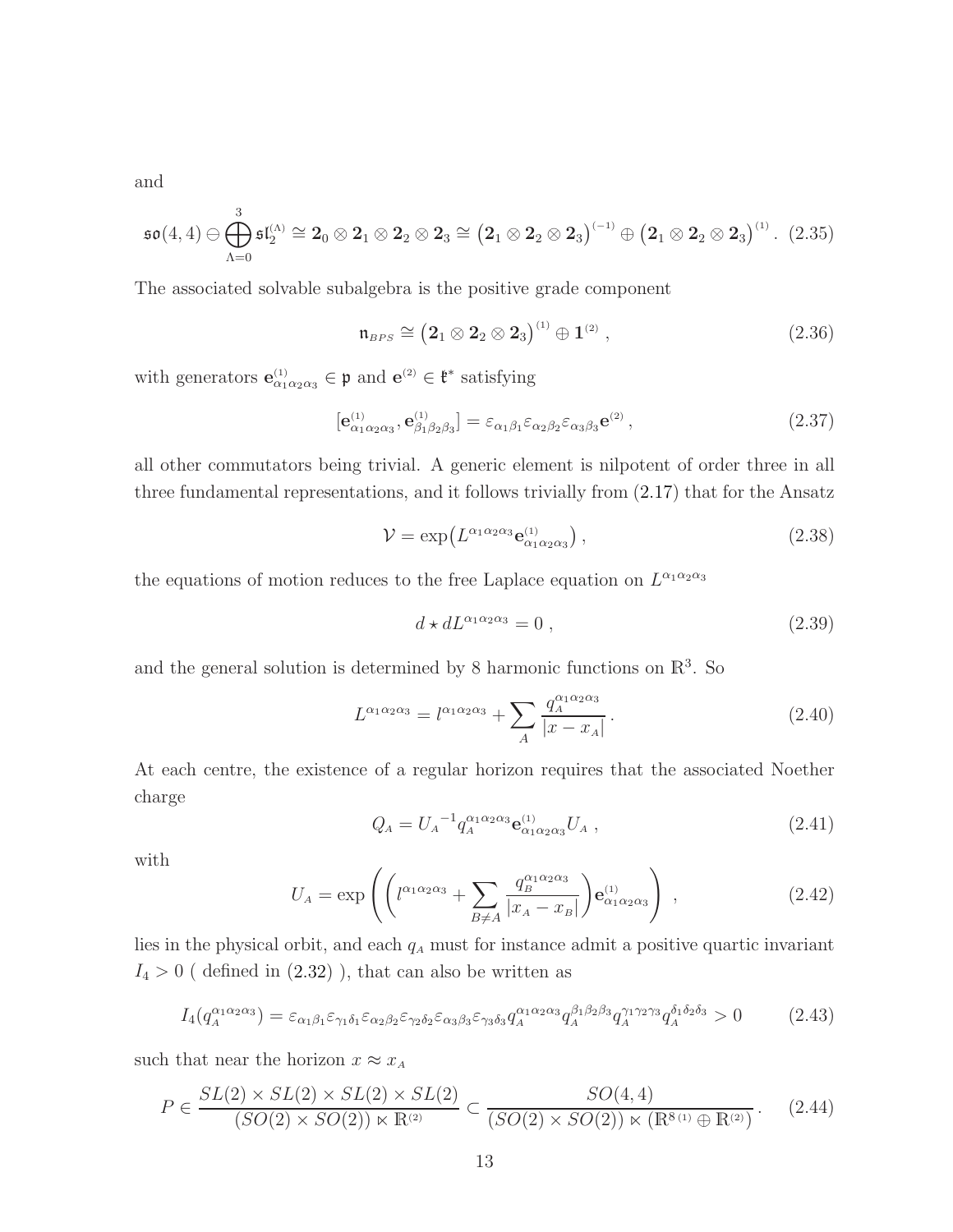However, it is important to note that the total charge

$$
Q = \sum_{A} Q_{A} = \exp(-l^{\beta_{1}\beta_{2}\beta_{3}} \mathbf{e}_{\beta_{1}\beta_{2}\beta_{3}}^{(1)}) \left(\sum_{A} q_{A}^{\alpha_{1}\alpha_{2}\alpha_{3}} \mathbf{e}_{\alpha_{1}\alpha_{2}\alpha_{3}}^{(1)}\right) \exp(l^{\gamma_{1}\gamma_{2}\gamma_{3}} \mathbf{e}_{\gamma_{1}\gamma_{2}\gamma_{3}}^{(1)}) \tag{2.45}
$$

or equivalently  $q = \sum_A q_A$ , does not necessarily satisfy such constraint, and one can have for example a negative quartic invariant

$$
\varepsilon_{\alpha_1\beta_1}\varepsilon_{\gamma_1\delta_1}\varepsilon_{\alpha_2\beta_2}\varepsilon_{\gamma_2\delta_2}\varepsilon_{\alpha_3\beta_3}\varepsilon_{\gamma_3\delta_3}q^{\alpha_1\alpha_2\alpha_3}q^{\beta_1\beta_2\beta_3}q^{\gamma_1\gamma_2\gamma_3}q^{\delta_1\delta_2\delta_3} < 0
$$
\n(2.46)

in which case one has

$$
P \in \frac{SL(2) \times SL(2) \times SL(2) \times SL(2)}{(SO(1,1) \times SO(1,1)) \times \mathbb{R}^{(2)}} \subset \frac{SO(4,4)}{(SO(1,1) \times SO(1,1)) \times (\mathbb{R}^{8(1)} \oplus \mathbb{R}^{(2)})} (2.47)
$$

in the asymptotic region  $|x| \to \infty$ , which does not correspond to the asymptotic of any regular single centre black hole. The existence of such solution has been exhibited in [\[35\]](#page-49-1).

The dual vector

$$
dW = -\star dL^{\alpha_1 \alpha_2 \alpha_3} \mathbf{e}_{\alpha_1 \alpha_2 \alpha_3}^{(1)} + \varepsilon_{\alpha_1 \beta_1} \varepsilon_{\alpha_2 \beta_2} \varepsilon_{\alpha_3 \beta_3} L^{\alpha_1 \alpha_2 \alpha_3} \star dL^{\beta_1 \beta_2 \beta_3} \mathbf{e}^{(2)} \tag{2.48}
$$

includes all the magnetic fields and the Kaluza–Klein vector  $\omega$ , although the latter is not trivially the component of W along  $e^{(2)}$ , but a combination which depends on the explicit choice of  $h \in \mathfrak{sl}_2^{(0)}$ .

The BPS solutions are well-known and have already been treated in the context of nilpotent orbits in [\[30\]](#page-48-5), so we will not come back to them.

#### <span id="page-14-0"></span>2.3.2 The principal orbit algebra: almost-BPS equations

The maximal nilpotent orbits of  $SO_0(4,4)$  are associated to  $b^{\Lambda} = (4,2,2,2)$  and its permutations, which means  $h = 4H_0 + 2H_1 + 2H_2 + 2H_3$ , *i.e.* to the weighted Dynkin diagram  $[z_2^2]$ , which defines the following graded decomposition of  $\mathfrak{so}(4,4)$ 

$$
\mathfrak{so}(4,4) \cong \mathbf{1}^{(-5)} \oplus \mathbf{1}^{(-4)} \oplus (3 \times \mathbf{1})^{(-3)} \oplus (3 \times \mathbf{1})^{(-2)} \oplus (3 \times \mathbf{1} \oplus \mathbf{1})^{(-1)} \oplus \n(\mathfrak{gl}_1 \oplus \mathfrak{gl}_1 \oplus \mathfrak{gl}_1 \oplus \mathfrak{gl}_1)^{(0)} \oplus (\mathbf{1} \oplus 3 \times \mathbf{1})^{(1)} \oplus (3 \times \mathbf{1})^{(2)} \oplus (3 \times \mathbf{1})^{(3)} \oplus \mathbf{1}^{(4)} \oplus \mathbf{1}^{(5)}.
$$
 (2.49)

For a nilpotent element to be really in the maximal orbit and not in a lower one, it should correspond to a generic element of the grade 2 component, for which the four elements of grade 1 are all non-vanishing. The algebra  $\mathfrak{k}^*$  decomposes as

$$
\mathfrak{sl}_2\oplus\mathfrak{sl}_2\oplus\mathfrak{sl}_2\oplus\mathfrak{sl}_2\cong \mathbf{1}^{(-4)}\oplus (3\times1)^{(-2)}\oplus \big(\mathfrak{gl}_1\oplus\mathfrak{gl}_1\oplus\mathfrak{gl}_1\oplus\mathfrak{gl}_1\big)^{(0)}\oplus (3\times1)^{(2)}\oplus\mathbf{1}^{(4)}\hspace{0.2cm}(2.50)
$$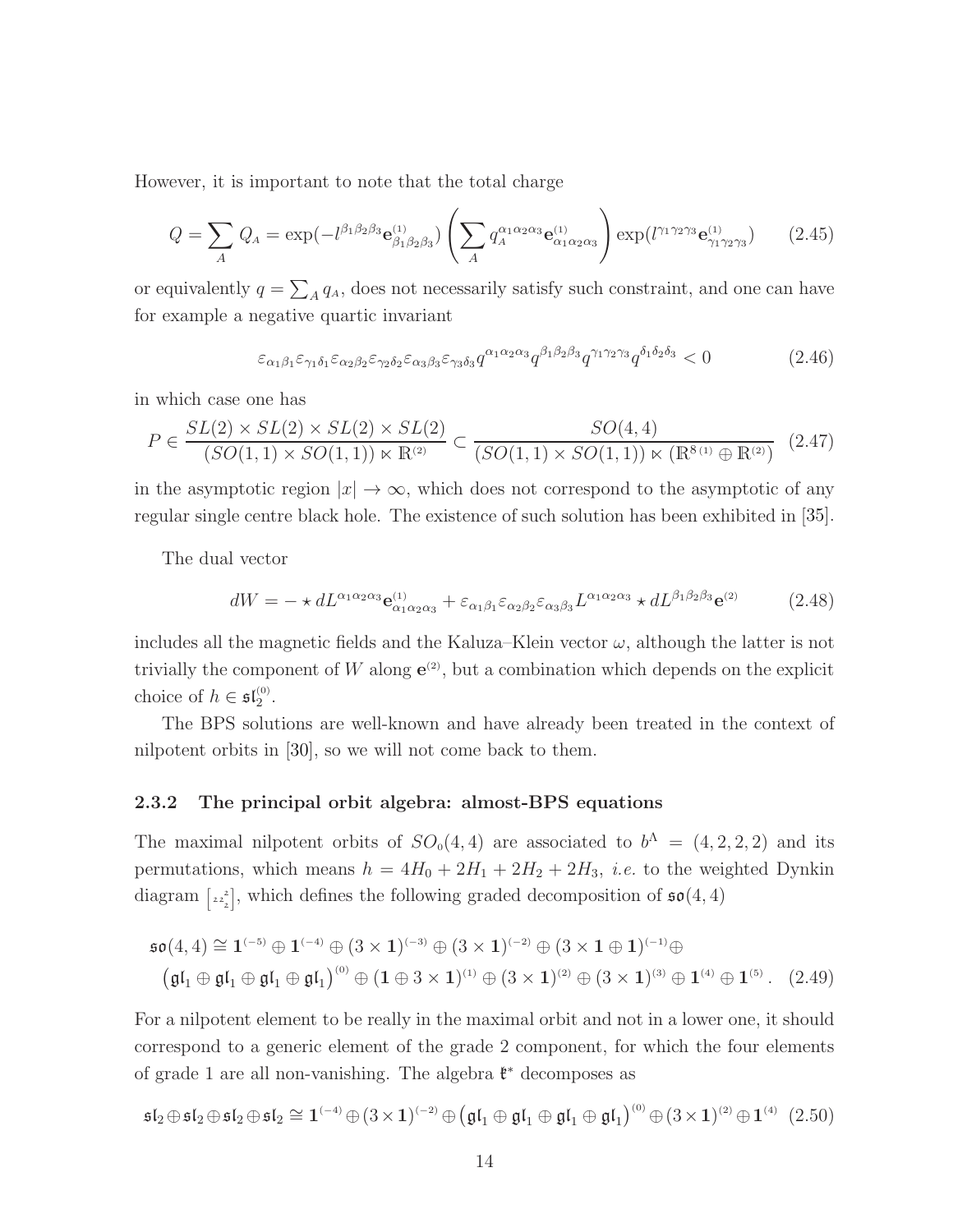and accordingly for the coset component

$$
2_0 \otimes 2_1 \otimes 2_2 \otimes 2_3 \cong 1^{(-5)} \oplus (3 \times 1)^{(-3)} \oplus (3 \times 1 \oplus 1)^{(-1)} \oplus (1 \oplus 3 \times 1)^{(1)} \oplus (3 \times 1)^{(3)} \oplus 1^{(5)}.
$$
 (2.51)

Such element is then nilpotent of order seven in all the three fundamental representations  $R_i$  (vector, chiral and antichiral spinor), *i.e.*  $Q_i^7 = 0$ , but  $Q_i^6 \neq 0$ .

The relevant solvable algebra is therefore

$$
\mathfrak{n}_{\text{aBPS}} \cong (1 \oplus 3 \times 1)^{(1)} \oplus (3 \times 1)^{(2)} \oplus (3 \times 1)^{(3)} \oplus 1^{(4)} \oplus 1^{(5)}.
$$
 (2.52)

We will label  $e_i^{(1)}$  and  $e_0^{(1)}$  the grade one generators,  $e_i^{(2)}$  the grade two,  $e^{(3)i}$  the grade three,  $e^{(4)}$  and  $e^{(5)}$  the grade four and five. The non-vanishing commutator can be written in terms of the symmetric  $\mathbb{R}_+^* \times \mathbb{R}_+^*$  invariant tensor  $c_{ijk} \equiv |\varepsilon_{ijk}|$ , as

$$
[\mathbf{e}_{0}^{(1)}, \mathbf{e}_{i}^{(1)}] = \mathbf{e}_{i}^{(2)} \qquad [\mathbf{e}_{i}^{(2)}, \mathbf{e}_{j}^{(1)}] = c_{ijk} \mathbf{e}^{(3)k} \qquad [\mathbf{e}^{(3)i}, \mathbf{e}_{j}^{(1)}] = \delta_{j}^{i} \mathbf{e}^{(4)} [\mathbf{e}^{(4)}, \mathbf{e}_{0}^{(1)}] = \mathbf{e}^{(5)} \qquad [\mathbf{e}_{i}^{(2)}, \mathbf{e}^{(3)j}] = \delta_{i}^{j} \mathbf{e}^{(5)}.
$$
 (2.53)

Only the generators of odd grade are in the coset component, so one can consider the Ansatz

$$
\mathcal{V} = \exp\left(-\tilde{V}\mathbf{e}_0^{(1)} - \tilde{K}^i \mathbf{e}_i^{(1)} - \tilde{Z}_i \mathbf{e}^{(3)i} - \tilde{M} \mathbf{e}^{(5)}\right).
$$
(2.54)

After some algebra, one obtains the odd

$$
-P = d\tilde{V}\mathbf{e}_{0}^{(1)} + d\tilde{K}^{i}\mathbf{e}_{i}^{(1)} + \left(d\tilde{Z}_{i} + \frac{1}{6}c_{ijk}(\tilde{K}^{j}\tilde{K}^{k}d\tilde{V} - \tilde{V}\tilde{K}^{j}d\tilde{K}^{k})\right)\mathbf{e}^{(3)i} + \left(d\tilde{M} + \frac{1}{6}(\tilde{V}\tilde{K}^{i}d\tilde{Z}_{i}^{\prime} - 2\tilde{V}\tilde{Z}_{i}d\tilde{K}^{i} + \tilde{Z}_{i}\tilde{K}^{i}d\tilde{V}) + \frac{1}{120}c_{ijk}\tilde{V}\tilde{K}^{j}\tilde{K}^{k}(\tilde{K}^{i}d\tilde{V} - \tilde{V}d\tilde{K}^{i})\right)\mathbf{e}^{(5)}
$$
\n(2.55)

and even component of the Maurer–Cartan form  $\mathcal{V}^{-1}d\mathcal{V}=P+B$ 

$$
B = \frac{1}{2} \left( \tilde{K}^i d\tilde{V} - \tilde{V} d\tilde{K}^i \right) \mathbf{e}_i^{(2)} + \frac{1}{2} \left( \tilde{K}^i d\tilde{Z}_i - \tilde{Z}_i d\tilde{K}^i + \frac{1}{12} c_{ijk} \tilde{K}^j \tilde{K}^k \left( \tilde{K}^i d\tilde{V} - \tilde{V} d\tilde{K}^i \right) \right) \mathbf{e}^{(4)}.
$$
\n(2.56)

The grade one component of the equations of motion [\(2.14\)](#page-6-2) gives obviously that  $\tilde{V}$ and  $\tilde{K}^i$  are harmonic functions:

<span id="page-15-0"></span>
$$
d \star dV = d \star dK^i = 0.
$$
\n
$$
(2.57)
$$

Using the harmonicity of  $\tilde{V}$  and  $\tilde{K}^i$ , one reduces the grade three component to

$$
d \star d\left(\tilde{Z}_i + \frac{1}{6}c_{ijk}\tilde{V}\tilde{K}^j\tilde{K}^k\right) = \frac{1}{2}c_{ijk}\tilde{V}d \star d\left(\tilde{K}^j\tilde{K}^k\right)
$$
(2.58)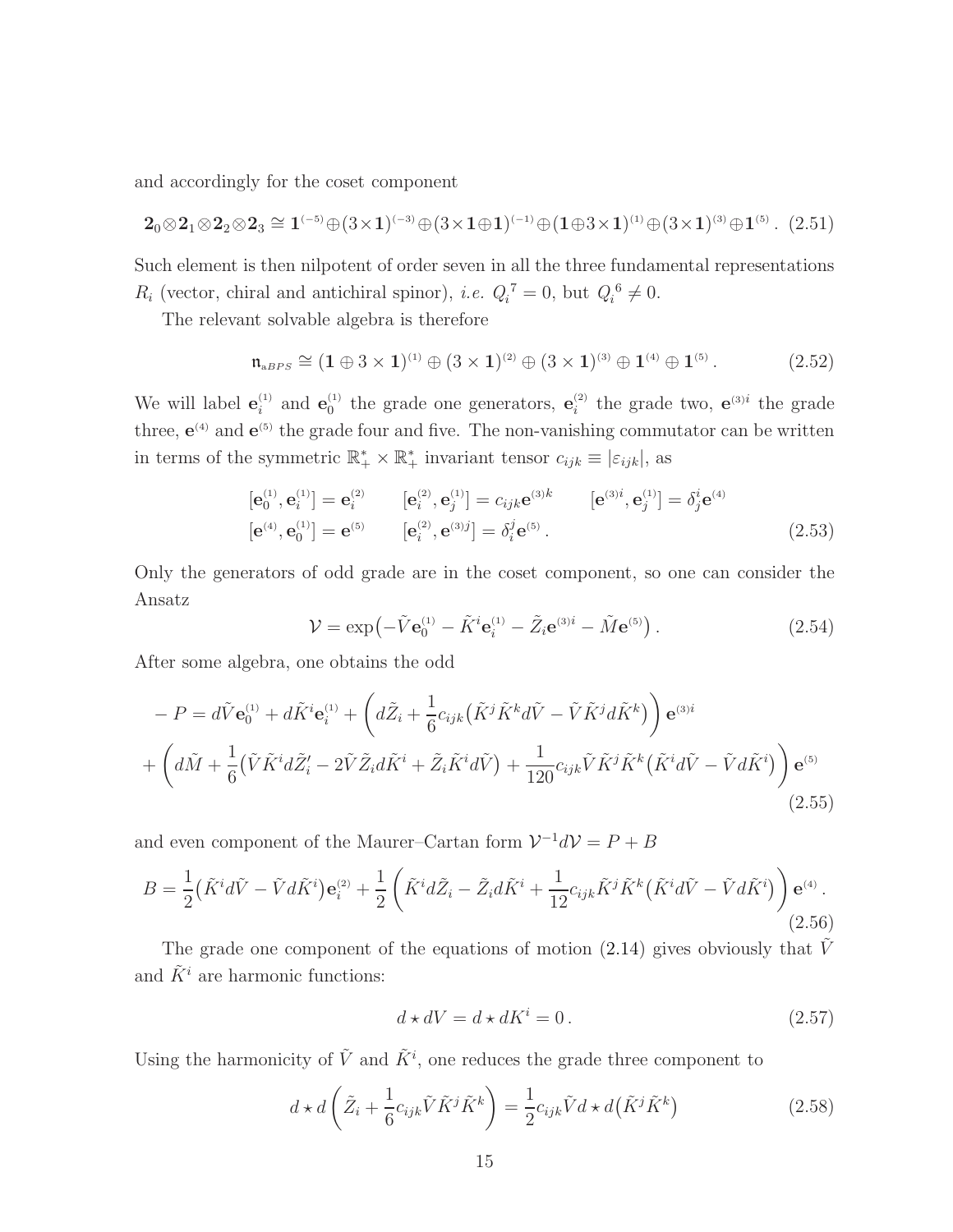and using all these equations combined, the grade five component gives

$$
d \star d\left(\tilde{M} + \frac{2}{3}\tilde{V}\tilde{Z}_{i}\tilde{K}^{i} + \frac{1}{15}\tilde{V}^{2}c_{ijk}\tilde{K}^{i}\tilde{K}^{j}\tilde{K}^{k}\right) = 2d\left(\tilde{V}\left(\tilde{Z}_{i} + \frac{1}{6}c_{ijk}\tilde{V}\tilde{K}^{j}\tilde{K}^{k}\right) \star d\tilde{K}^{i}\right).
$$
\n(2.59)

It follows that with the redefinitions

2

<span id="page-16-1"></span>
$$
aV \equiv \tilde{V} + l_0, \qquad K^i \equiv \tilde{K}^i, \naZ_i \equiv \left(\tilde{Z}_i + \frac{1}{6}c_{ijk}(\tilde{V} + 3l_0)\tilde{K}^j\tilde{K}^k\right) + l_i, \na^2V\mu \equiv \frac{1}{2}\tilde{M} + \left(\frac{1}{3} + l_0\tilde{Z}_i + \tilde{V}l_i - l_0l_i\right)\tilde{V}\tilde{Z}_i\tilde{K}^i + \frac{1}{6}\left(\frac{1}{5}\tilde{V}^2 + \frac{1}{2}l_0(\tilde{V} - l_0)\right)c_{ijk}\tilde{K}^i\tilde{K}^j\tilde{K}^k,
$$
\n(2.60)

6

<span id="page-16-2"></span>5

one obtains the almost-BPS equations, [\[9,](#page-47-3) [10\]](#page-47-1), for arbitrary constant a and  $l<sub>\Lambda</sub>$ . It should be recalled that this system of equations was initially found in a completely different way, and it seems quite remarkable that we recover it with our approach. However, one of the physical assumptions behind this system being extremality, it is natural that it admits a description in terms of nilpotent orbits, which we exhibit here. This provides a group theoretical explanation for the graded structure of the almost-BPS system.

A generic element  $q^0$ **e**<sup>(1)</sup> +  $q^i$ **e**<sup>(1)</sup> of the grade one component does not commute with any generator of  $\bigoplus_{\Lambda} \mathfrak{sl}_2^{(\Lambda)}$ , and therefore defines a representative of a maximal nilpotent orbit. It satisfies  $Q_i^7 = 0$ . An element with  $q^0 = 0$ ,  $q^i \mathbf{e}_i^{(1)} + p_i \mathbf{e}^{(3)i} + p_0 \mathbf{e}^{(5)}$  lies in the BPS nilpotent orbit  $Q_i^3 = 0$   $b^A = (2, 0, 0, 0)$ , and can be chosen such that it corresponds to a regular single-centre BPS black hole. With one or two vanishing  $q^i$ , the charge generically lies in a nilpotent orbit  $Q_i^5 = 0$  and  $Q_j^4 = 0$  for  $i \neq j$ . With only one non-vanishing  $q^i$ , the other components can be chosen such that all  $Q_i^3 = 0$ , but one can then check that the corresponding configuration never corresponds to a regular black hole because the required reality conditions are not satisfied.<sup>[7](#page-16-0)</sup> For  $q^i = 0$ , the element is generically nilpotent  $Q_i^3 = 0$  with  $b^4 = (1, 1, 1, 1)$ , and can be chosen such that it corresponds to a regular single-centre black hole. These requirements can be understood in terms of type IIA bound states in a particular duality frame in which  $q^0$  can be identified to a  $\overline{D6}$ charge,  $q^i$  to D4 charges,  $p_i$  to D2 charges and  $p_0$  to a D0 charge.

#### <span id="page-16-3"></span>2.3.3 The subregular orbit algebra: composite non-BPS equations

The next to maximal nilpotent orbits of  $SO_0(4,4)$  are associated to  $b^{\Lambda} = (0, 2, 2, 2),$  $h = 2H_1 + 2H_2 + 2H_3$  and its permutations. Its weighted Dynkin diagram is  $\begin{bmatrix} 2\sigma_2^2 \end{bmatrix}$  and it

<span id="page-16-0"></span><sup>&</sup>lt;sup>7</sup>By this we mean that the Levi subgroup of the stabilizer of  $Q_i$  in  $K^*$  is not compact.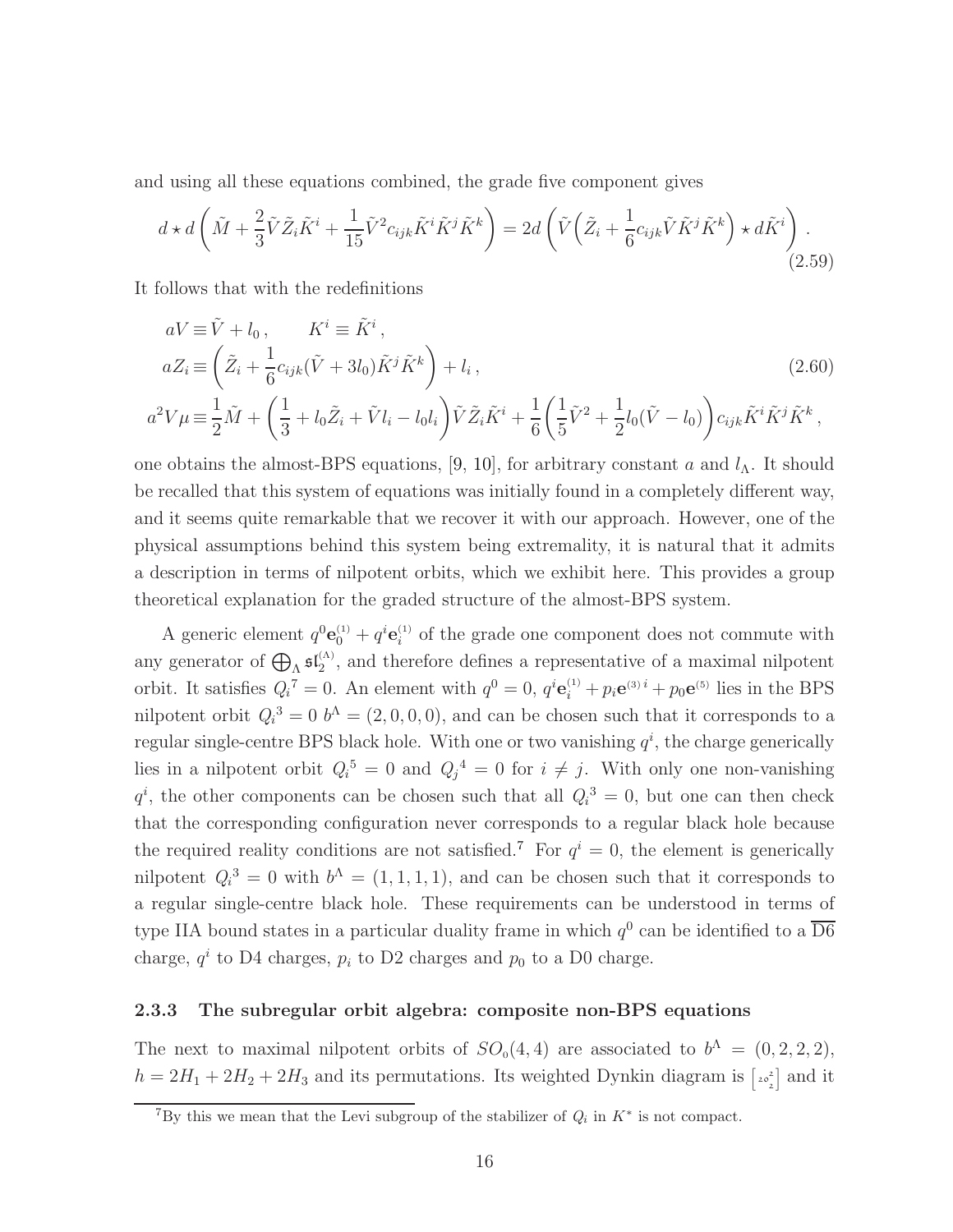defines the following graded decomposition of  $\mathfrak{so}(4,4)$ 

$$
\mathfrak{so}(4,4) \cong 2^{(-3)} \oplus (3 \times 1)^{(-2)} \oplus (3 \times 2)^{(-1)} \oplus (\mathfrak{gl}_1 \oplus \mathfrak{gl}_1 \oplus \mathfrak{gl}_1 \oplus \mathfrak{sl}_2)^{(0)} \oplus (3 \times 2)^{(1)} \oplus (3 \times 1)^{(2)} \oplus 2^{(3)}.
$$
\n(2.61)

The nilpotent elements correspond to linearly independent doublet of 3-vector of nonvanishing cubic invariant, of either equal sign or not. The algebra  $\mathfrak{k}^*$  decomposes as

$$
\mathfrak{sl}_2 \oplus \mathfrak{sl}_2 \oplus \mathfrak{sl}_2 \oplus \mathfrak{sl}_2 \cong (3 \times 1)^{(-2)} \oplus (\mathfrak{gl}_1 \oplus \mathfrak{gl}_1 \oplus \mathfrak{gl}_1 \oplus \mathfrak{sl}_2)^{(0)} \oplus (3 \times 1)^{(2)} \tag{2.62}
$$

and accordingly

$$
2_0 \otimes 2_1 \otimes 2_2 \otimes 2_3 \cong 2^{(-3)} \oplus (3 \times 2)^{(-1)} \oplus (3 \times 2)^{(1)} \oplus 2^{(3)}.
$$
 (2.63)

Such element satisfies  $Q_i^5 = 0$ , but  $Q_i^4 \neq 0$ .

The relevant solvable subalgebra is

$$
\mathfrak{n}_{nBPS} \cong (3 \times 2)^{(1)} \oplus (3 \times 1)^{(2)} \oplus 2^{(3)}.
$$
 (2.64)

We will label the grade one generators  $\mathbf{e}_{\alpha}^{i}$ , the grade two generators  $\mathbf{e}_{k}$  and the grade three generators  $\mathbf{e}_{\alpha}.$  They satisfy the algebra

$$
[\mathbf{e}_{\alpha}^{i}, \mathbf{e}_{\beta}^{j}] = \varepsilon_{\alpha\beta} c^{ijk} \mathbf{e}_{k} \qquad [\mathbf{e}_{i}, \mathbf{e}_{\alpha}^{j}] = \delta_{i}^{j} \mathbf{e}_{\alpha}, \qquad (2.65)
$$

with  $c^{ijk} = |\varepsilon^{ijk}|$ . The relevant Ansatz is then

$$
\mathcal{V} = \exp(-K_i^{\alpha} \mathbf{e}_{\alpha}^i - M^{\alpha} \mathbf{e}_{\alpha}).
$$
\n(2.66)

One computes that

$$
-P = dK_i^{\alpha} \mathbf{e}_{\alpha}^i + \left( dM^{\alpha} - \frac{1}{6} c^{ijk} K_i^{\alpha} \varepsilon_{\beta \gamma} K_j^{\beta} dK_k^{\gamma} \right) \mathbf{e}_{\alpha}
$$
 (2.67)

and

$$
B = -\frac{1}{2} \varepsilon_{\alpha\beta} c^{ijk} K_i^{\alpha} dK_j^{\beta} \mathbf{e}_k
$$
 (2.68)

and the equations of motion imply that  $K^i_\alpha$  are all harmonic

$$
d \star dK_i^{\alpha} = 0 \tag{2.69}
$$

and

$$
d \star dM^{\alpha} = \frac{2}{3} d \Big( \varepsilon_{\beta \gamma} c^{ijk} K_i^{\alpha} K_j^{\beta} \star dK_k^{\gamma} \Big) . \tag{2.70}
$$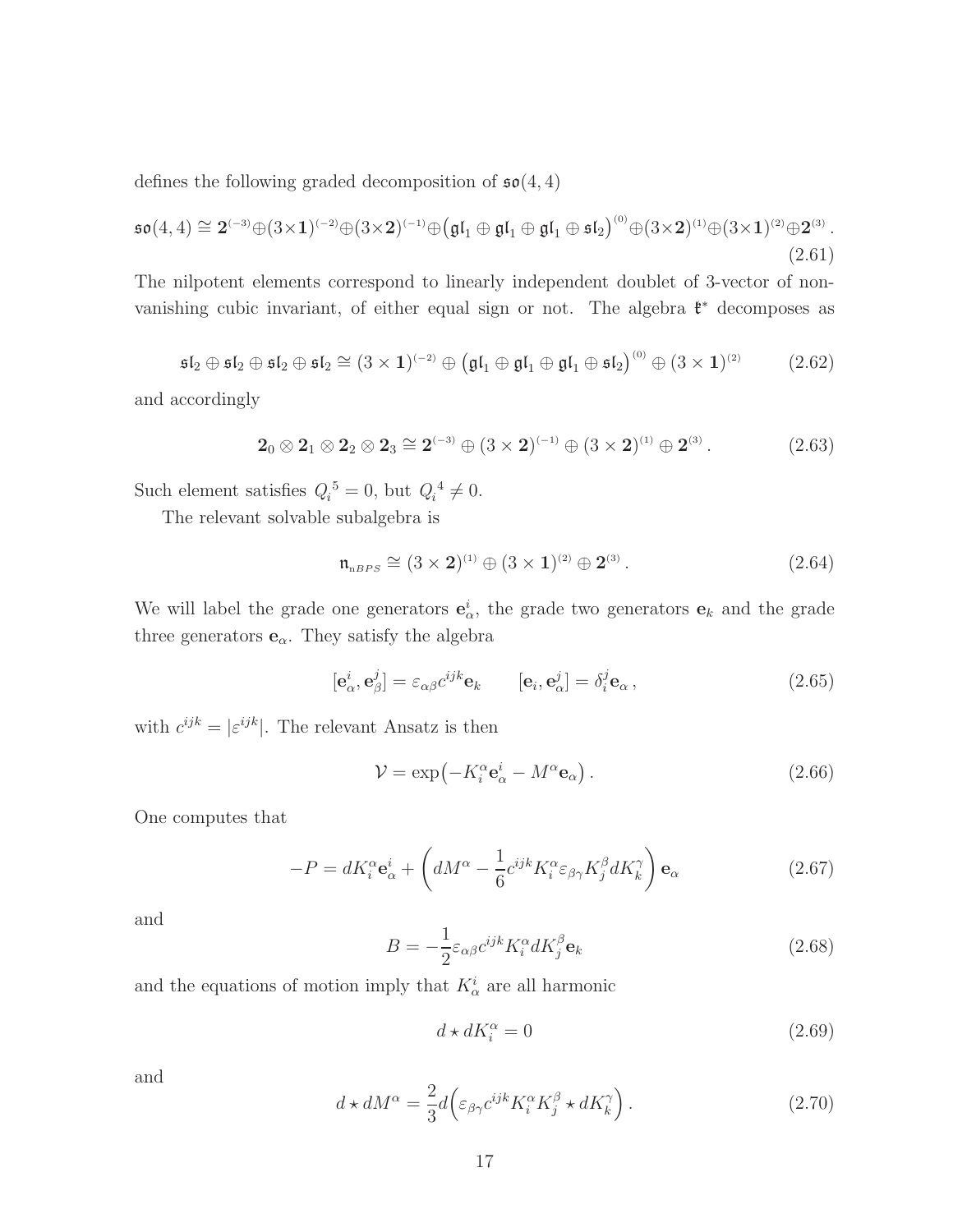This gives us a *new system of equations*, that we call the composite non-BPS system, and we will show in section [5](#page-30-0) and [6](#page-34-0) that it admits new non-BPS multi-centre interacting solutions.

To finish this section, we note that, as for the almost-BPS case, one can recover the physical non-BPS orbit  $b^{\Lambda} = (1, 1, 1, 1)$  as a subcase: a charge  $Q = q_i^{\alpha} \mathbf{e}_{\alpha}^i + p^{\alpha} \mathbf{e}_{\alpha}$ corresponds to a physical non-BPS orbit, verifying  $Q_i^3 = 0$ , if

$$
\varepsilon_{\alpha\beta}q_i^{\alpha}q_j^{\beta} = 0\tag{2.71}
$$

and

$$
\forall i \quad \varepsilon_{\alpha\beta} p^{\alpha} q_i^{\beta} > 0. \tag{2.72}
$$

It is straightforward to check that one can chose several charges  $Q_A$  satisfying these requirement such that  $Q = \sum Q_A$  defines a generic element of the nilpotent orbit associated to  $b^{\Lambda} = (0, 2, 2, 2)$ . The algebra analysis therefore already suggests that interacting solutions exist.

# <span id="page-18-0"></span>3 From the group theory to the physical system

In this section we will present all the necessary material required for defining explicit four-dimensional solutions from the algebraic solutions we have described in the preceding section. We will also discuss the expression of the ADM mass in function of the asymptotic central charges.

#### 3.1 Conventions

Our aim is to describe black hole solutions of the STU model. Since this model has already been studied in great details we will only briefly recall some properties of the theory, but refer the reader for example to [\[36,](#page-49-2) [20,](#page-47-5) [13\]](#page-47-6) for further details. The STU model is a particularly useful truncation of 11-dimensional supergravity, as well as the type II supergravity theories. We will sometimes refer to the microstates interpretation of black hole solutions in terms of D-branes in type IIA supergravity. The model can be understood as  $\mathcal{N} = 1$  supergravity in five dimensions coupled to three vector multiplets with the intersection form  $c_{ijk} = |\varepsilon_{ijk}|$ . More details about the uplift of the BPS and almost-BPS systems can be found in [\[13\]](#page-47-6), whereas the uplift to five dimensions of the new composite non-BPS system will be presented in section [5.](#page-30-0)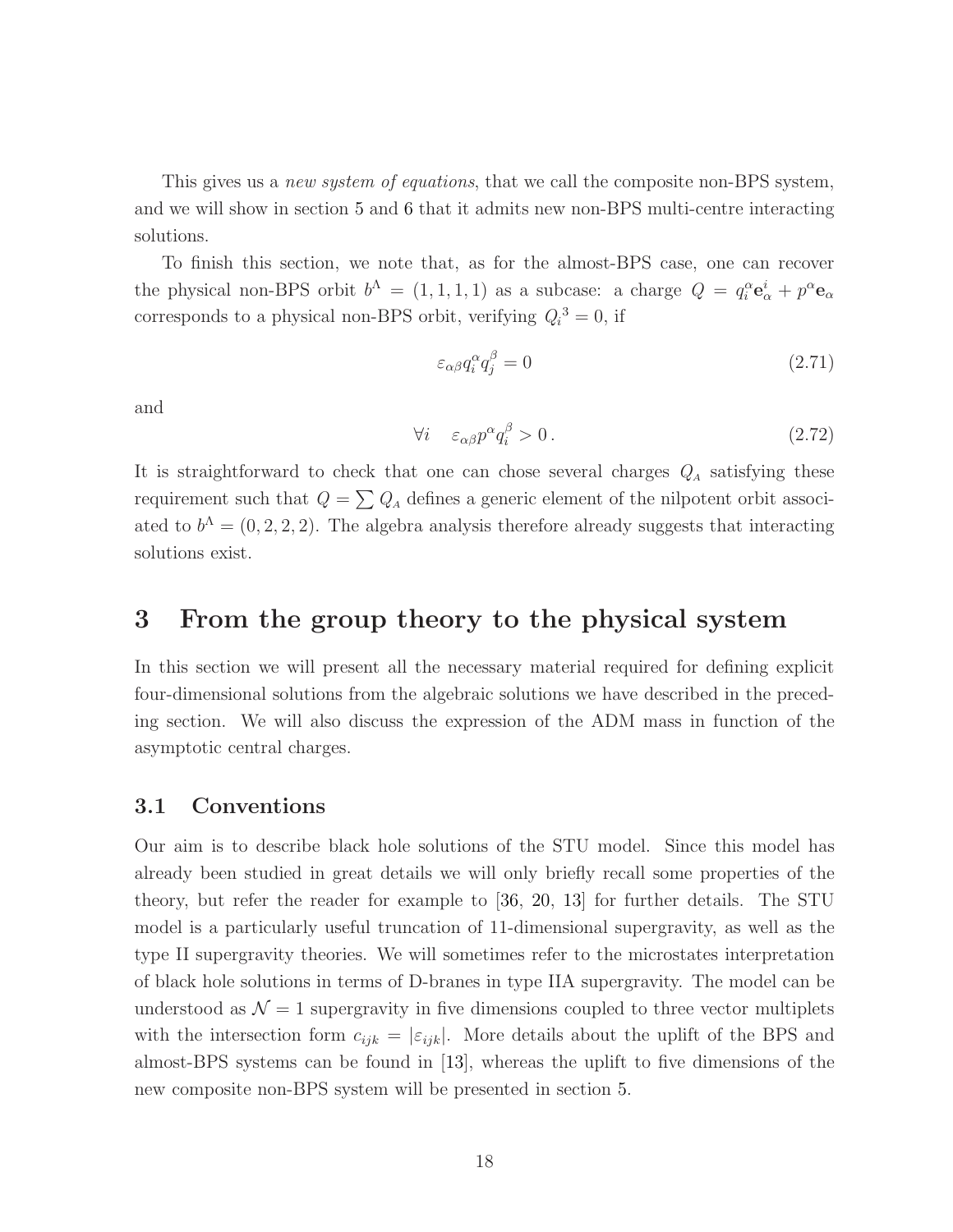We will consider the standard Ansatz for the stationary metric

<span id="page-19-0"></span>
$$
ds^{2} = -e^{2U} (dt + \omega)^{2} + e^{-2U} \delta_{\mu\nu} dx^{\mu} dx^{\nu} . \qquad (3.1)
$$

The 8 electromagnetic fields (4 electric  $A^{\Lambda}$  plus 4 magnetic duals  $A_{\Lambda}$ ) of the STU model decompose accordingly as

<span id="page-19-1"></span>
$$
-2\sqrt{2}A_{A_1B_2C_3} = \zeta_{A_1B_2C_3}(dt+\omega) + w_{A_1B_2C_3}, \qquad (3.2)
$$

where each  $A_i, B_i, C_i$  runs from 1 to 2 of the corresponding  $SL(2, \mathbb{R})_i$  duality symmetry associated to the complex scalars

<span id="page-19-2"></span>
$$
t^{i} = a_{i} + ie^{-2\phi_{i}}, \t i = 1, 2, 3,
$$
\t(3.3)

parametrizing the upper complex half plan  $U(1)_i \setminus SL(2, \mathbb{R})_i$ . As we have already discussed, the stationary equations of motion reduce to the ones of Euclidean 3-dimensional gravity coupled to a non-linear sigma model defined on  $G/K^* \cong SO(4,4)/(SO(2,2) \times$  $SO(2,2)$ , *i.e.*  $(2.13)$ ,  $(2.14)$ :

$$
\text{Tr } P_{\mu} P_{\nu} = R_{\mu\nu} \quad , \qquad d \star P + [B, \star P] = 0 \; , \tag{3.4}
$$

where, as we saw in the previous section,  $P$  and  $B$  are respectively the coset and subgroup component of the Maurer-Cartan one-form  $\mathcal{V}^{-1}d\mathcal{V}$  of the coset representative  $V \in SO(4,4)/(SO(2,2) \times SO(2,2)).$  The analysis of these equations has been done in the previous section. Here, we focus on how the four-dimensional fields  $(3.1)$ ,  $(3.2)$ ,  $(3.3)$  are encoded inside the three-dimensional coset element  $\mathcal V$ .

Using the standard convention that capital indices  $A_i, B_i, \ldots$  correspond to rigid  $SL(2)_i$  (acting on the left) whereas small ones  $a_i, b_i, \ldots$  to local  $SO(2)$  (acting on the right), we define  $SO(4,4)$  as the subgroup of  $SL(8,\mathbb{R})$  preserving the metric

<span id="page-19-3"></span>
$$
\eta = \begin{pmatrix} 0 & \varepsilon_{A_1 B_1} & 0 \\ -\varepsilon_{A_1 B_1} & 0 & 0 \\ 0 & 0 & \varepsilon^{A_2 B_2} \varepsilon^{A_3 B_3} \end{pmatrix} , \qquad (3.5)
$$

and the coset representative  $V \in SO(4,4)/(SO(2,2) \times SO(2,2))$  as

<span id="page-19-4"></span>
$$
\mathcal{V} = \exp\left[\zeta^{A_1 B_2 C_3} \mathbf{E}_{A_1 B_2 C_3} + \sigma \mathbf{E}\right] \exp[U\mathbf{H}] \begin{pmatrix} v_{a_1}^{A'_1} & 0 & 0 \\ 0 & v_{a_1}^{A'_1} & 0 \\ 0 & 0 & (v^{-1})_{B'_2}^{b_2} (v^{-1})_{C'_3}^{c_3} \end{pmatrix}
$$
(3.6)  

$$
= \begin{pmatrix} e^U v_{a_1}^{A_1} & e^{-U} v_{a_1}^{A_1} \sigma + \frac{1}{2} e^{-U} v_{a_1}^{B_1} \zeta^{A_1 D_2 E_3} \zeta_{B_1 D_2 E_3} & (v^{-1})_{D_2}^{b_2} (v^{-1})_{E_3}^{c_3} \zeta^{A_1 D_2 E_3} \\ 0 & e^{-U} v_{a_1}^{A_1} & 0 \\ 0 & e^{-U} v_{a_1}^{D_1} \zeta_{D_1 B_2 C_3} & (v^{-1})_{B_2}^{b_2} (v^{-1})_{C_3}^{c_3} \end{pmatrix}
$$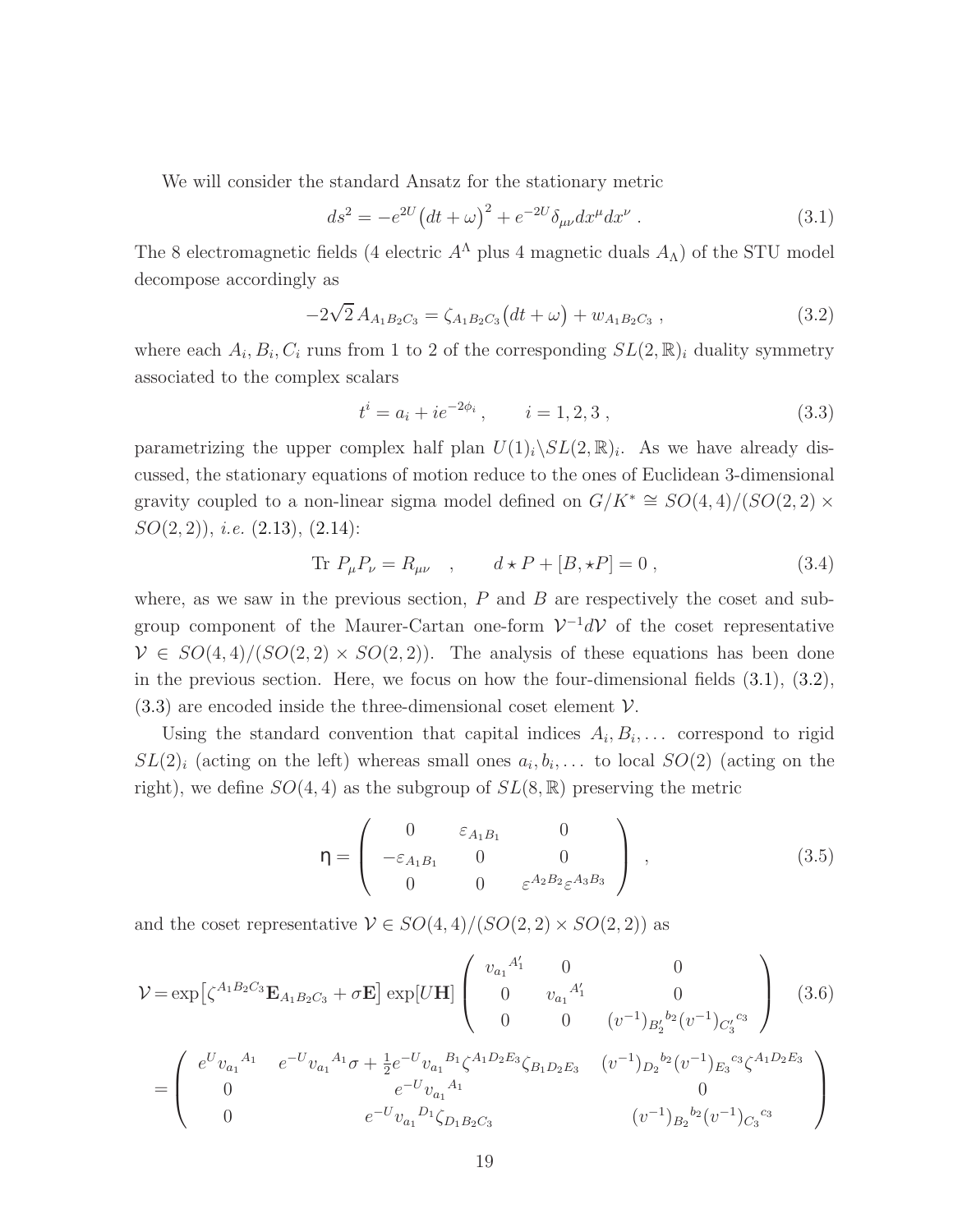which must be understood as acting on a vector  $(A^{a_1}, B^{a_1}, C_{b_2c_2})$ . Note also that the order of the indices for  $v_{a_1}^{A_1}$  is reversed because it is the transverse of  $v_{a_1}^{A_1}$  which is involved. A completely explicit form of this conventions is given in the Appendix.

The  $v_{a_i}^{A_i}$  are the  $SO(2)\backslash SL(2,\mathbb{R})$  representatives

$$
(v_{a_i}{}^{A_i}) \equiv \begin{pmatrix} v_1{}^1 & v_1{}^2 \\ v_2{}^1 & v_2{}^2 \end{pmatrix} = \begin{pmatrix} e^{-\phi_i} & 0 \\ e^{\phi_i} a_i & e^{\phi_i} \end{pmatrix} ; \tag{3.7}
$$

<span id="page-20-0"></span> $\zeta^{A_1B_2C_3}$  define the electromagnetic fields, and indices are raised and lowered via  $\varepsilon_{A_iB_i}$ , e.g.

<span id="page-20-2"></span>
$$
\zeta_{A_1B_2C_3} = \varepsilon_{A_1D_1}\varepsilon_{B_2E_2}\varepsilon_{C_3F_3}\zeta^{D_1E_2F_3} \,. \tag{3.8}
$$

We parametrize the electromagnetic fields in terms of 2 by 4 matrices

$$
(\zeta^{A_1 B_2 C_3}) \equiv \begin{pmatrix} \zeta^{111} & \zeta^{112} & \zeta^{121} & \zeta^{122} \\ \zeta^{211} & \zeta^{212} & \zeta^{221} & \zeta^{222} \end{pmatrix} = \begin{pmatrix} \psi_0 & -\psi_3 & -\psi_2 & -\chi^1 \\ -\psi_1 & -\chi^2 & -\chi^3 & -\chi^0 \end{pmatrix},
$$
(3.9)

and in terms of 4 by 2 matrices from [\(3.8\)](#page-20-0),

<span id="page-20-3"></span>
$$
(\zeta_{A_1B_2C_3}) \equiv \begin{pmatrix} \zeta_{111} & \zeta_{211} \\ \zeta_{112} & \zeta_{212} \\ \zeta_{121} & \zeta_{221} \\ \zeta_{122} & \zeta_{222} \end{pmatrix} = \begin{pmatrix} -\chi^0 & \chi^1 \\ \chi^3 & -\psi_2 \\ \chi^2 & -\psi_3 \\ -\psi_1 & -\psi_0 \end{pmatrix} . \tag{3.10}
$$

Triality is realised as the permutation of the three indices  $i = 1, 2, 3$  in this basis.

The involution defining the  $K^*$  subgroup is defined from the twisted transpose

<span id="page-20-1"></span>
$$
\mathcal{V}^{\ddagger} = \begin{pmatrix} \delta_{a_1}^{a'_1} & 0 & 0 \\ 0 & \delta_{a_1}^{a'_1} & 0 \\ 0 & 0 & -\delta_{b'_2}^{b_2} \delta_{c'_3}^{c_3} \end{pmatrix} \mathcal{V}^{\text{T}} \begin{pmatrix} \delta_{A'_1}^{A_1} & 0 & 0 \\ 0 & \delta_{A'_1}^{A_1} & 0 \\ 0 & 0 & -\delta_{B_2}^{B'_2} \delta_{C_3}^{C'_3} \end{pmatrix} , \qquad (3.11)
$$

such that  $\mathcal{V}^{\ddagger} = \mathcal{V}^{-1}$  iff  $\mathcal{V} \in K^*$ . The relation to the representative  $\exp(-L)$  in the symmetric gauge [\(2.7\)](#page-5-1) discussed in the previous section is

$$
\exp(-2L) = \mathcal{V}\mathcal{V}^{\ddagger} = \begin{pmatrix} \times & e^{-2U} M^{A_1 B_1} \sigma + \frac{1}{2} e^{-2U} M^{C_1 B_1} \zeta^{A_1 D_2 E_3} \zeta_{C_1 D_2 E_3} & \times \\ \times & & e^{-2U} M^{A_1 B_1} & \times \\ \times & & & e^{-2U} M^{A_1 D_1} \zeta_{D_1 B_2 C_3} & \times \end{pmatrix},
$$
\n(3.12)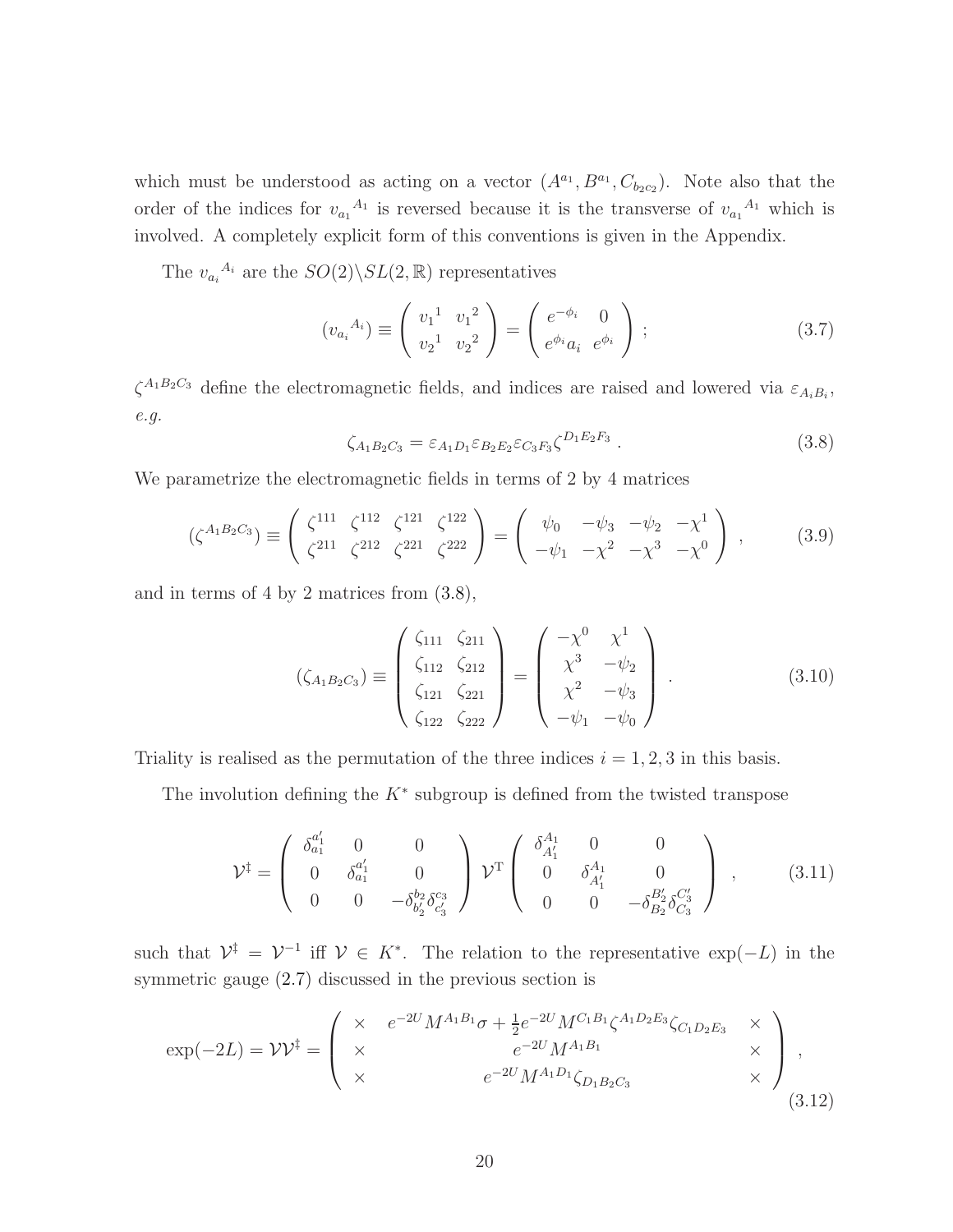where

<span id="page-21-2"></span>
$$
M^{A_i B_i} = \begin{pmatrix} e^{-2\phi_i} + e^{2\phi_i} a_i^2 & e^{2\phi_i} a_i \\ e^{2\phi_i} a_i & e^{2\phi_i} \end{pmatrix} , \qquad (3.13)
$$

and we only wrote the elements of the middle column because they are enough to determine all the fields, when using triality. We recall that the interest of looking at  $\mathcal{V}\mathcal{V}^{\ddagger}$ instead of  $V$  is that  $VV^{\ddagger}$  is, by construction, invariant under  $[SL(2,\mathbb{R})]^4$  gauge transformations. From [\(3.12\)](#page-20-1) it is then easy to decode the three-dimensional matrix to obtain the four-dimensional scalars. To obtain the full four-dimensional fields, one finally needs to dualize some of them to obtain the expressions of the vectors.

From the equations of motion, the Kaluza–Klein vector  $\omega$  is defined by

$$
d\omega = \text{Tr } \mathbf{E} dW = \star e^{-4U} \left( d\sigma - \frac{1}{2} \zeta^{A_1 B_2 C_3} d\zeta_{A_1 B_2 C_3} \right), \qquad (3.14)
$$

and the magnetic vectors by

<span id="page-21-3"></span>
$$
dw_{A_1B_2C_3} = -\frac{1}{4} \text{Tr } \mathbf{E}_{A_1B_2C_3} dW
$$
  
=  $e^{-2U} M_{A_1D_1}^{-1} M_{B_2E_2}^{-1} M_{C_2F_2}^{-1} \star d\zeta^{D_1E_2F_2} - e^{-4U} \star \left( d\sigma - \frac{1}{2} \zeta^{D_1E_2F_2} d\zeta_{D_1E_2F_2} \right) \zeta_{A_1B_1C_1}$   
=  $e^{-2U} M_{A_1D_1}^{-1} M_{B_2E_2}^{-1} M_{C_2F_2}^{-1} \star d\zeta^{D_1E_2F_2} - \zeta_{A_1B_2C_3} d\omega ,$  (3.15)

Note that the electromagnetic field strength are then manifestly twisted self-dual

$$
-2\sqrt{2} F_{A_1 B_2 C_3} = d\zeta_{A_1 B_2 C_3} \wedge \left(dt + \omega\right) + e^{-2U} M_{A_1 D_1}^{-1} M_{B_2 E_2}^{-1} M_{C_2 F_2}^{-1} \star d\zeta^{D_1 E_2 F_2} \,. \tag{3.16}
$$

This ends the parametrization of the physical fields in terms of the three-dimensional coset element  $V$ .

In order to obtain solutions associated to a given solvable system as discussed in the previous sections, we must now provide an explicit basis of function  $L$  lying in corresponding solvable algebra  $\mathfrak{n} \cap \mathfrak{p}$ . In this aim, we define a particular basis of Cartan generators of the subalgebra  $\bigoplus_{\Lambda} \mathfrak{sl}_2^{(\Lambda)}$  (according to the matrix notation) as

<span id="page-21-1"></span><span id="page-21-0"></span>
$$
H_{\Lambda} \equiv \left( \begin{array}{cc} 0 & U_{\Lambda} \\ U_{\Lambda}^{\mathrm{T}} & 0 \end{array} \right) , \qquad (3.17)
$$

where  $U_{\Lambda}$  are the four specific 4 by 4 matrices

$$
U_{\Lambda} \equiv \begin{pmatrix} \delta_{\Lambda}^{0} - \frac{1}{2} & 0 & 0 & \delta_{\Lambda}^{1} - \frac{1}{2} \\ 0 & \delta_{\Lambda}^{2} - \frac{1}{2} & \delta_{\Lambda}^{3} - \frac{1}{2} & 0 \\ 0 & \frac{1}{2} - \delta_{\Lambda}^{3} & \frac{1}{2} - \delta_{\Lambda}^{2} & 0 \\ \frac{1}{2} - \delta_{\Lambda}^{1} & 0 & 0 & \frac{1}{2} - \delta_{\Lambda}^{0} \end{pmatrix} .
$$
 (3.18)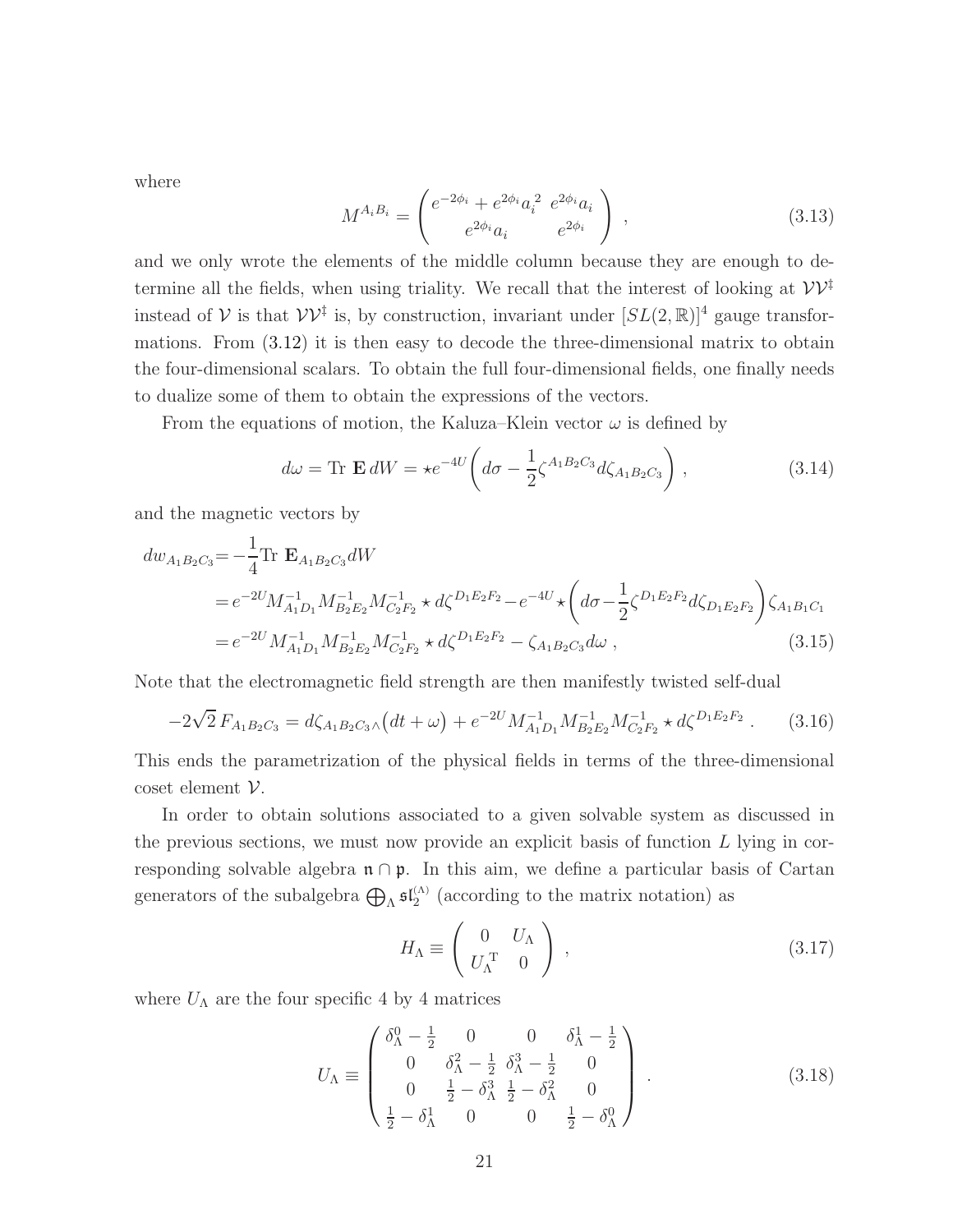The generic elements X of  $\mathfrak p$  are defined similarly as  $(3.22)$  below. One can easily solve

<span id="page-22-0"></span>
$$
[H_{\Lambda}, X_{\beta}] = \beta_{\Lambda} X_{\beta} , \qquad (3.19)
$$

for  $\beta_{\Lambda} = (\pm 1, \pm 1, \pm 1, \pm 1)$ , which defines a basis for the 16 elements of **p**. The explicit form of the elements  $X_{\beta}$  is given in the appendix. The functions L of [\(2.7\)](#page-5-1) in the positive grade components of p associated to a solvable system are then simply obtained in this basis as

- $L = \sum$  $\beta_0=1$  $L^{\beta}X_{\beta}$  in the BPS system;
- $L = \sum$  $2\beta_0 + \sum_i \beta_i \geq 1$  $L^{\beta}X_{\beta}$  in the almost-BPS system;
- $L = \sum$  $\sum_i \beta_i \geq 1$  $L^{\beta}X_{\beta}$  in the composite non-BPS system;

respectively.

As explained in section [2.1,](#page-5-2) the most general solutions of these types are generated by the action of  $KK \cong [U(1)]^4$ . The general Cartan basis  $H_\Lambda$  can be obtained by conjugating [\(3.18\)](#page-21-0) by a general  $[U(1)]^4$  rotation, given explicitly in the appendix, such that  $H_\Lambda(\alpha_\Lambda)$ is a function of the phase  $\alpha_{\Lambda}$  only, by property of the  $\bigoplus_{\Lambda} \mathfrak{sl}_2^{(\Lambda)}$  algebra. Nevertheless it will be easier to first compute the explicit basis  $X_\beta$  for specific  $H_\Lambda$  and then rotate the associated function  $L = \sum L^{\beta} X_{\beta}$  with respect to KK, rather than to compute the explicit basis for the general  $H_\Lambda(\alpha_\Lambda)$  from scratch.

## 3.2 Charges and central charges

We are now going to describe how the central charges of the solution can easily be extracted from the coset representative  $\mathcal{V}$ , and how the mass formula can be determined from the algebraic conditions satisfied by the solutions. This will permit to generalise the standard BPS formula  $M = |Z|$  to the non-BPS systems.

Considering any space-like cycle  $\Sigma$  embedded in  $M_4$  through  $\iota$ , orthogonal to the time-like vector  $\partial_t$ , the associated electromagnetic charge is

$$
q_{A_1B_2C_3|\Sigma} = \frac{1}{2\pi} \int_{\iota(\Sigma)} \iota^* F_{A_1B_2C_3} = -\frac{1}{4\pi\sqrt{2}} \int_{\Sigma} d(w_{A_1B_2C_3} + \omega\zeta_{A_1B_2C_3}) = \frac{1}{4\sqrt{2}} \text{Tr } \mathbf{E}_{A_1B_2C_3} Q_{|\Sigma}
$$
\n(3.20)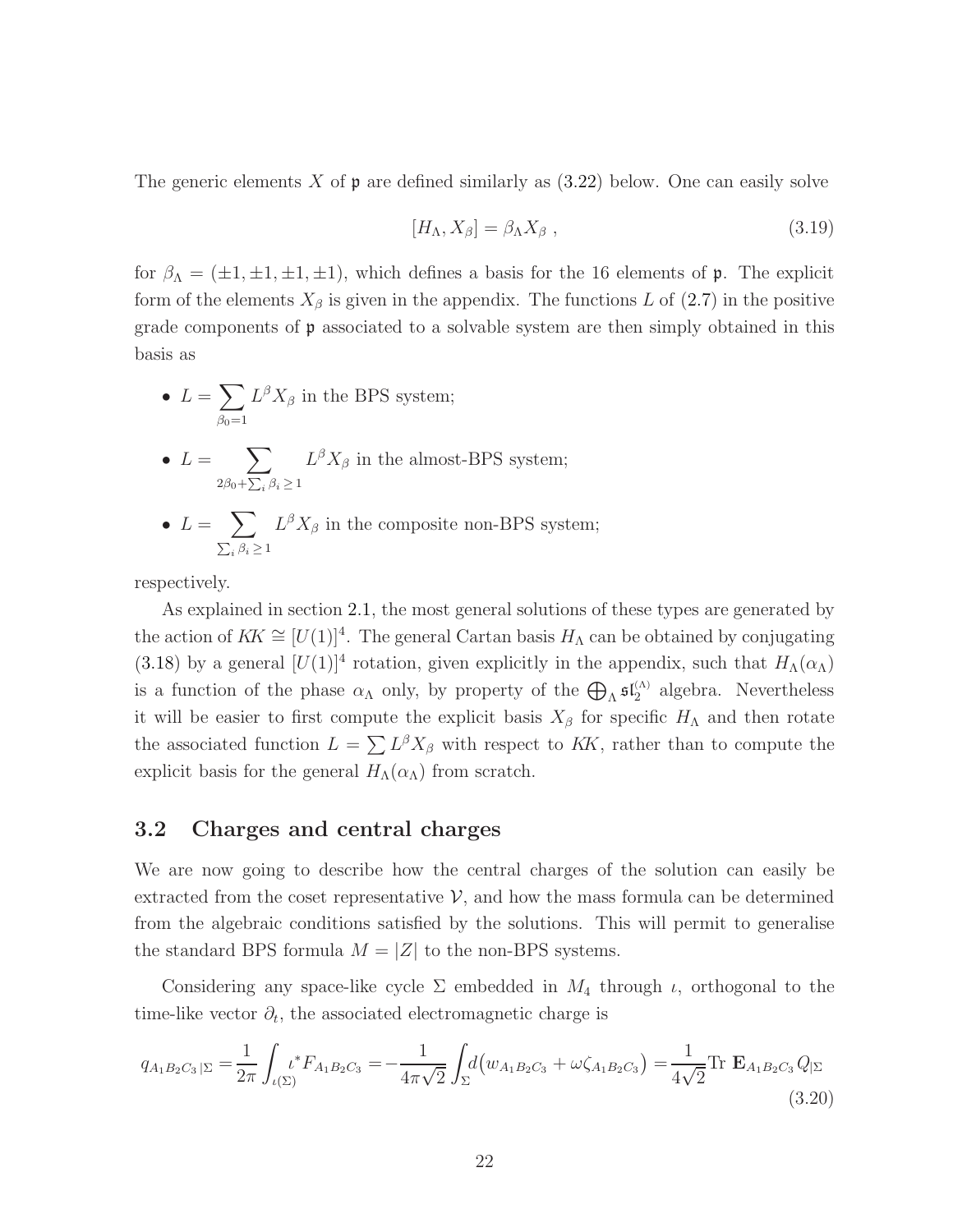where we used the absence of Dirac–Misner string

<span id="page-23-0"></span>
$$
\text{Tr } \mathbf{E} Q_{|\Sigma} = 0 \,, \tag{3.21}
$$

to show that the contribution from  $\zeta_{A_1B_2C_3}$   $\omega$  drops out.

It is straightforward to compute that the total Noether charge Q can be rotated to the coset component using the asymptotic value of the scalar fields  $\mathcal{V}_0$ 

$$
\mathcal{V}_0^{-1} Q \mathcal{V}_0 = \begin{pmatrix} M \delta_{d_1}^{a_1} + \sigma_{d_1}^{a_1} & N \delta_{d_1}^{a_1} & z^{a_1 e_2 f_3} \\ N \delta_{d_1}^{a_1} & -M \delta_{d_1}^{a_1} + \sigma_{d_1}^{a_1} & -z_{a_1 e_2 f_3} \\ -z^{d_1 b_2 c_3} & z_{d_1 b_2 c_3} & -\sigma_{b_2}^{e_2} \delta_{c_3}^{f_3} - \delta_{b_2}^{e_2} \sigma_{c_3}^{f_3} \end{pmatrix}, \quad (3.22)
$$

defined as a matrix acting on a vector  $(A^{d_1}, B^{d_1}, C_{e_2f_2})$ . Here, the  $(2,3)$  component  $(-z_{a_1e_2f_3})$  and  $(3,1)$   $(-z^{d_1b_2c_3})$  can be understood as matrices, as minus the transpose of  $(z^{a_1e_2f_3})$  and  $(z_{d_1b_2c_3})$  defined as in [\(3.9\)](#page-20-2),[\(3.10\)](#page-20-3). M is the ADM mass of space-time, the total NUT charge N is assumed to vanish,  $\sigma_{a_i}^{b_i}$  are symmetric traceless matrices

$$
(\sigma_{a_i}^{b_i}) \equiv \begin{pmatrix} \Sigma_i & \Xi_i \\ \Xi_i & -\Sigma_i \end{pmatrix}, \qquad (3.23)
$$

associated to the momenta of the scalar fields in the asymptotic region

$$
\Pi_i \equiv -\lim_{r \to \infty} \frac{r^2 \partial_r t^i}{t^i - \bar{t}^i} = -\Sigma_i + i\Xi_i , \qquad (3.24)
$$

and

$$
z^{a_1b_2c_3} \equiv v_0^{a_1}{}_{A_1}v_0^{b_2}{}_{A_2}v_0^{c_3}{}_{C_3}q^{A_1B_2C_3}
$$
\n
$$
(3.25)
$$

defines the  $[SL(2,\mathbb{R})]^3$  covariant combination of the asymptotic central charge and its asymptotic Kähler derivatives, which we will call the asymptotic 'central charges'. The asymptotic 'central charges' are defined in terms of  $z^{a_1b_2c_3}$  as

$$
Z = \frac{1}{2} \sum_{a_1, a_2, a_3} (-i)^{a_1 + a_2 + a_3} z^{a_1 a_2 a_3} , \qquad Z_i = \frac{1}{2} \sum_{a_1, a_2, a_3} (i)^{a_i} (-i)^{a_{i+1} + a_{i+2}} z^{a_1 a_2 a_3} . \tag{3.26}
$$

We have

$$
Z = \frac{1}{\sqrt{i \prod_j (t_0^j - \bar{t}_0^j)}} \Big( q_0 + \sum_i t_0^i q_i + \sum_i t_0^{i+1} t_0^{i+2} p^i - t_0^1 t_0^2 t_0^3 p^0 \Big) , \qquad (3.27)
$$

and the  $Z_i$ 's are obtained by replacing  $t_0^i$  by its complex conjugate in the holomorphic component.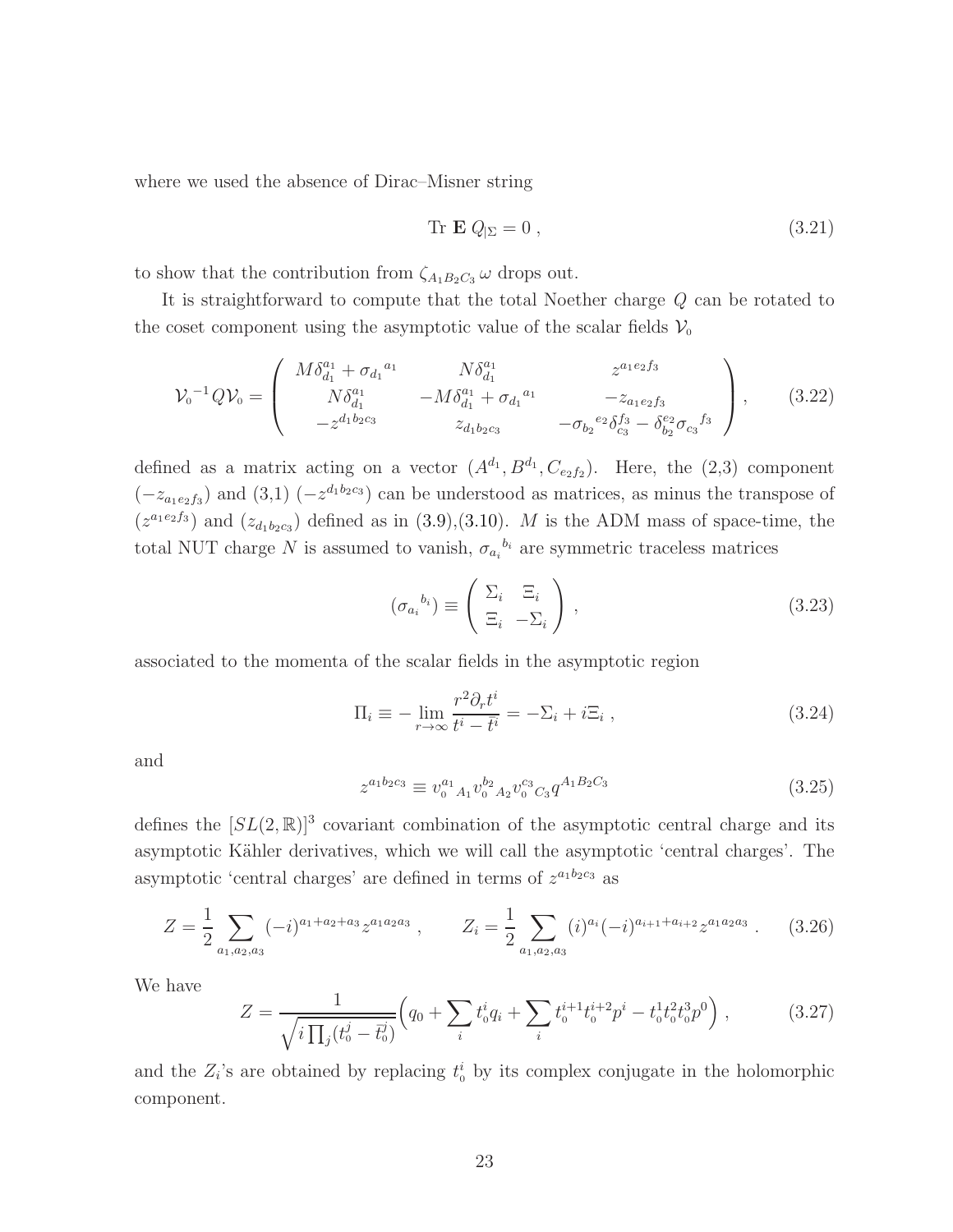It will be illuminating to discuss the action of  $KK \cong [U(1)]^4$  on the asymptotic momenta we just defined. These rotations act on  $V_0^{-1}QV_0$  given in [\(3.22\)](#page-23-0) such that

$$
\tilde{M} - i\tilde{N} = e^{\frac{i}{2}(\alpha_0 + \alpha_1 + \alpha_2 + \alpha_3)} (M - iN) \qquad \tilde{Z} = e^{\frac{i}{2}(-\alpha_0 + \alpha_1 + \alpha_2 + \alpha_3)} Z
$$
\n
$$
\tilde{\Pi}_i = e^{\frac{i}{2}(-\alpha_0 - \alpha_i + \alpha_{i+1} + \alpha_{i+2})} \Pi_i \qquad \tilde{Z}_i = e^{\frac{i}{2}(-\alpha_0 + \alpha_i - \alpha_{i+1} - \alpha_{i+2})} Z_i
$$
\n(3.28)

Considering a solution associated to a given nilpotent orbit,  $\mathcal{V}_0^{-1} Q \mathcal{V}_0$  lies by definition in the closure of this nilpotent orbit. It follows that it lies in the positive grade component defined by a generator  $h = b^{\Lambda} H_{\Lambda}(\alpha_{\Lambda})$  for some phases  $\alpha_{\Lambda}$ . We now have to specify the  $b^{\Lambda}$  *i.e.* the orbit we are in, to obtain an explicit relation. One can already anticipate that the number of phases it depends on is simply the number of nonzero  $b^{\Lambda}$  labelling the orbit.

For the BPS case, it is well known that one has  $\delta$ 

<span id="page-24-1"></span>
$$
M - iN = e^{-i\alpha_0} Z , \qquad \Pi_i = e^{i\alpha_0} \bar{Z}_i . \qquad (3.29)
$$

This translates the fact that only  $b^0 \neq 0$  in the BPS orbit. Requiring the absence of NUT charge determines the phase  $\alpha_0$  as the one of the asymptotic central charge such that  $M = |Z|$ .

We now turn to the almost-BPS orbit: in order to obtain the general form of the asymptotic momenta in function of the asymptotic central charges for the non-BPS systems, it is convenient to first compute the constraint at  $\alpha_{\Lambda} = 0$ , and then obtain the general solution by applying the transformations [\(3.28\)](#page-24-1). The property that the almost-BPS system can be obtained from the BPS system by replacing a D6 charge by D6, illustrates into the fact that the ADM mass and asymptotic scalar momenta are given by

$$
M - iN = Z - \frac{1}{2}\text{Re}\left[Z + \sum_{i} \bar{Z}_i\right], \qquad \Pi_i = \bar{Z}_i - \frac{1}{2}\text{Re}\left[Z + \sum_{j} \bar{Z}_j\right].
$$
 (3.30)

With respect to the BPS case, the new term comes from the presence of the  $\overline{D6}$  instead of the D6. One can indeed check, using  $(A.5)$ , that for a pure  $\overline{D6}$  charge, one obtains  $M = -Z$ . Reintroducing the angles, we see that in this case the ADM mass is not determined by the asymptotic 'central charges' only, but depends on three phases  $\alpha_i$ such that

$$
M = \frac{1}{4} \left( 3e^{-i\alpha_0} Z - e^{-i\sum_i \alpha_i} \bar{Z} - \sum_i \left( e^{-i(\alpha_0 + \alpha_{i+1} + \alpha_{i+2})} Z_i + e^{-i\alpha_i} \bar{Z}_i \right) \right), \tag{3.31}
$$

<span id="page-24-0"></span><sup>&</sup>lt;sup>8</sup>Here we shift all phases  $\alpha_{\Lambda}$  by  $\frac{\pi}{2}$  with respect to the convention [\(3.18\)](#page-21-0) to avoid the presence of extra i factors.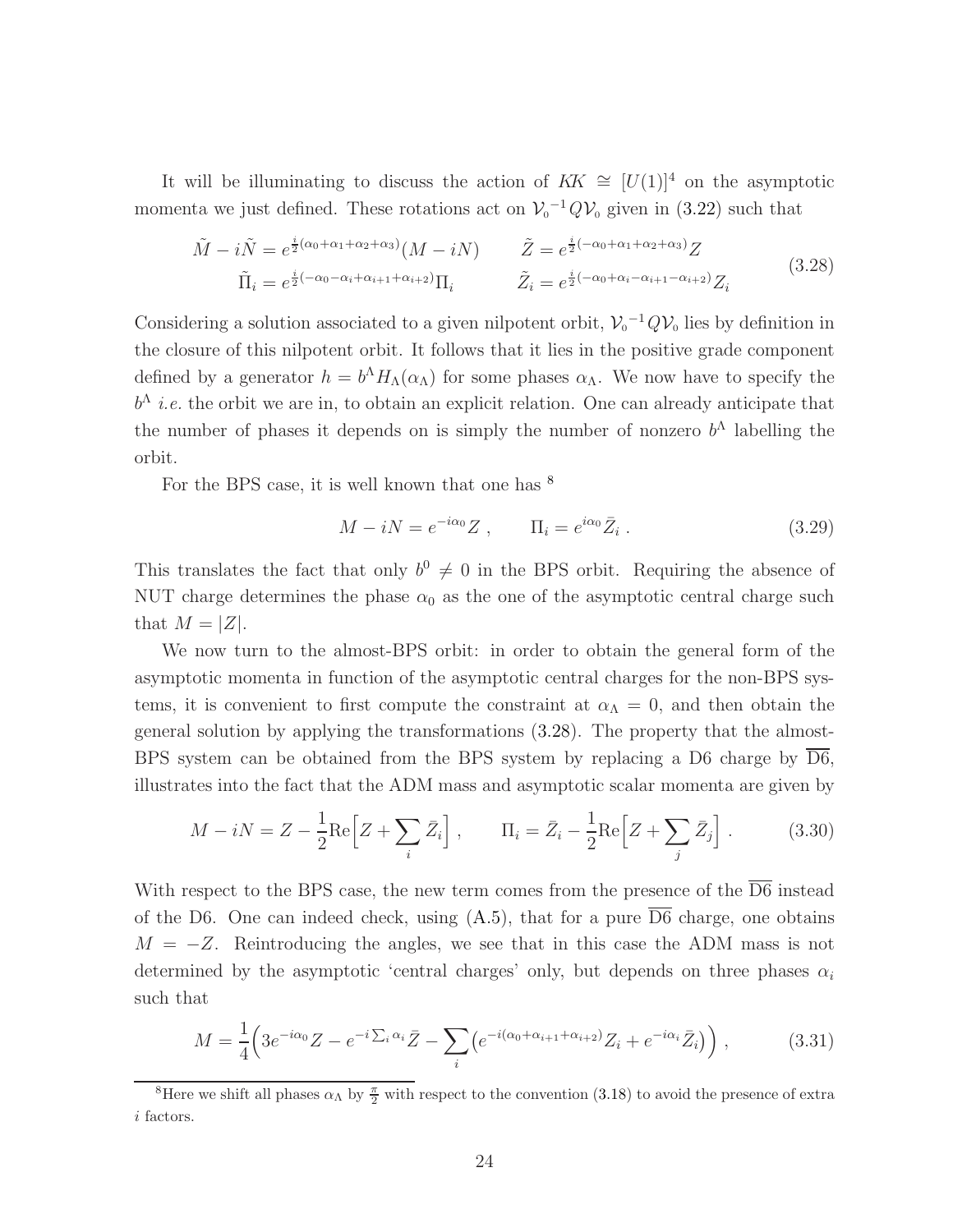where  $\alpha_0$  is determined in function of the  $\alpha_i$ 's such that this expression is real positive, and in particular such that the NUT charge vanishes.

The composite non-BPS system asymptotic momenta can themselves be obtained starting from the almost-BPS system by substituting  $\overline{D4}$  charges to the D4 charges as

$$
M - iN = Z - \frac{1}{2}\text{Re}\left[Z + \sum_{i} \bar{Z}_{i}\right] - \frac{i}{2}\sum_{i} \text{Im}\left[Z - \bar{Z}_{i} + \sum_{j \neq i} \bar{Z}_{j}\right]
$$

$$
= \frac{1}{2}\left(\bar{Z} - \sum_{i} \bar{Z}_{i}\right), \tag{3.32}
$$

and

$$
\Pi_i = \bar{Z}_i - \frac{1}{2} \text{Re}\left[Z + \sum_i \bar{Z}_i\right] + \frac{i}{2} \text{Im}\left[Z - \bar{Z}_i + \sum_{j \neq i} \bar{Z}_j\right] - \frac{i}{2} \sum_{j \neq i} \text{Im}\left[Z - \bar{Z}_j + \sum_{k \neq j} \bar{Z}_k\right]
$$
\n
$$
= \frac{1}{2} \left(-Z + Z_i - \sum_{j \neq i} \bar{Z}_j\right). \tag{3.33}
$$

It is remarkable that although the expression of the ADM mass and asymptotic scalar momenta are rather complicated deformations of the BPS expressions, they end up being pretty simple. Restoring the dependency in the phases one gets

<span id="page-25-0"></span>
$$
M = \frac{1}{2} \left( e^{-i \sum_{i} \alpha_i} \bar{Z} - \sum_{i} e^{-i \alpha_i} \bar{Z}_i \right), \qquad (3.34)
$$

$$
\Pi_i = \frac{1}{2} \left( -e^{i\alpha_i} Z + e^{i(\alpha_i - \alpha_{i+1} - \alpha_{i+2})} Z_i - e^{-i\alpha_{i+2}} Z_{i+1} - e^{-i\alpha_{i+3}} Z_{i+2} \right),\tag{3.35}
$$

where the phases  $\alpha_i$  are again assumed to be chosen such that the ADM mass is real positive. Note that the dependence in  $\alpha_0$  drops out, which comes from the fact that  $b<sup>0</sup> = 0$  in the composite non-BPS case, and thus the associated rotation leaves invariant  $h = 2\sum_i H_i(\alpha_i)$ . It is remarkable that the ADM mass reduces to the ADM mass formula computed in [\[17\]](#page-47-7) within a specific Ansatz up to a four-dimensional duality transformation parametrized by the three phases  $\alpha_i$ . It follows that the ADM mass of a bound state of non-BPS black holes is defined by the generalised 'fake superpotential' defined in [\[21\]](#page-48-7), for specific values of the 'auxiliary fields' associated to the flat directions which will depend in general on the specific interior structure of the solution. Note that the 'auxiliary fields' are extremum of the generalised 'fake superpotential' if and only if there is no interactions between the centres.

To finish, let us discuss the case of single-centre non-BPS black holes, that are particular solutions of both the almost-BPS and the composite non-BPS system. They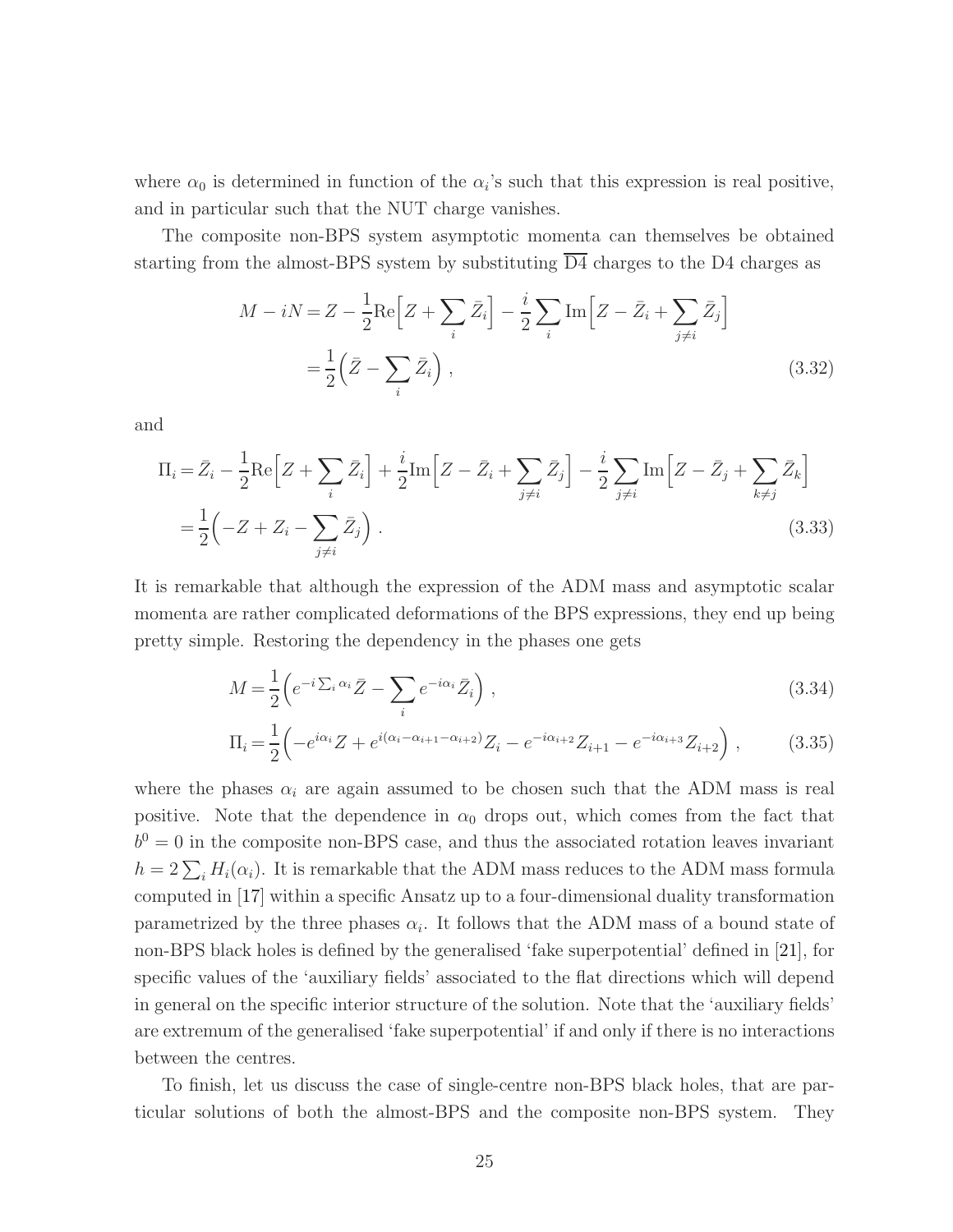furthermore satisfy that

$$
\mathrm{Im}\big[e^{\frac{i}{2}(-\alpha_0 + \alpha_i - \alpha_{i+1} - \alpha_{i+2})} Z_i\big] = \mathrm{Im}\big[e^{\frac{i}{2}(-\alpha_0 + \alpha_1 + \alpha_2 + \alpha_3)} Z\big] \;, \tag{3.36}
$$

which corresponds to the absence of D4 or  $\overline{D4}$  charges respectively. All the phases  $\alpha_{\Lambda}$ 's are then determined in function of the asymptotic 'central charges' as in the BPS case, in accordance with the no-hair theorem. One computes straightforwardly that the duality rotation

$$
\tilde{Z} = e^{i\sum_i(\alpha_i - \frac{1}{4}\sum_{\Lambda}\alpha_{\Lambda} + \frac{3\pi}{4})}Z \ , \qquad \tilde{Z}_i = e^{i(\alpha_i - \frac{1}{4}\sum_{\Lambda}\alpha_{\Lambda} + \frac{3\pi}{4})}Z_i \ , \tag{3.37}
$$

provides a solution to the non-standard diagonalization problem which defines the 'fake superpotential' [\[20\]](#page-47-5) (with  $\alpha = \frac{1}{4}$  $\frac{1}{4}\sum_{\Lambda} \alpha_{\Lambda}$  in (2.68) of [\[20\]](#page-47-5)), such that [\(3.34\)](#page-25-0) indeed reduces to the asymptotic value of the 'fake superpotential'. The equation of the asymptotic scalar momenta implies the existence of two flat directions

$$
\mathrm{Im}\left[e^{\frac{i}{2}(-\alpha_0-\alpha_i+\alpha_{i+1}+\alpha_{i+2})}\Pi_i\right] = -\mathrm{Im}\left[e^{\frac{i}{2}(-\alpha_0+\alpha_1+\alpha_2+\alpha_3)}Z\right].\tag{3.38}
$$

It is important to understand that the action of  $KK \cong [U(1)]^4$  on the solvable systems themselves is very similar to its action on the asymptotic momenta. From the stabilizer of the defining semi-simple element  $h \equiv b^{\Lambda} H_{\Lambda}$  one obtains similarly that the BPS system is parametrized by one single phase  $\alpha_0$ , the almost-BPS system by the four phases  $\alpha_\Lambda$ , and the composite non-BPS system by the three phases  $\alpha_i$ . The discussion of the last paragraph suggests that there is always one combination of the parametrizing phases which does not permit to obtain new interesting systems, as far as asymptotically Minkowski composite black hole solutions are concerned. Indeed, the BPS system is known to be unique. We will see in the following that the Ehlers rotation of the almost-BPS system can also be reabsorbed in a reparametrization of the solution, excepted for a particular value of the phase which gives rise to a system which does not admit regular composite black hole solutions. It follows that the general almost-BPS system is in fact parametrized by three phases associated to the compact subgroup of the four-dimensional duality group. The Ehlers  $U(1)$  acts already trivially on the composite non-BPS system, and there is no further restriction in this case, such that the three phases then parametrize inequivalent classes of solutions.

## 4 Almost BPS solutions

We have seen in section [2.3.2](#page-14-0) that the equations associated to the maximal orbit of  $\mathfrak{so}(4,4)$  are exactly the almost-BPS equations [\[9,](#page-47-3) [10\]](#page-47-1). Here, using the tools from the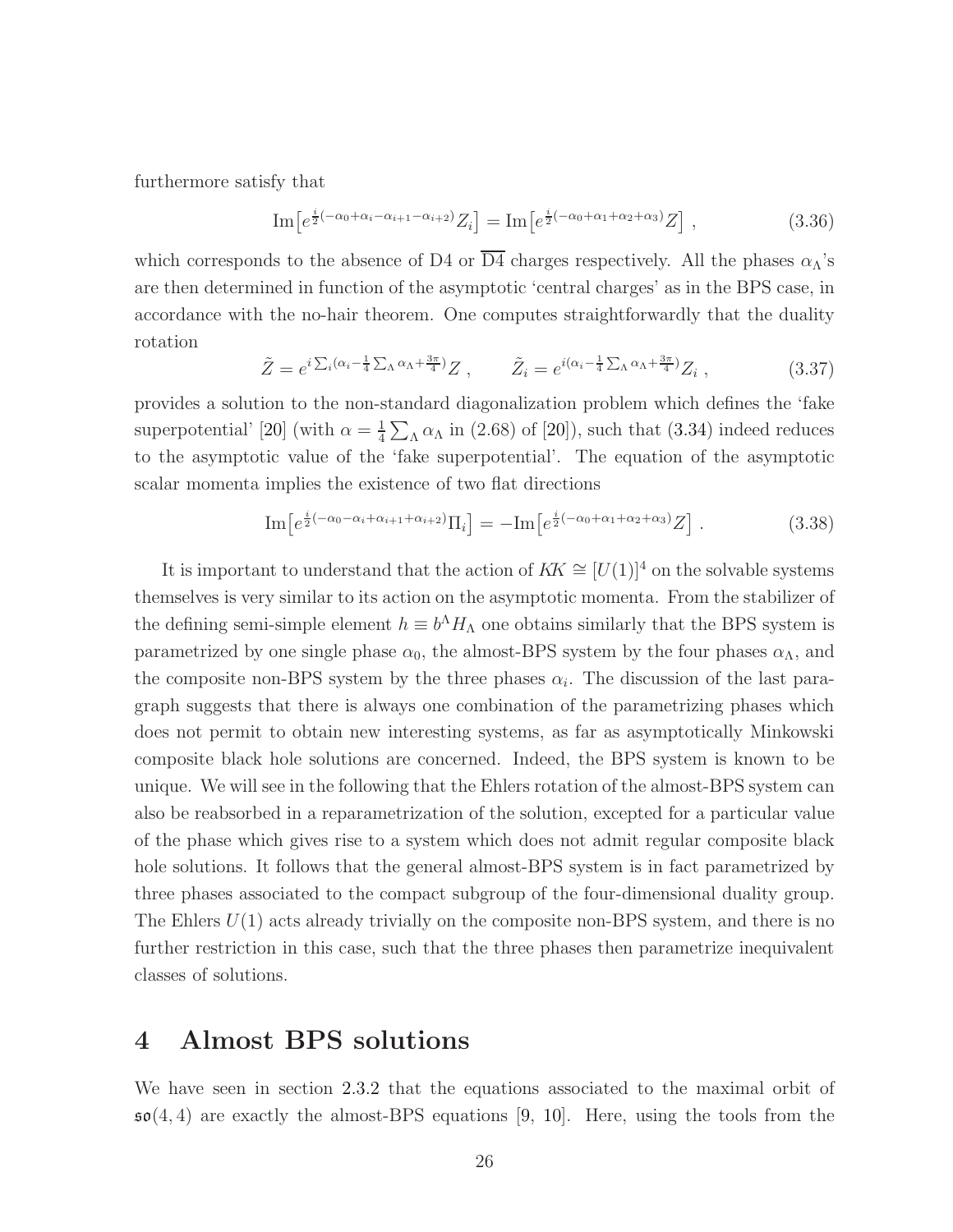previous section, we will relate the system of equations, obtained from a purely algebraic point of view, to physical solutions of the STU model. We will first show how to recover all the known almost-BPS solutions [\[10,](#page-47-1) [11,](#page-47-2) [12\]](#page-47-0), including their "generalised version" [\[13,](#page-47-6) [14\]](#page-47-8), and show that the Ehlers rotation does not produce any new solutions than the one obtained by the four-dimensional dualities.

#### 4.1 Recovering the almost-BPS usual solutions

We now want to decode the four-dimensional fields out of  $\mathcal{M} = \mathcal{V}\eta\mathcal{V}^t\eta$ . This is of course not a one-to-one correspondence, because the fields from the three-dimensional perspective are duality invariants. One must thus choose a duality frame in order to write an explicit solution. It is interesting to choose the one where V correspond to a  $\overline{\mathrm{D6}}$ -charge and  $K<sup>i</sup>$  to D4-charges. Indeed, this is the duality frame where the first almost-BPS solutions have been found, and is therefore well-known [\[10\]](#page-47-1). This corresponds naturally to the parametrization given in the previous section and in the appendix [\(3.17\)](#page-21-1), [\(A.5\)](#page-45-0). The general solution should include all the dependences in the KK angles, but, for clarity, we will not consider it here. It should however be clear that the three free phases of KK are sufficient to obtain the whole class of almost-BPS solutions discovered in [\[13\]](#page-47-6), and this in a straightforward way.

In order to recover the almost-BPS solution in its original parametrization, it is interesting to use the freedom of redefinition of [\(2.60\)](#page-16-1). We here assume for convenience the constants in [\(2.60\)](#page-16-1) to be  $a = -2$  and  $l_0 = l_i = -2$ :

$$
V = -\frac{1}{2} (\tilde{V} - 2) \qquad K^{i} \equiv \tilde{K}^{i}
$$
  
\n
$$
Z_{i} = -\frac{1}{2} (\tilde{Z}_{i} + \frac{1}{6} c_{ijk} (\tilde{V} - 6) \tilde{K}^{j} \tilde{K}^{k}) - 2
$$
  
\n
$$
V \mu \equiv \frac{1}{4} \left( \frac{1}{2} \tilde{M} + (2 - \tilde{V}) \tilde{K}^{i} + \left( -1 + \frac{\tilde{V}}{3} \right) \tilde{Z}_{i} \tilde{K}^{i} + \left( \frac{1}{5} \tilde{V}^{2} - 2 \tilde{V} + 4 \right) \tilde{K}^{1} \tilde{K}^{2} \tilde{K}^{3} \right).
$$
\n(4.1)

With these choices, After having chosen this particular duality frame, the four-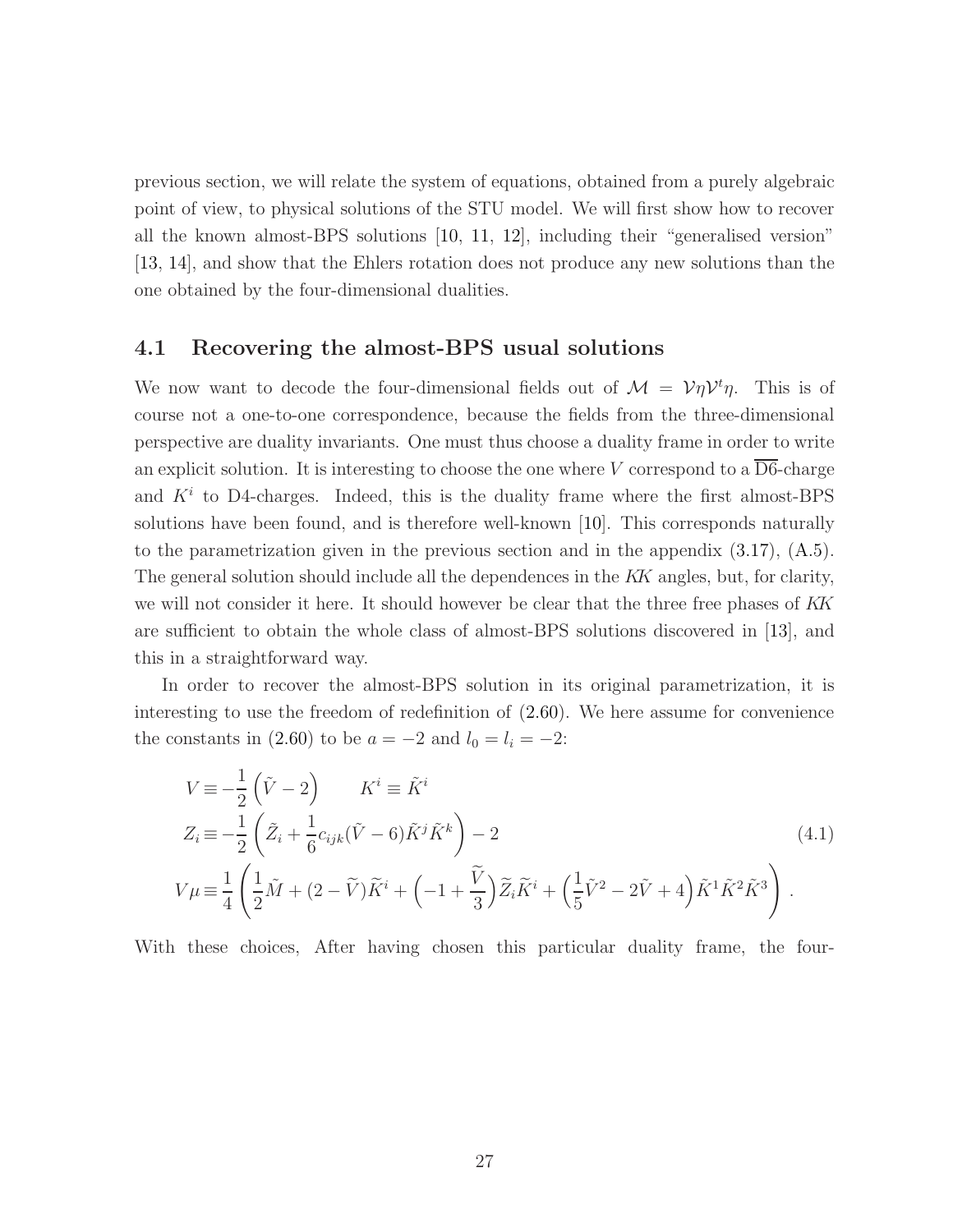dimensional scalar fields can be extracted from  $V$  using  $(3.12)$ :

<span id="page-28-2"></span>
$$
e^{-4U} = VZ_1Z_2Z_3 - V^2\mu^2,
$$
  
\n
$$
e^{-2\phi_i} = \frac{e^{-2U}}{VZ_i},
$$
  
\n
$$
a_i = K^i - \frac{\mu}{Z_i},
$$
  
\n
$$
\chi^0 = e^{4U}V^2\mu,
$$
  
\n
$$
\chi^i = 1 + e^{4U}V(-Z_{i+1}Z_{i+2} + VK^i\mu),
$$
  
\n
$$
\psi_0 = -1 + e^{4U}\left(Z_1Z_2Z_3 - V\mu\sum_i Z_iK^i + V\sum_{i  
\n
$$
\psi_i = e^{4U}V\left((Z_i + VK^{i+1}K^{i+2})\mu - Z_i\sum_{j\neq i} K^jZ_j\right),
$$
  
\n
$$
\sigma = \frac{e^{4U}V}{2}\left((-2+V)\mu + \mu\sum_i (Z_i + VK^{i+1}K^{i+2}) - \sum_{i\neq j} K^iZ_iZ_j\right).
$$
$$

This describes exactly the solutions of [\[10,](#page-47-1) [11\]](#page-47-2).[9](#page-28-0)

Vectors. For completeness, one also have to check that the vectors are the same. These ones are given by the equations [\(3.14\)](#page-21-2), [\(3.15\)](#page-21-3). Having chosen a particular duality frame, it will be more convenient to write the electro magnetic fields as two four-vectors. The map from the  $2 \times 2 \times 2$  to two four-vectors is given by [\(3.9\)](#page-20-2), with the equivalent for the vectors  $w^{\Lambda}, v_{\Lambda}$ . <sup>[10](#page-28-1)</sup>

$$
A^{\Lambda} = \chi^{\Lambda}(dt + \omega) + w^{\Lambda},
$$
  
\n
$$
A_{\Lambda} = \psi_{\Lambda}(dt + \omega) + v_{\Lambda},
$$
\n(4.3)

The  $\omega$  equation rewrites

$$
\star d\omega = e^{4U} \left( d\sigma - \frac{1}{2} (\chi^{\Lambda} d\psi_{\Lambda} - \psi_{\Lambda} d\chi^{\Lambda}) \right). \tag{4.4}
$$

Plugging in the values for our system [\(4.2\)](#page-28-2), this equation greatly simplifies, to give

$$
\star d\omega = d(V\mu) - VZ_i dK^i. \tag{4.5}
$$

<span id="page-28-0"></span><sup>9</sup>Because these fields do not strictly speaking define tensors, we have not used Einstein summation convention in these equations. We recall that these solutions have been first written in a five-dimensional language. The map to its four-dimensional version is done in [\[13\]](#page-47-6).

<span id="page-28-1"></span><sup>&</sup>lt;sup>10</sup>Note that we do not introduce the  $-2\sqrt{2}$  factor in the definition of the four-dimensional vectors as in [\(3.2\)](#page-19-1) in order to facilitate the comparison with [\[10,](#page-47-1) [11\]](#page-47-2).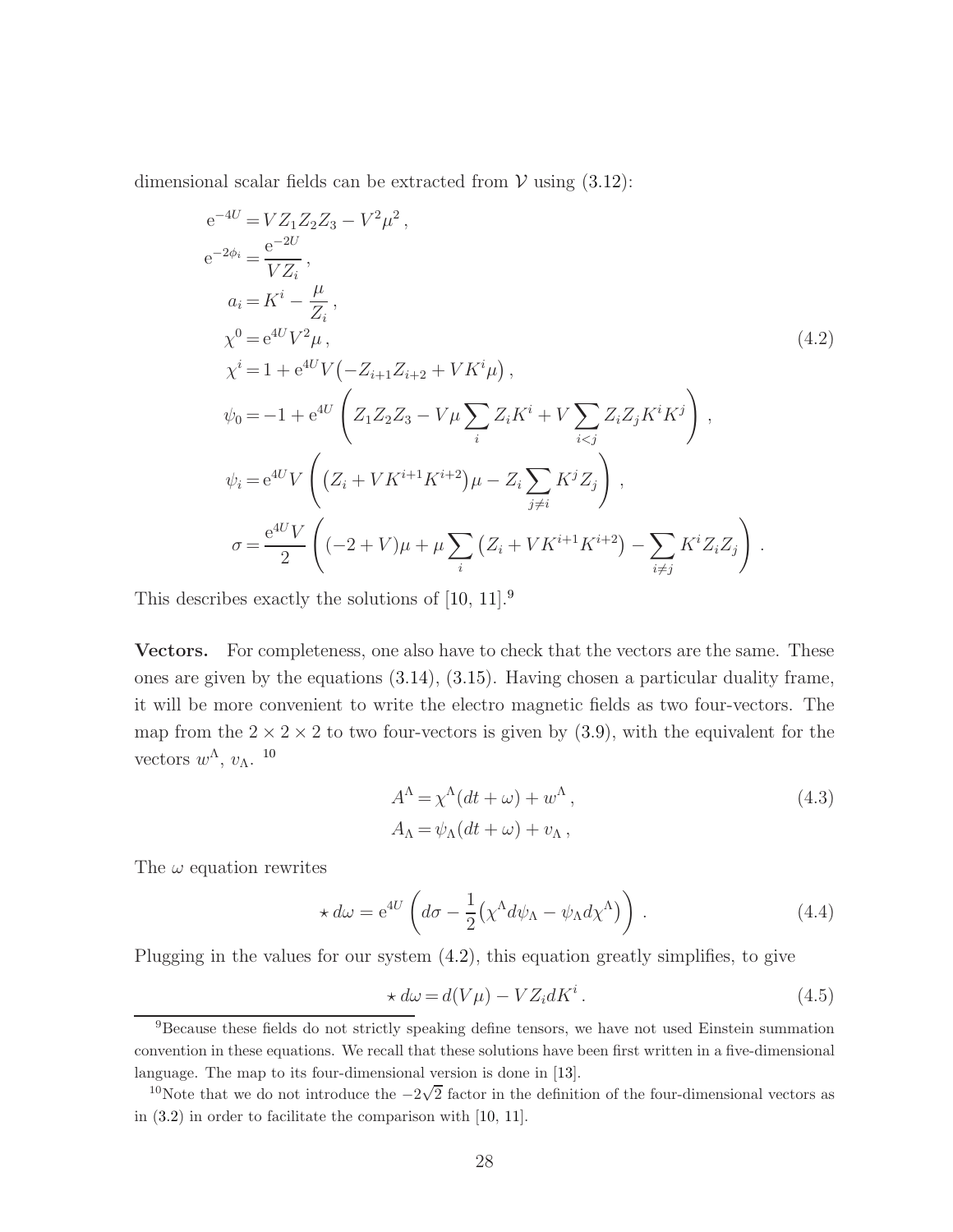One can also see that using [\(4.2\)](#page-28-2), the equations for the electromagnetic vectors [\(3.15\)](#page-21-3) simplify drastically:

$$
\star dw^{0} = dV, \qquad \star dv_{0} = Z_{i}dK^{i} - K^{i}dZ_{i} + (Vd(K^{1}K^{2}K^{3}) - K^{1}K^{2}K^{3}dV), \qquad (4.6)
$$
  

$$
\star dw^{i} = -\star d\omega - VdK^{i} + K^{i}dV, \qquad \star dv_{i} = dZ_{i} + \frac{c_{ijk}}{2} (K^{j}K^{k}dV - Vd(K^{j}K^{k})) .
$$

Up to a small gauge choice, this is exactly the equations for the vectors of [\[13\]](#page-47-6). Therefore one completely recovers the known almost-BPS solutions.

#### 4.2 Ehlers rotation

In [\[13\]](#page-47-6), the authors have used the four-dimensional duality group  $SL(2,\mathbb{R})^3$  of the STU model to produce new solutions. As we have already seen, the transformation that can be done with this group are part of KK. However, in three dimensions, there is another  $U(1)$ , coming from the Ehlers reduction along time. In our framework, it is thus clear that one can reobtain all solutions of [\[13\]](#page-47-6), by acting with  $KK$  on  $VV^{\ddagger}$ . In principle one could also obtain new solutions with the extra Ehlers  $U(1)$  action, but we will see that this is not the case, as advocated in the previous section.

To show this, we perform a rotation with angles<sup>[11](#page-29-0)</sup>  $\alpha_0 = \alpha_1 = \alpha_2 = \alpha_3 = \alpha/2$ 

$$
(\mathcal{V}\mathcal{V}^{\dagger})' = R(\alpha)\mathcal{V}\mathcal{V}^{\dagger}R(\alpha)^{\mathrm{T}}.
$$
\n(4.7)

The expressions for the physical fields are then a priori a complicated mixture of all involved functions, and  $\alpha$  factors. However, one can do the following redefinitions

$$
V = \frac{1}{a} (\tilde{V} + l_0) , \qquad K^i = \frac{1}{c} \tilde{K}^i + \sin \alpha ,
$$
  
\n
$$
Z_i = \frac{1}{a c^2} \left( \tilde{Z}_i + \frac{1}{3} (\tilde{V} + 3l_0) \tilde{K}^{i+1} \tilde{K}^{i+2} \right) + l_i + \sum_{j \neq i} 2 \tilde{K}^j \tan \alpha ,
$$
  
\n
$$
V \mu = \frac{1}{a^2 c^3} \left( \frac{1}{2} (l_0 + \tilde{V}) \sum_i l_i \tilde{K}^i + \left( \frac{l_0}{2} + \frac{\tilde{V}}{3} \right) \sum_i \tilde{Z}_i \tilde{K}^i + \left( \frac{1}{5} \tilde{V}^2 + l_0 \tilde{V} + l_0^2 \right) \tilde{K}^1 \tilde{K}^2 \tilde{K}^3
$$
  
\n
$$
-2 \tan \alpha \left( l_0 + \frac{2 \tilde{V}}{3} \right) \sum_{i < j} \tilde{K}^i \tilde{K}^j - \tan \alpha \sum_i \tilde{Z}_i - \tan \alpha \tilde{V} + 2 \tan^2 \alpha \sum_i \tilde{K}^i + m_0 + \frac{1}{2} \tilde{M} \right) .
$$
\n(A.8)

These redefinitions seem to be rather complicated, but the point is that they are just a generalisation of [\(2.60\)](#page-16-1), where we had an extra harmonic function in the  $Z_i$ 's and in M,

<span id="page-29-0"></span><sup>&</sup>lt;sup>11</sup>The additional rotations along the  $SL(2,\mathbb{R})_i$ ,  $i = 1, 2, 3$  are done by convenience, and do not change the argumentation. The precise parametrization of the rotation is given in the appendix.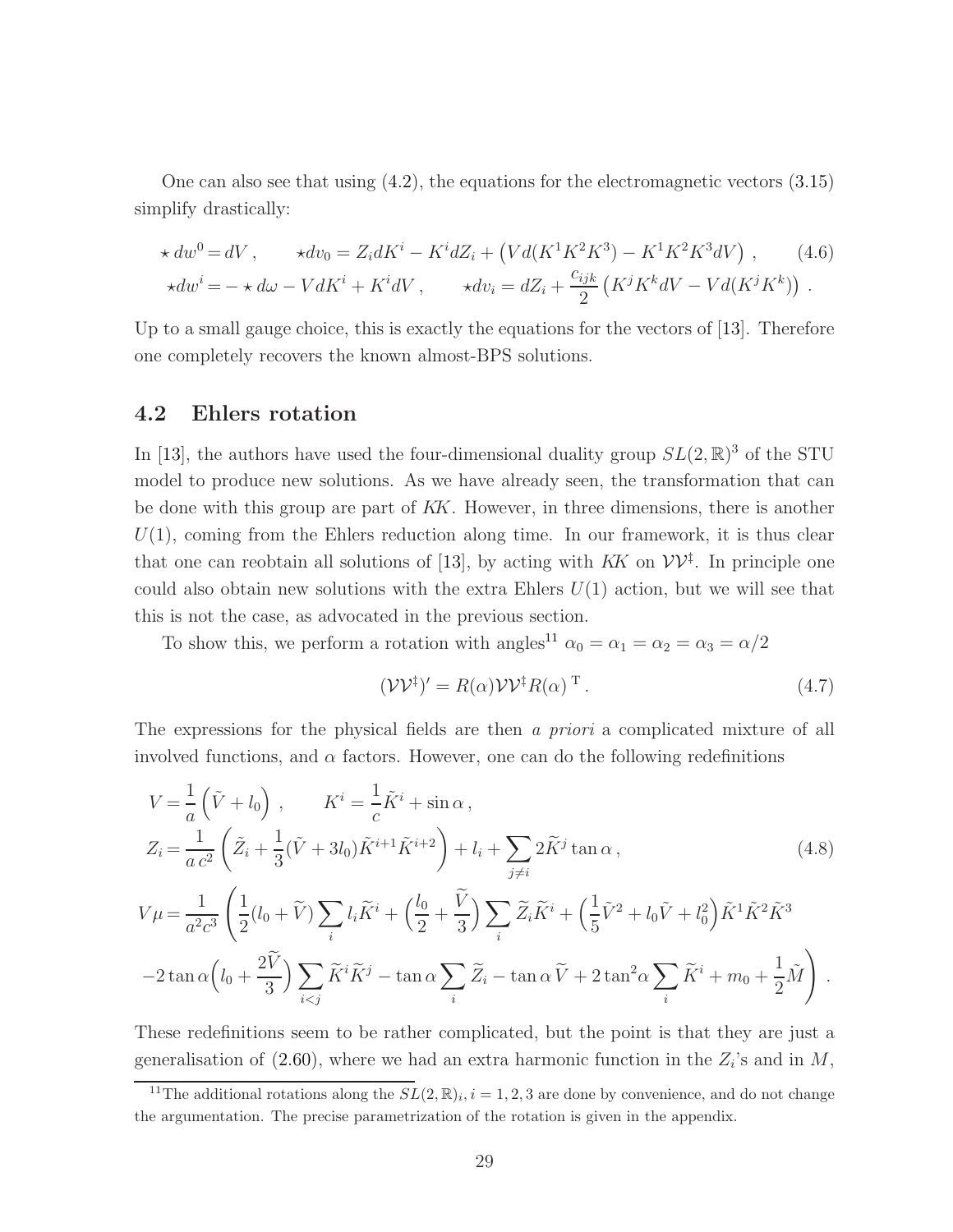and an additive and a multiplicative factor to the  $K_i$ 's, but one can easily check that this is still compatible with the almost-BPS system of equations [\(2.58\)](#page-15-0),[\(2.59\)](#page-16-2), with the constants being given by

$$
a = -\frac{2}{\cos^2 \alpha}, \qquad c = \cos \alpha, \quad l_0 = l_i = -\frac{2}{\cos \alpha}, \qquad m_0 = 4 \frac{\sin \alpha}{\cos^2 \alpha}.
$$
 (4.9)

These redefinitions degenerate for  $\alpha = \pi/2$ , but one can check in this case that there are no physical solutions. Then  $e^{-4U}$  and the scalar fields are exactly given by [\(4.2\)](#page-28-2):

$$
e^{-4U} = VZ_1Z_2Z_3 - V^2\mu^2
$$
,  $e^{-2\phi_i} = \frac{e^{-2U}}{VZ_i}$ ,  $a_i = K^i - \frac{\mu}{Z_i}$ . (4.10)

The electromagnetic fields are also, up to a constant, the same as in  $(4.2)$ 

$$
\chi^{0} = -\sin \alpha + e^{4U} V^{2} \mu, \qquad (4.11)
$$
\n
$$
\chi^{i} = \cos \alpha + e^{4U} V \left( -Z_{i+1} Z_{i+2} + V K^{i} \mu \right),
$$
\n
$$
\psi_{0} = -\frac{1 + \sin^{2} \alpha}{\cos \alpha} + e^{4U} \left( Z_{1} Z_{2} Z_{3} - V \mu \sum_{i} Z_{i} K^{i} + V \sum_{i < j} Z_{i} Z_{j} K^{i} K^{j} \right),
$$
\n
$$
\psi_{i} = \sin \alpha + e^{4U} V \left( \left( Z_{i} + V K^{i+1} K^{i+2} \right) \mu - Z_{i} \sum_{j \neq i} K^{j} Z_{j} \right).
$$
\n(4.11)

So we are in the same class of solutions as before. Note that, because of the different constants in the electromagnetic fields, the explicit expression of  $\sigma$  differs from [\(4.2\)](#page-28-2), but they coincide up to a gauge transformation, and are therefore physically equivalent. We conclude that the Ehlers rotation does not produce any new solutions, but led us in the class already spanned by the four-dimensional duality group.

# <span id="page-30-0"></span>5 Composite non-BPS solutions

We now turn to the study of the composite non-BPS class of solutions unveiled in section [2.3.3.](#page-16-3) Because this class was not known so far, we present it in more details. We will focus on the four-dimensional solution, although the uplift to five dimensions will also be shortly discussed. In the next section, we will exhibit an explicit two-centre solution in this class, and study its physical properties.

## 5.1 Equations of motion

This system represents solutions where half of the branes have been inverted. The major difference with the almost-BPS system is that our system is now "symmetric" in terms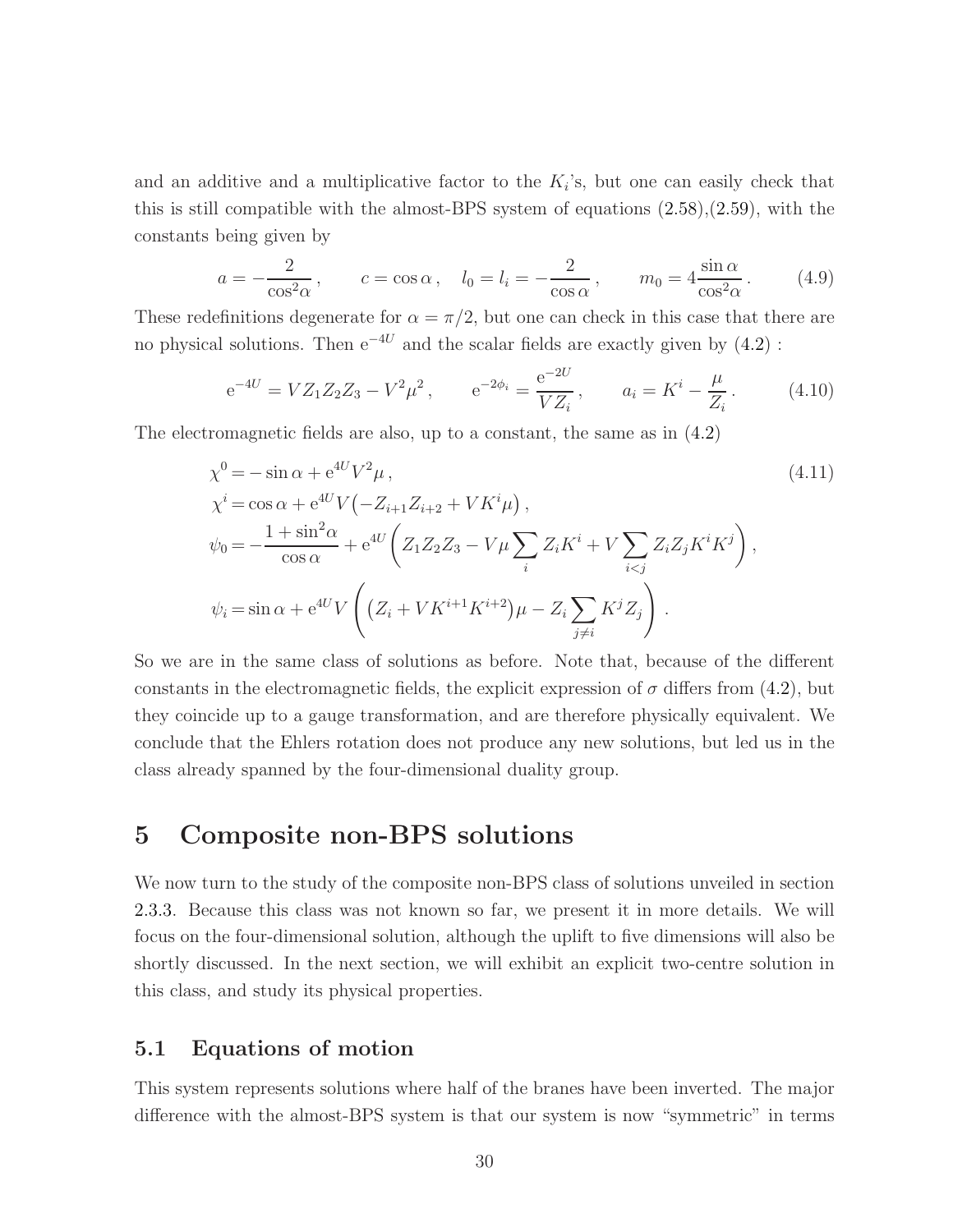of the two triplets of functions  $K_i^{\alpha=1}$  and  $K_i^{\alpha=2}$ , whereas the latter was not in terms of  $K^i$  and  $Z_i$ . It is however convenient to break this manifest symmetry by redefining the following functions

<span id="page-31-0"></span>
$$
\widetilde{K}_{i}^{\alpha=1} = 2(L_{i} + 1), \n\widetilde{K}_{i}^{\alpha=2} = K_{i}, \n\widetilde{M}^{\alpha=1} = 8M + \frac{4}{3} \left( \sum_{i} K_{i} + \sum_{i \neq j} K_{i} L_{j} - 3 \sum_{i} K_{i} L_{i+1} L_{i+2} \right), \n\widetilde{M}^{\alpha=2} = 2(V + 1) + \frac{1}{3} \left( 2 \sum_{i \neq j} K_{i} K_{j} - 3 \sum_{i} K_{i+1} K_{i+2} L_{i} \right).
$$
\n(5.1)

With these redefinitions, the system of equations becomes

<span id="page-31-2"></span>
$$
d \star d K_i = 0,
$$
  
\n
$$
d \star d L_i = 0,
$$
  
\n
$$
d \star d M = \frac{1}{2} c^{ijk} d(L_i L_j \star dK_k),
$$
  
\n
$$
d \star d V = \frac{1}{2} c^{ijk} d(L_i \star d(K_j K_k) - K_j K_k \star dL_i).
$$
\n(5.2)

#### 5.2 Reconstructing the solution

#### 5.2.1 Four dimensional point of view

As we have done for the almost-BPS solutions in the previous section, we want here to reconstruct the four-dimensional solution from the  $\mathcal{V}\mathcal{V}^{\ddagger}$  matrix. We will not present the most general solution, but restrict, for the sake of clarity, to one particular duality frame. In order to compare easily with the results of the almost-BPS class of solutions, we uplift the solution in the duality frame where  $(V, K_i, L_i, M)$  correspond respectively to the  $(\overline{D6},\overline{D4},D2,D0)$ -charges. In particular, for  $K_i = 0$ , one falls back into the physical non-BPS orbit, describing single-centre  $\overline{D6}$ -D2-D2-D2 black holes. In our duality frame, the redefinitions [\(5.1\)](#page-31-0) are such that  $e^{-4U}$  takes the simple usual expression

<span id="page-31-1"></span>
$$
e^{-4U} = V L_1 L_2 L_3 - M^2. \tag{5.3}
$$

Introducing the quantities

$$
T_i \equiv V L_i - 2K_i M + K_i^2 L_{i+1} L_{i+2} , \qquad (5.4)
$$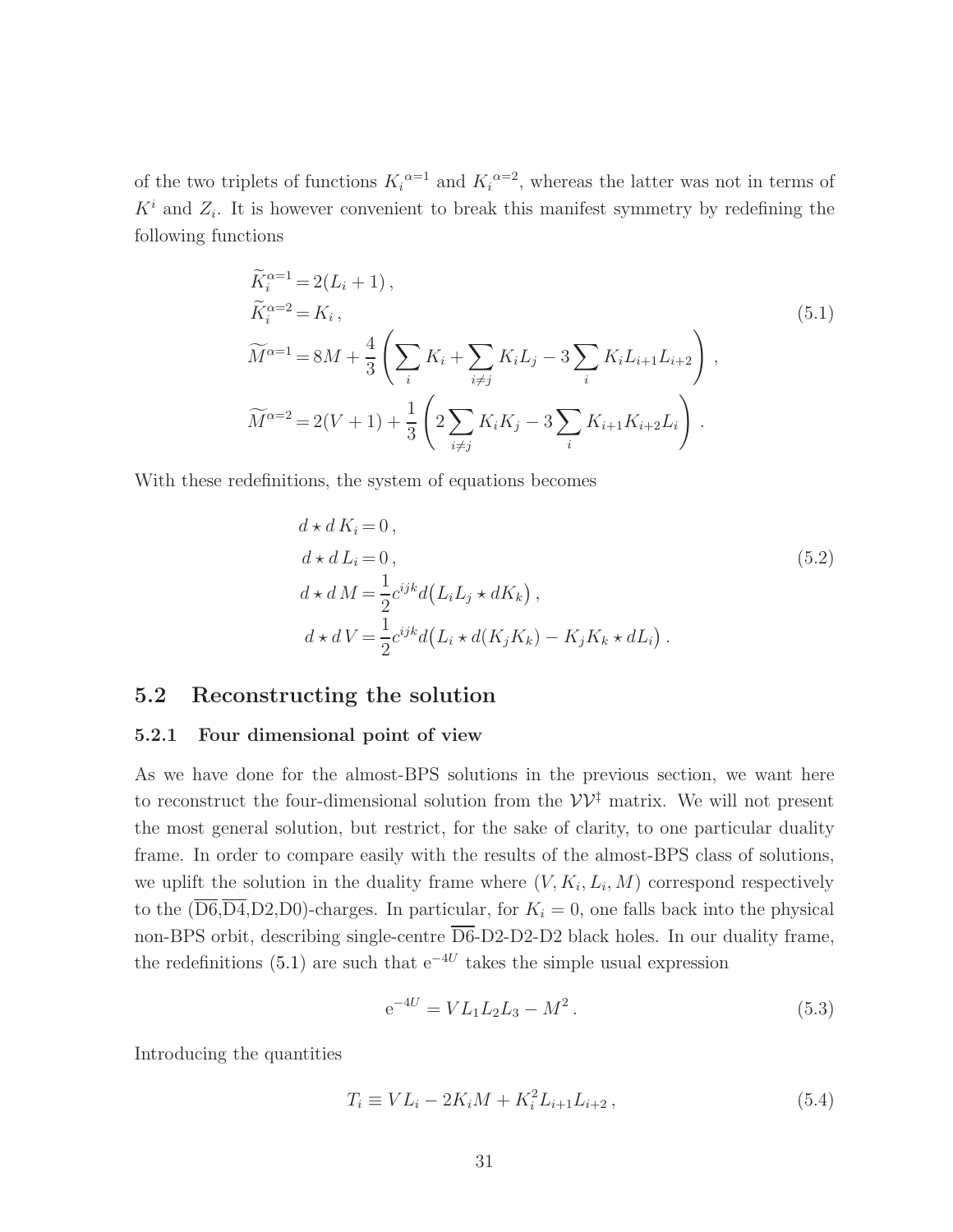the scalar fields are given by

$$
t^{i} = \frac{K_{i}L_{i+1}L_{i+2} - M + ie^{-2U}}{T_{i}}.
$$
\n(5.5)

The electromagnetic fields and  $\sigma$  are finally given by

<span id="page-32-0"></span>
$$
\chi^{0} = e^{4U} \left( -MV + \sum_{i} \left( VL_{i+1}L_{i+2}K_{i} - MK_{i+1}K_{i+2}L_{i} \right) + L_{1}L_{2}L_{3}K_{1}K_{2}K_{3} \right),
$$
  
\n
$$
\chi^{i} = -1 + e^{4U} \left( M(K_{i+1}L_{i+2} + K_{i+2}L_{i+1}) - L_{i+1}L_{i+2}(V + L_{i}K_{i+1}K_{i+2}) \right),
$$
  
\n
$$
\psi_{0} = -1 - e^{4U}L_{1}L_{2}L_{3},
$$
  
\n
$$
\psi_{i} = -e^{4U}L_{i} \left( -M + K_{i}L_{i+1}L_{i+2} \right),
$$
  
\n
$$
\sigma = \frac{e^{4U}}{2} \left( -M \left( 2 + V + \sum_{i} L_{i} \right) + \sum_{i} \left( VL_{i+1}L_{i+2}K_{i} - MK_{i+1}K_{i+2}L_{i} \right) + L_{1}L_{2}L_{3} \sum_{i} K_{i} + L_{1}L_{2}L_{3}K_{1}K_{2}K_{3} \right).
$$
  
\n(5.6)

Vectors. Having chosen a duality frame, one can compute the explicit equations for the vectors. The general equations are given in  $(3.14),(3.15)$  $(3.14),(3.15)$ . Using the explicit values for our system  $(5.3)-(5.6)$  $(5.3)-(5.6)$ , these equations greatly simplify, to give

<span id="page-32-1"></span>
$$
\star d\omega = dM - \frac{1}{2}c^{ijk}L_iL_j dK_k
$$
\n(5.7)

for  $\omega$ , and

<span id="page-32-2"></span>
$$
\star dw^{0} = -dV + \frac{1}{2}c^{ijk}\left(L_{i}d(K_{j}K_{k}) - K_{j}K_{k}dL_{i}\right),
$$
  
\n
$$
\star dw^{i} = \star d\omega + c^{ijk}\left(K_{j}dL_{k} - L_{k}dK_{j}\right),
$$
  
\n
$$
\star dv_{0} = \star d\omega = dM - \frac{1}{2}c^{ijk}L_{i}L_{j}dK_{k},
$$
  
\n
$$
\star dv_{i} = dL_{i},
$$
\n(5.8)

for the electromagnetic vectors. One can check, as it should be, that the compatibility equations are nothing but the scalar equations [\(5.2\)](#page-31-2).

#### 5.2.2 Uplift to five dimensions

It is interesting to uplift the solution to five dimensions. In this framework, the fields are simply the five dimensional metric  $ds_5^2$ , the three electromagnetic one-forms  $A_5^i$  and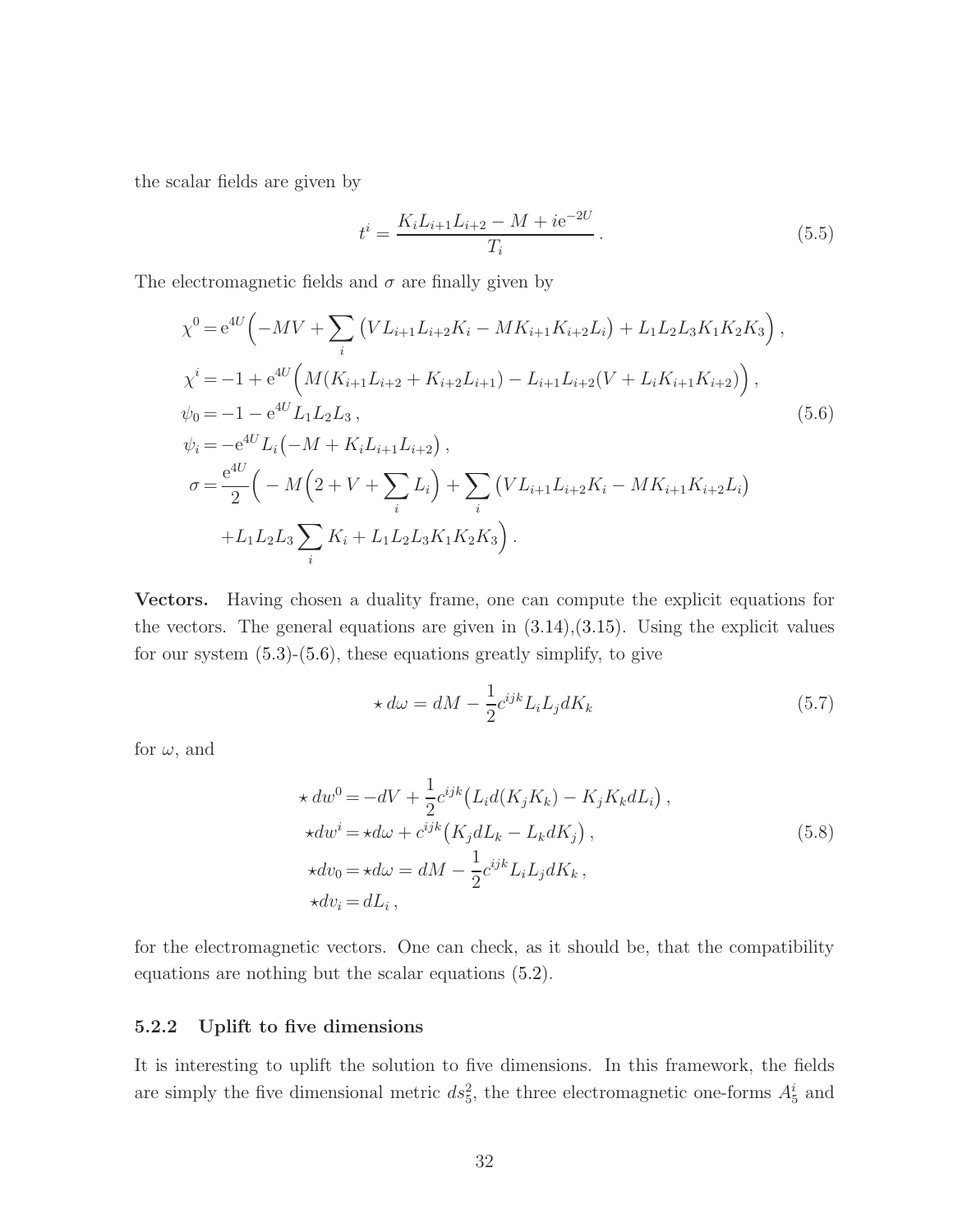three real scalars  $X^i$ ,  $i = 1, 2, 3$  verifying  $X^1 X^2 X^3 = 1$ . They are related to the fourdimensional fields through

$$
ds_5^2 = e^{4\Phi/3} (d\psi - A^0)^2 + e^{-2\Phi/3} ds_4^2,
$$
  
\n
$$
A_5^i = A^i + \text{Re}(t^i) (d\psi - A^0),
$$
  
\n
$$
X^i = e^{-2\Phi/3} \text{Im}(t^i),
$$
\n(5.9)

where  $\psi$  is the fifth coordinate, and we defined  $\Phi$  by

$$
e^{2\Phi} \equiv Im(t^1)Im(t^2)Im(t^3).
$$
 (5.10)

Applied explicitly to the solution of the last subsection, this gives the five-dimensional metric

$$
ds_5^2 = -\frac{H}{T^2} \left( dt + \omega - e^{-4U} \frac{\chi^0}{H} (d\psi - w^0) \right)^2 + \frac{T}{H} (d\psi - w^0)^2 + T ds_3^2, \tag{5.11}
$$

where T is defined as  $T \equiv (T_1 T_2 T_3)^{1/3}$ , and H by

$$
H \equiv \left(V - \frac{c^{ijk}}{2} K_i K_j L_k\right)^2 + 4K_1 K_2 K_3 \left(2M - \frac{c^{ijk}}{2} K_i L_j L_k\right). \tag{5.12}
$$

The one-forms are given by

$$
A_5^i = dt - \frac{1}{T_i} \Big( V + \left( L_i K_{i+1} K_{i+2} - K_i K_{i+1} L_{i+2} - K_i K_{i+2} L_{i+1} \right) \Big) \big( dt + \omega \big) + w^i - \omega + \frac{K_i L_{i+1} L_{i+2} - M}{T_i} \big( d\psi - w^0 \big) .
$$
 (5.13)

In this duality frame, the presence of the  $d\psi - w^0$  term in the metric implies a non-trivial fibration of the associated circle over the four-dimensional base in the presence of a nonvanishing  $\overline{D6}$  charge. In particular, fixing the  $\overline{D6}$  charge to 1 and choosing appropriate boundary conditions such that  $T^2$  and H both scale as  $r^{-2}$  in the asymptotic region should permit to define asymptoticaly Minkowki solutions. It should be interesting to investigate this question.

#### 5.3 Rotation along time

We show here that, as expected from the fact that  $b^0 = 0$  for the composite non-BPS system, the Ehlers rotation does not produce any new solutions, and thus that the whole class of composite non-BPS solutions is parametrized by the four-dimensional duality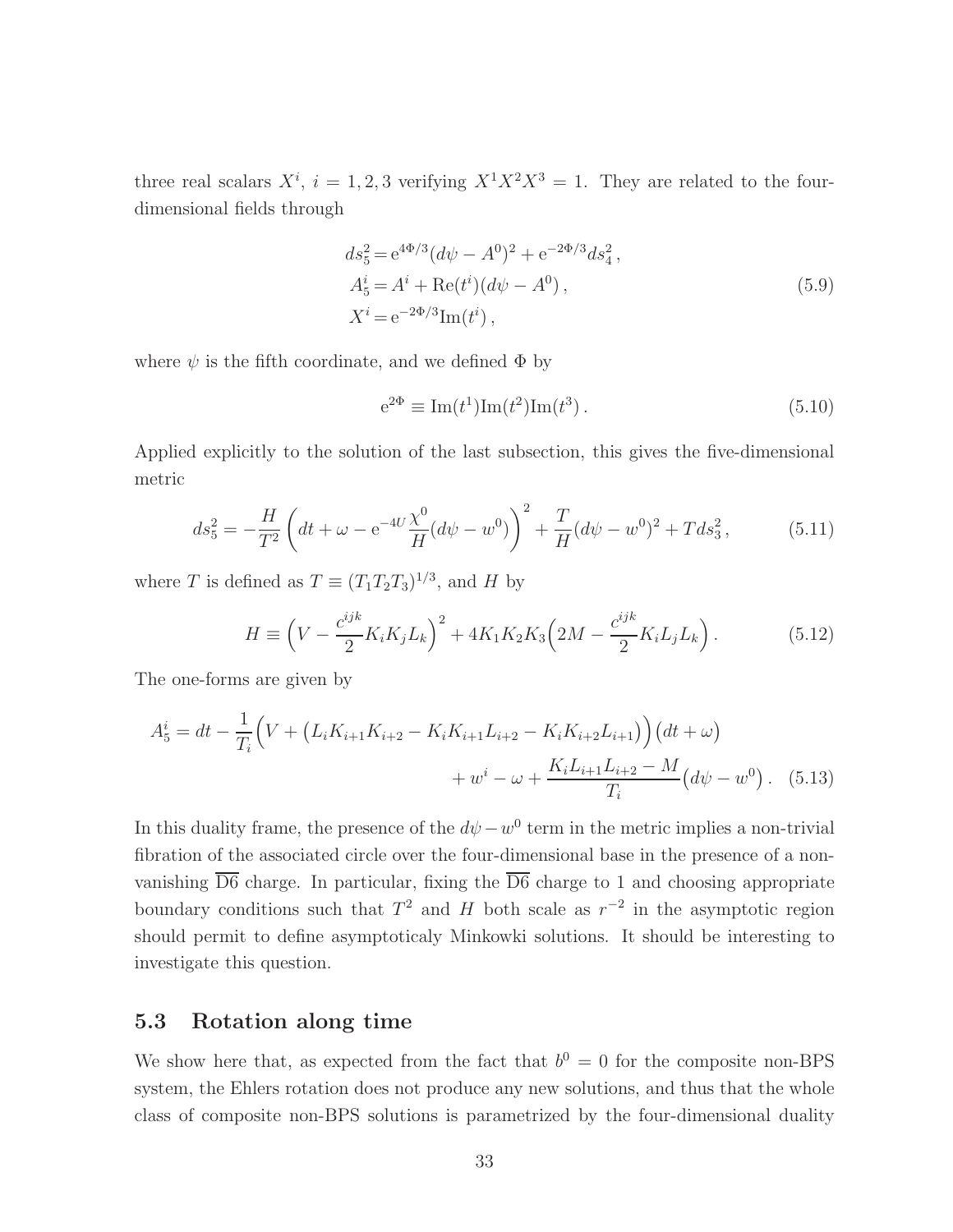group. In fact, the rotation along the time direction uses the symmetry in  $\alpha = 1, 2$ . To show this, starting from the general  $\mathcal{V}\mathcal{V}^{\dagger}$  given in [\(3.12\)](#page-20-1), we perform a rotation, with general parameter  $\alpha/2$  along the  $U(1)_0$  in KK, together with a rotation along each of the three  $U(1)_i$  with parameter  $-\alpha/2$ 

$$
(\mathcal{V}\mathcal{V}^{\dagger})' = R(\alpha)\mathcal{V}\mathcal{V}^{\dagger}R(\alpha)^{T}.
$$
\n(5.14)

Then, if one redefines

$$
\widetilde{K}_{i}^{1} = 2((1 + L_{i}) \cos \alpha + K_{i} \sin \alpha), \n\widetilde{K}_{i}^{2} = 2(K_{i} \cos \alpha - (1 + L_{i}) \sin \alpha), \n\widetilde{M}^{1} = \left( 8M + \frac{4}{3} \left( \sum_{i} K_{i} + \sum_{i \neq j} K_{i} L_{j} - 3 \sum_{i} L_{i+1} L_{i+2} K_{i} \right) \right) \cos \alpha \qquad (5.15)\n+ \left( 4(1 + V) + \frac{4}{3} \left( \sum_{i \neq j} K_{i} K_{j} - 3 \sum_{i} L_{i} K_{i+1} K_{i+2} \right) \right) \sin \alpha, \n\widetilde{M}^{2} = \left( 2(1 + V) + \frac{2}{3} \left( \sum_{i \neq j} K_{i} K_{j} - 3 \sum_{i} L_{i} K_{i+1} K_{i+2} \right) \right) \cos \alpha \n- \left( 4M + \frac{2}{3} \left( \sum_{i} K_{i} + \sum_{i \neq j} K_{i} L_{j} - 6 \sum_{i} L_{i+1} L_{i+2} K_{i} \right) \right) \sin \alpha ,
$$

one first can show that the new functions still solve the system of equation [\(5.2\)](#page-31-2), and that one recovers exactly the fields given in the previous subsection. This proves that the rotation along the Ehlers  $SL(2,\mathbb{R})$  just transforms a solution into another of the same class.

# <span id="page-34-0"></span>6 Solving the composite non-BPS system

In the previous section, we have written the four-, and five-dimensional Ansätze associated to the new system of equations [\(5.2\)](#page-31-2), and we will now solve the equations explicitly. As we have explained previously, for a solution to be into this new orbit, and be regular, it has to have more than one centre. Indeed, the single-centre solutions are forced by regularity to be in the BPS or the physical non-BPS orbit. We will not discuss the single-centre non-BPS solution in this paper, and refer to [\[19,](#page-47-4) [10\]](#page-47-1) for an explicit exposition of the latter. For the sake of simplicity, we will only construct here an axisymmetric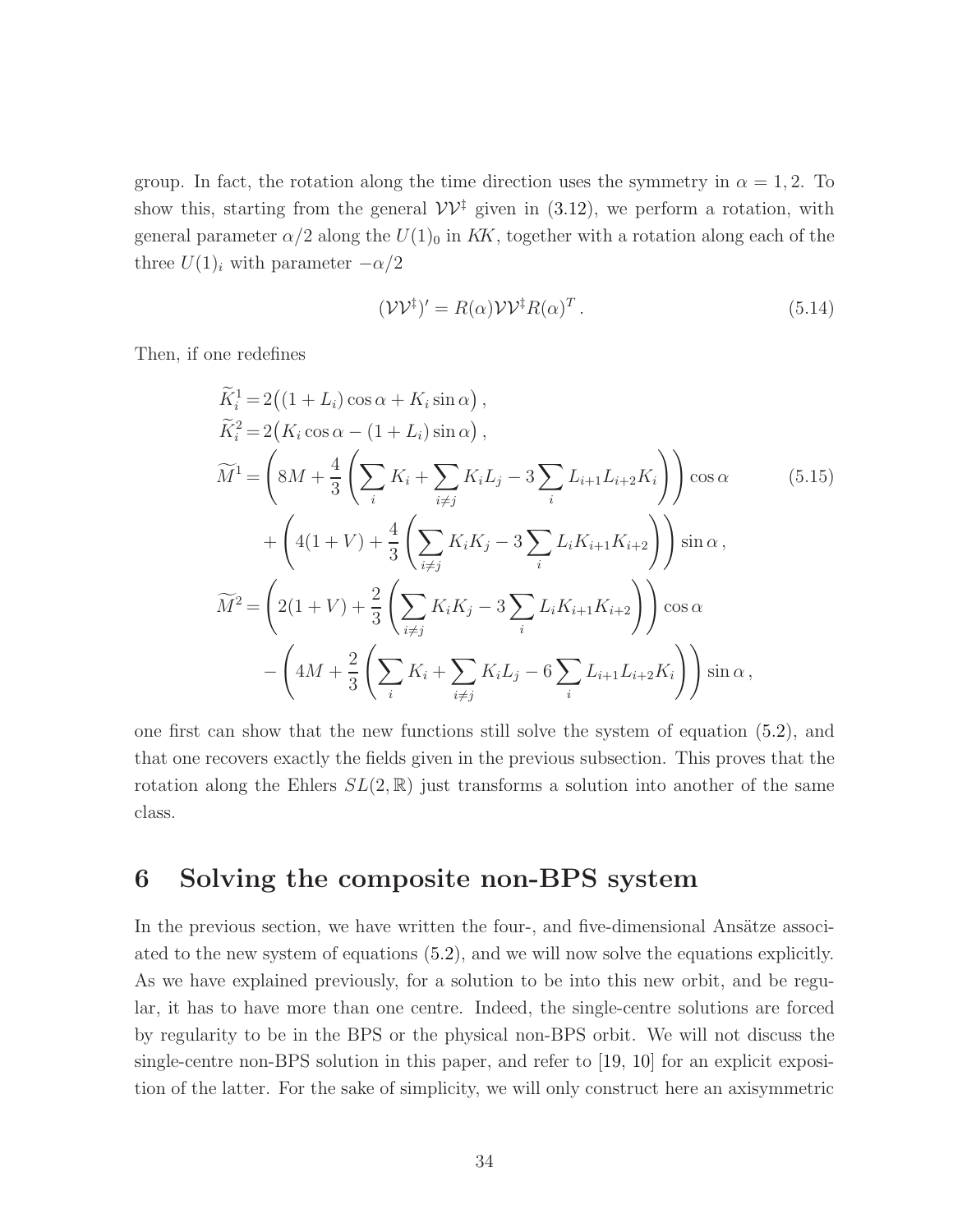two-centre solution.[12](#page-35-0) Similarly as for the almost-BPS class of solutions, we are going to see that the system admits regular solutions that do not belong to any previously known subsystem. Although regularity implies that the coset momenta P falls back into the physical non-BPS orbit at each centre, it belongs to the higher order subregular nilpotent orbit at a generic point of the three-dimensional base subspace. The centres are then interacting, in the sense that their electromagnetic charges produce an angular momentum and the distance between the centres is fixed.

## 6.1 The solution

One parametrizes the three dimensional base space in spherical coordinates  $(r, \theta, \phi)$  and take the two centres to be at  $r = 0$  for the first one and along the positive z axis  $(\theta = 0)$ at a distance  $R$  from the origin for the second one. We denote the polar coordinates centred at the second centre position as  $(\Sigma, \theta_{\Sigma})$ . Their relation to the polar coordinates  $(r, \theta)$  centred at the origin is:

$$
\Sigma = \sqrt{r^2 + R^2 - 2rR\cos\theta}, \qquad \cos\theta_{\Sigma} = \frac{r\cos\theta - R}{\Sigma}.
$$
 (6.1)

Looking at a general two-centre solution, we take the  $L_i$ 's and  $K_i$ 's to be of the form

<span id="page-35-1"></span>
$$
L_i = l_i + \frac{Q_i}{r} + \frac{\tilde{Q}_i}{\Sigma}, \quad K_i = k_i + \frac{d_i}{r} + \frac{\tilde{d}_i}{\Sigma}.
$$
 (6.2)

We now have to solve the equations  $(5.2)$  for V and M. Let's first look at the equation for  $M$ . From  $(6.2)$ , it can be rewritten as

$$
d \star dM = \frac{c^{ijk}}{2}d\left[\frac{2l_iQ_j}{r} + \frac{2l_i\widetilde{Q}_j}{\Sigma} + \frac{Q_iQ_j}{r^2} + \frac{\widetilde{Q}_i\widetilde{Q}_j}{\Sigma^2} + \frac{2Q_i\widetilde{Q}_j}{r\Sigma}\right] \wedge \star d\left[\frac{d_k}{r} + \frac{\widetilde{d}_k}{\Sigma}\right].
$$
 (6.3)

It will be convenient to decompose these linear equations into the several pieces

$$
d \star dM_1 = d\left(\frac{1}{r}\right) \wedge \star d\left(\frac{1}{r}\right), \quad d \star dM_2 = d\left(\frac{1}{r^2}\right) \wedge \star d\left(\frac{1}{r}\right), \quad d \star dM_3 = d\left(\frac{1}{r}\right) \wedge \star d\left(\frac{1}{\Sigma}\right),
$$
  

$$
d \star dM_4 = d\left(\frac{1}{r^2}\right) \wedge \star d\left(\frac{1}{\Sigma}\right), \quad d \star dM_5 = d\left(\frac{1}{r\Sigma}\right) \wedge \star d\left(\frac{1}{r}\right) \tag{6.4}
$$

and symmetric expressions in  $r \leftrightarrow \Sigma$ . By direct computation, the solutions to these equations are

$$
M_1 = \frac{1}{2r^2}
$$
,  $M_2 = \frac{1}{3r^3}$ ,  $M_3 = \frac{1}{2r\Sigma}$ ,  $M_4 = \frac{\cos\theta}{Rr\Sigma}$ ,  $M_5 = -\frac{\cos\theta_\Sigma}{2Rr^2}$ . (6.5)

<span id="page-35-0"></span><sup>12</sup>Note that a two-centre non-BPS solution is not axisymmetric if the intrinsic angular mementa of the black holes are not parallel to the line which joins them.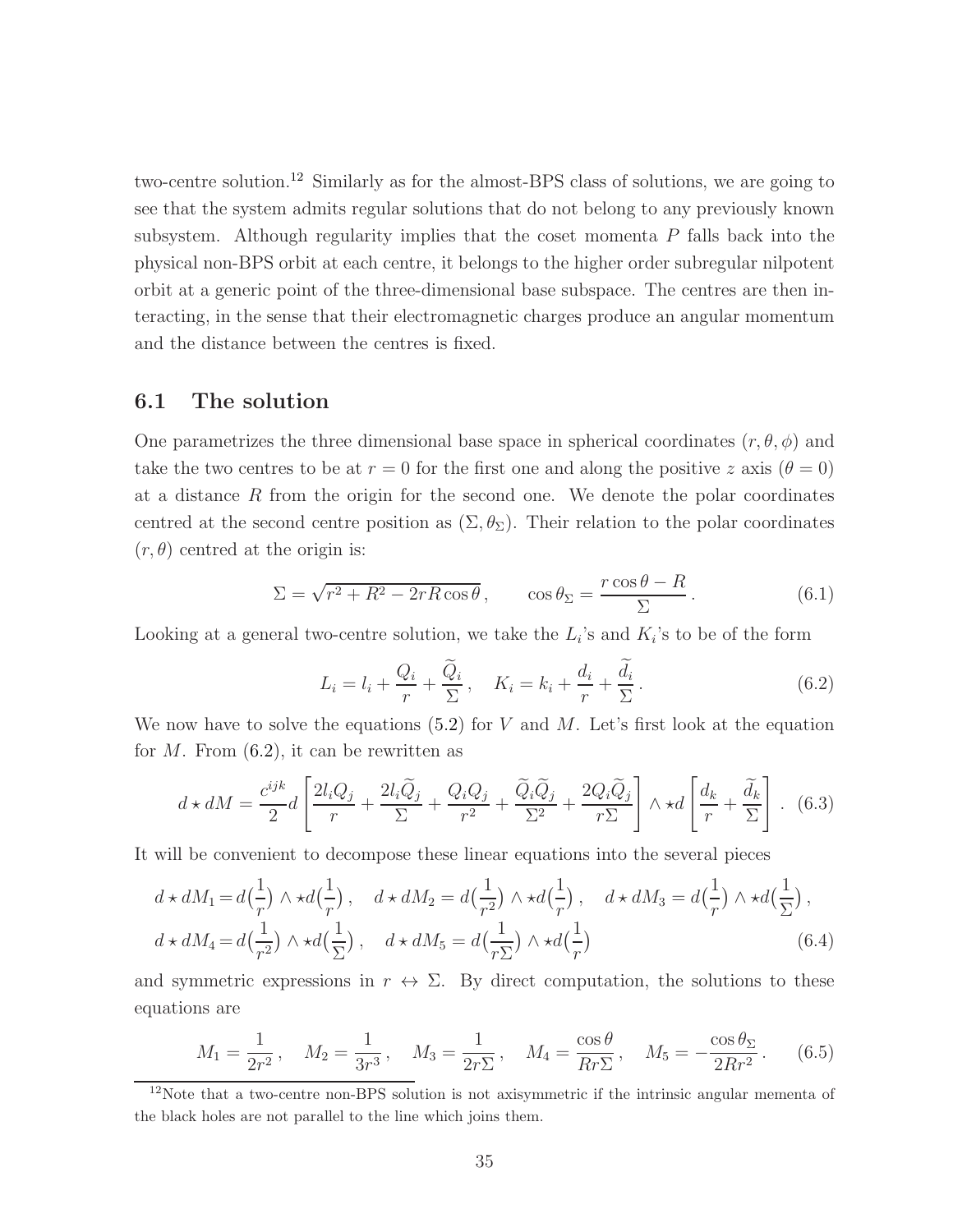We obtain symmetric expressions in r and  $\Sigma$  by exchanging  $(r, R, \cos \theta)$  with  $(\Sigma, -R, \cos \theta_{\Sigma})$ . Finally, including the allowed harmonic contribution for M, the solution is

$$
M = m_0 + \frac{m}{r} + \frac{\tilde{m}}{\Sigma} + \alpha \frac{\cos \theta}{r^2} + \tilde{\alpha} \frac{\cos \theta_{\Sigma}}{\Sigma^2} + \frac{c^{ijk}}{2} \left[ \frac{l_i Q_j d_k}{r^2} + \frac{l_i \tilde{Q}_j \tilde{d}_k}{\Sigma^2} + \frac{Q_i Q_j d_k}{3r^3} + \frac{\tilde{Q}_i \tilde{Q}_j \tilde{d}_k}{3\Sigma^3} + \frac{l_i (Q_j \tilde{d}_k + \tilde{Q}_j d_k)}{r \Sigma} \right] + Q_i Q_j \tilde{d}_k \frac{\cos \theta}{Rr \Sigma} - \tilde{Q}_i \tilde{Q}_j d_k \frac{\cos \theta_{\Sigma}}{Rr \Sigma} - Q_i \tilde{Q}_j d_k \frac{\cos \theta_{\Sigma}}{Rr^2} + Q_i \tilde{Q}_j \tilde{d}_k \frac{\cos \theta}{R\Sigma^2} \right].
$$
\n(6.6)

Because one can rewrite the equation for  $V$  as

$$
d \star d\left(V - \frac{c^{ijk}}{2} K_i K_j L_k\right) = -c^{ijk} d(K_i K_j) \wedge \star dL_k, \qquad (6.7)
$$

the structure is exactly the same as for  $M$ , multiplying the terms by  $-2$  and exchanging  $K_i$  and  $L_i$ . Hence, the solution for V is

$$
V = \frac{c^{ijk}}{2} L_i K_j K_k + h + \frac{Q_6}{r} + \frac{\tilde{Q}_6}{\Sigma} + \beta \frac{\cos \theta}{r^2} + \tilde{\beta} \frac{\cos \theta_{\Sigma}}{\Sigma^2}
$$
  
\n
$$
-c^{ijk} \left[ \frac{k_i d_j Q_k}{r^2} + \frac{k_i \tilde{d}_j \tilde{Q}_k}{\Sigma^2} + \frac{d_i d_j Q_k}{3r^3} + \frac{\tilde{d}_i \tilde{d}_j \tilde{Q}_k}{3\Sigma^3} + \frac{k_i (d_j \tilde{Q}_k + \tilde{d}_j Q_k)}{r \Sigma} + d_i d_j \tilde{Q}_k \frac{\cos \theta}{Rr \Sigma} - \tilde{d}_i \tilde{d}_j Q_k \frac{\cos \theta_{\Sigma}}{Rr \Sigma} - d_i \tilde{d}_j Q_k \frac{\cos \theta_{\Sigma}}{Rr^2} + d_i \tilde{d}_j \tilde{Q}_k \frac{\cos \theta}{R\Sigma^2} \right].
$$
\n(6.8)

To obtain the full solution, we finally need to solve  $(5.7)$  and  $(5.8)$  for the vectors  $\omega$ ,  $w^{\Lambda}$  and  $v_{\Lambda}$ . Clearly, the terms  $M_1$  and  $M_2$  in M involving only one centre will give no contribution to  $\omega$ . The different contribution in the equation are then

$$
\star d\omega_1 = d\left(\frac{1}{2r\Sigma}\right) - \frac{1}{r}d\frac{1}{\Sigma}, \qquad \star d\omega_2 = d\left(\frac{\cos\theta}{Rr\Sigma}\right) - \frac{1}{r^2}d\frac{1}{\Sigma},
$$
\n
$$
\star d\omega_3 = d\left(-\frac{\cos\theta_{\Sigma}}{2Rr^2}\right) - \frac{1}{r\Sigma}d\frac{1}{r}.
$$
\n(6.9)

Again by a brute force resolution, the solutions are

$$
\omega_1 = \frac{R\cos\theta - r}{2R\Sigma}d\phi\,, \quad \omega_2 = -\frac{\sin^2\theta}{R\Sigma}d\phi\,, \quad \omega_3 = \frac{\sin^2\theta}{2R\Sigma}d\phi\,.
$$
 (6.10)

This leads to the full solution for  $\omega$ 

$$
\omega = \left[\kappa + \left(m - \frac{c^{ijk}}{2}l_i l_j d_k\right) \cos\theta + \left(\tilde{m} - \frac{c^{ijk}}{2}l_i l_j \tilde{d}_k\right) \cos\theta_{\Sigma} - \alpha \frac{\sin^2\theta}{r} - \tilde{\alpha} \frac{\sin^2\theta_{\Sigma}}{\Sigma} \n+ c^{ijk} \left(l_i (\tilde{Q}_j d_k - Q_j \tilde{d}_k) \frac{r - R \cos\theta}{2R\Sigma} - Q_i Q_j \tilde{d}_k \frac{\sin^2\theta}{2R\Sigma} \n+ \tilde{Q}_i \tilde{Q}_j d_k \frac{r \sin^2\theta}{2R\Sigma^2} + Q_i \tilde{Q}_j d_k \frac{\sin^2\theta}{2R\Sigma} - \tilde{Q}_i Q_j \tilde{d}_k \frac{r \sin^2\theta}{2R\Sigma^2}\right)\right] d\phi.
$$
\n(6.11)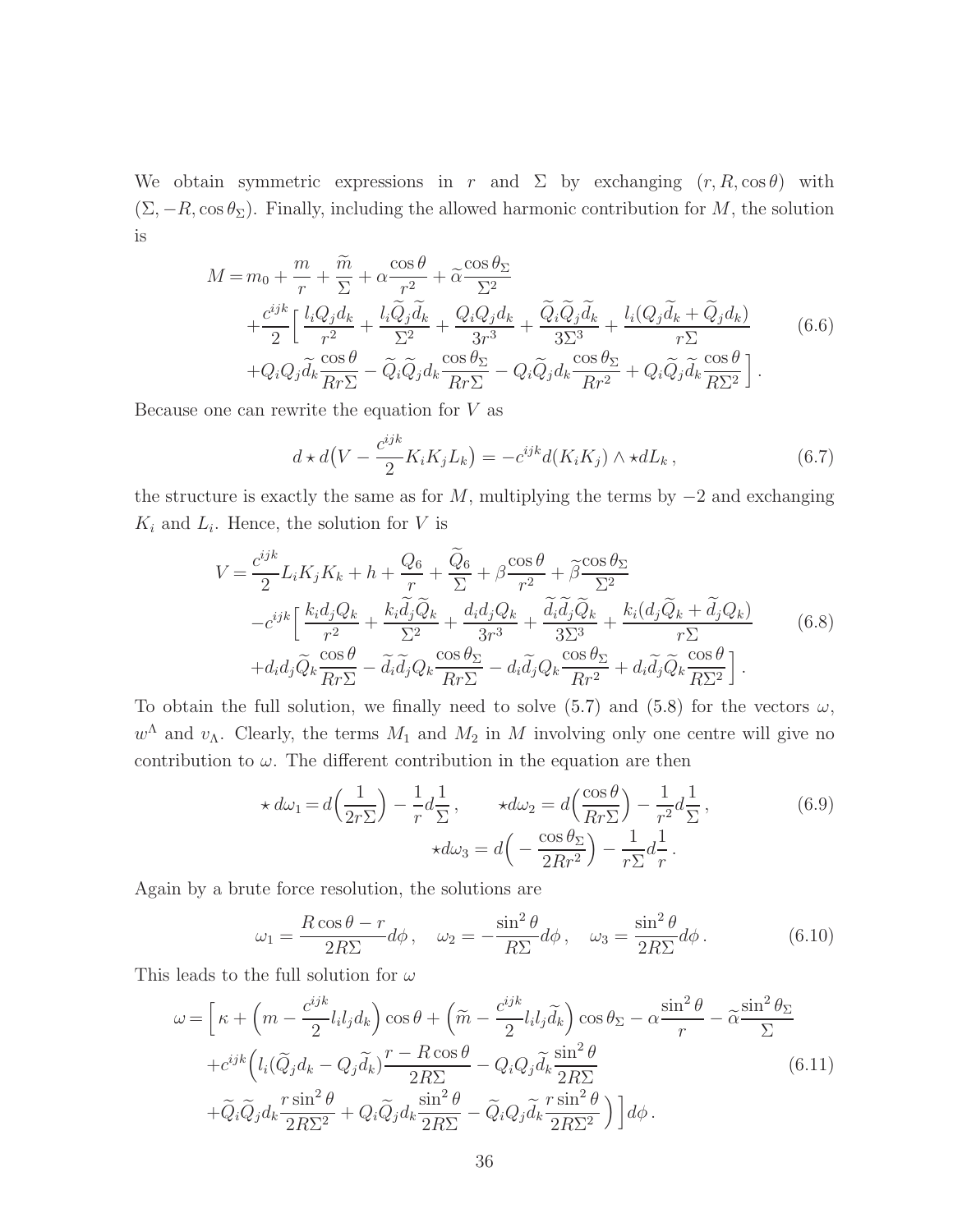The vectors  $v_{\Lambda}$  are then easy to find. Indeed, from [\(5.8\)](#page-32-2)  $v_0$  is just equal to  $\omega$ , and the  $v_i$ 's are the harmonic duals of the  $L_i$ 's functions. Then we have

$$
v_0 = \omega ,
$$
  
\n
$$
v_i = Q_i \cos \theta + \widetilde{Q}_i \cos \theta_{\Sigma}, \quad i = 1, 2, 3.
$$
\n
$$
(6.12)
$$

As for V, finding the solution for the  $w^{\Lambda}$  does not involve any new terms, and the solutions are given by

$$
w^{0} = \left[ -(Q_{6} + c^{ijk}k_{i}k_{j}Q_{k}) \cos \theta - (\widetilde{Q}_{6} + c^{ijk}k_{i}k_{j}\widetilde{Q}_{k}) \cos \theta_{\Sigma} + \beta \frac{\sin^{2} \theta}{r} + \widetilde{\beta} \frac{\sin^{2} \theta_{\Sigma}}{\Sigma} + 2c^{ijk} (k_{i}(\widetilde{d}_{j}Q_{k} - d_{j}\widetilde{Q}_{k}) \frac{r - R \cos \theta}{2R\Sigma} + d_{i}d_{j}\widetilde{Q}_{k} \frac{\sin^{2} \theta}{R\Sigma} - \widetilde{d}_{i}\widetilde{d}_{j}Q_{k} \frac{r \sin^{2} \theta}{R\Sigma^{2}} - d_{i}\widetilde{d}_{j}Q_{k} \frac{\sin^{2} \theta}{2R\Sigma} + \widetilde{d}_{i}d_{j}\widetilde{Q}_{k} \frac{r \sin^{2} \theta}{2R\Sigma^{2}}) \right] d\phi,
$$
  
\n
$$
w^{i} = \omega - c^{ijk} ((k_{j}Q_{k} - l_{j}d_{k}) \cos \theta + (k_{j}\widetilde{Q}_{k} - l_{j}\widetilde{d}_{k}) \cos \theta_{\Sigma} + (d_{j}\widetilde{Q}_{k} - \widetilde{d}_{j}Q_{k}) \frac{r - R \cos \theta}{R\Sigma} d\phi.
$$
\n(6.13)

## 6.2 Regularity and physical properties

The solution written in the previous subsection solves the equations of motion, but does not a priori satisfies the regularity conditions, necessary for the solution to be physical. We investigate this question in this subsection. One notes that the regularity conditions are exactly the same in four and five dimensions. However, the solution we construct being asymptotically Minkowski in four dimensions, the physical charges are the fourdimensional ones.

Dirac–Misner strings. We will first implement the conditions for the absence of Dirac–Misner strings singularities. This requires  $\omega$  to vanish for sin  $\theta = 0$ . Because of the presence of the two centres, this imposes three conditions,

$$
\omega_{\theta=\pi} = 0, \quad \omega_{\theta=0, r < R} = 0, \quad \omega_{\theta=0, r > R} = 0. \tag{6.14}
$$

They can be solved by affecting the values of  $\kappa$ , m and  $\widetilde{m}$  to

$$
\kappa = \frac{c^{ijk}}{2R} l_i \left( Q_j \tilde{d}_k - \tilde{Q}_j d_k \right) , \quad m = -\kappa + \frac{c^{ijk}}{2} l_i l_j d_k , \quad \tilde{m} = \kappa + \frac{c^{ijk}}{2} l_i l_j \tilde{d}_k . \quad (6.15)
$$

Solving for  $\kappa$ , one can rewrite it as

$$
m + \widetilde{m} = \frac{c^{ijk}}{2} l_i l_j (d_k + \widetilde{d}_k), \qquad (6.16)
$$

$$
-m + \frac{c^{ijk}}{2} l_i l_j d_k = \frac{c^{ijk}}{2R} l_i \left( Q_j \widetilde{d}_k - \widetilde{Q}_j d_k \right) . \tag{6.17}
$$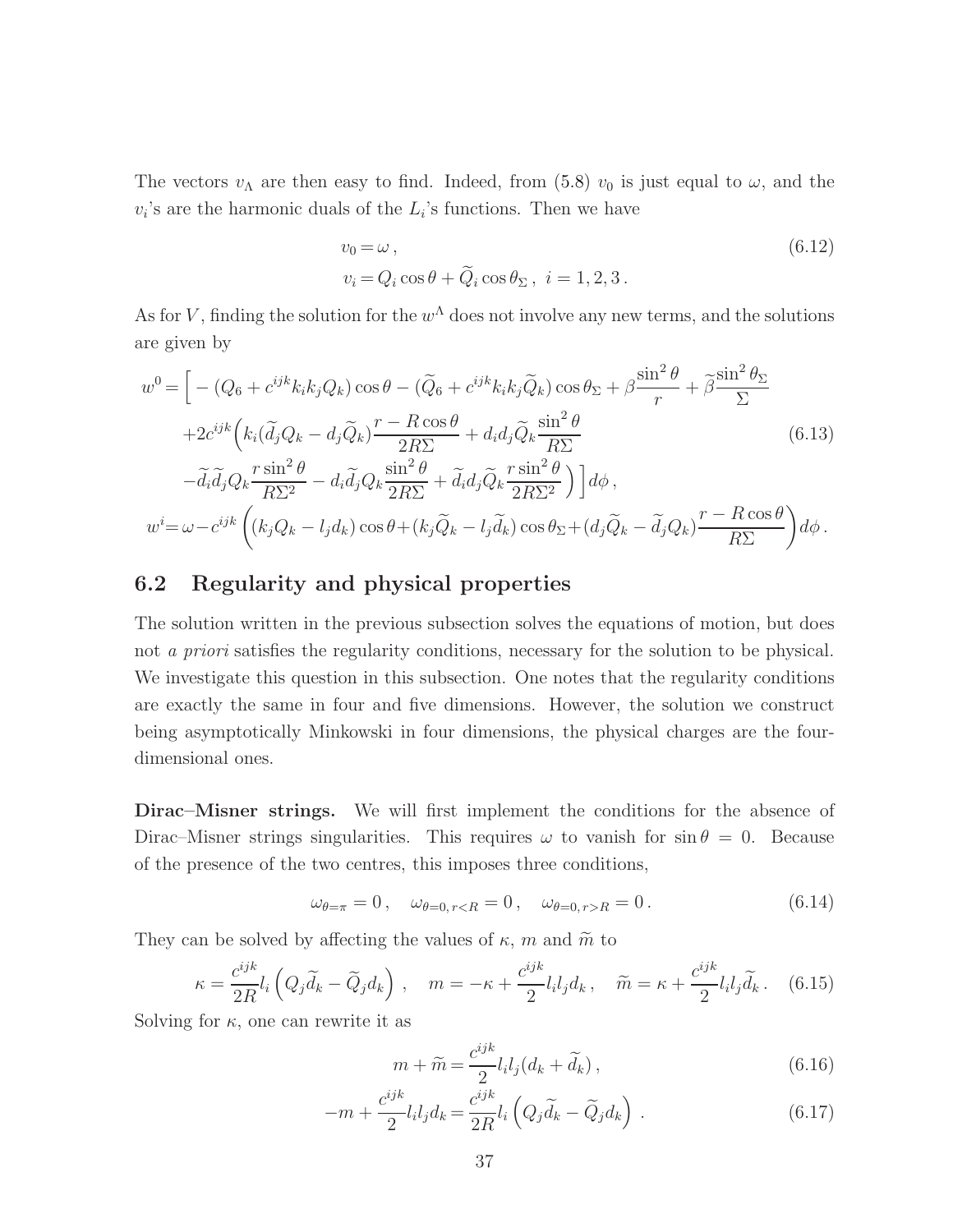The second equation is similar to the non-BPS version of the integrability equation, or bubble equation [\[5,](#page-46-4) [31,](#page-48-6) [37,](#page-49-3) [38,](#page-49-4) [39\]](#page-49-5). However, it should not be understood as such. Indeed, using [\(5.8\)](#page-32-2) one sees that this condition is equivalent as to the vanishing of the D0 charge of the two black holes. Nevertheless, we will show in the following that the distance between the two centres is determined in function of the electromagnetic charges of the two black hole constituents and the asymptotic value of the scalar fields. The property that this constraint does not directly follow from the absence of Dirac–Misner string singularities is peculiar to the simple duality frame we are considering, and we expect it would be fixed in this way as in the BPS case if we were considering the most general solution, function of the three phases  $\alpha_i$  defining the duality frame.

Horizon regularity. We then have to make sure that each of the centre is a regular black hole. We perform this analysis at  $r \to 0$ , the result at  $\Sigma \to 0$  being exactly equivalent. The horizon area is given by

$$
A = \int d\theta d\phi \sqrt{r^2 (e^{-4U}r^2 \sin^2 \theta - \omega^2)}
$$
(6.18)

and it is therefore necessary for this quantity to be finite as  $r \to 0$ . One has

$$
\omega \stackrel{r \to 0}{=} -\alpha \frac{\sin^2 \theta}{r} + \mathcal{O}(r^0), \tag{6.19}
$$

which implies that the contribution from  $\omega^2$  is always finite and well-behaved. On the contrary, as  $r \to 0$ , e<sup>-4*U*</sup> diverges in general as  $1/r^6$ :

$$
e^{-4U} \stackrel{r \to 0}{=} \frac{1}{r^6} \left( \frac{1}{6} Q_1 Q_2 Q_3 (c^{ijk} Q_i d_j d_k) - \frac{1}{36} (c^{ijk} Q_i Q_j d_k)^2 \right) + \mathcal{O}(r^{-5}). \tag{6.20}
$$

This term vanishes if

$$
\frac{d_1}{Q_1} = \frac{d_2}{Q_2} = \frac{d_3}{Q_3} = \gamma\,,\tag{6.21}
$$

for some arbitrary constant  $\gamma$ . With this condition,  $e^{-4U}$  still diverges as  $1/r^5$ :

$$
e^{-4U} \stackrel{r \to 0}{=} \frac{Q_1 Q_2 Q_3 (\beta - 2\gamma \alpha) \cos \theta}{r^5} + \mathcal{O}(r^{-4}), \qquad (6.22)
$$

which imposes us to take

$$
\beta = 2\gamma\alpha. \tag{6.23}
$$

This conditions are now enough to ensure that the black hole located at  $r = 0$  has a finite entropy, and one shows that they are necessary. The argumentation is exactly the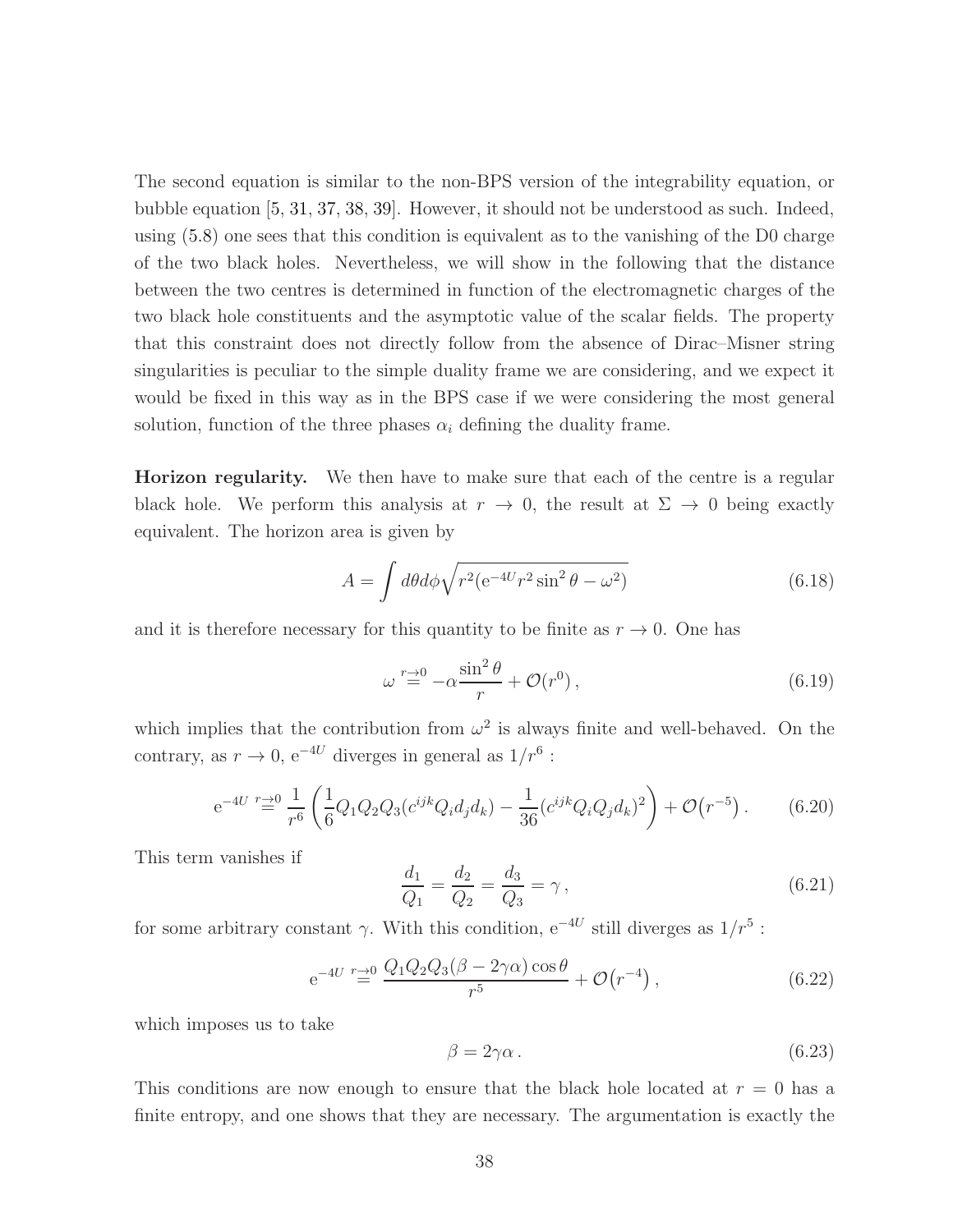same for the centre at  $\Sigma = 0$ , and therefore we also imposes

$$
\frac{\tilde{d}_1}{\tilde{Q}_1} = \frac{\tilde{d}_2}{\tilde{Q}_2} = \frac{\tilde{d}_3}{\tilde{Q}_3} = \tilde{\gamma},
$$
\n
$$
\tilde{\beta} = 2\tilde{\gamma}\tilde{\alpha}.
$$
\n(6.24)

With these conditions, the entropy of the black hole located at  $r = 0$  is finally given by

<span id="page-39-2"></span>
$$
S_{r=0} = \pi \sqrt{-I_{r=0} - \alpha^2}, \quad \text{with}
$$
\n
$$
-I_{r=0} = Q_1 Q_2 Q_3 \left( Q_6 - 2\gamma m + \frac{c^{ijk}}{2} Q_i \left( (k_j + \gamma l_j)(k_k + \gamma l_k) - \frac{(\gamma - \tilde{\gamma})^2}{R^2} \tilde{Q}_j \tilde{Q}_k \right) \right)
$$
\n(6.25)

We finally need to make sure that there are no closed time-like curves in the solution. This is done by imposing  $e^{-4U}$  and  $e^{-4U}r^2 \sin^2 \theta - \omega^2$  to be positive everywhere. Given the complicated explicit expressions for this quantities, we have not been able to find analytic conditions for their positivity. Nonetheless, a careful numerical analysis in different cases shows that regularity near each of the centres seems to be sufficient to have the global positivity everywhere.

Mass, Charges, and angular momentum. One can now give the charges associated to our solution. The total electromagnetic charges are given by

<span id="page-39-0"></span>
$$
p^{\Lambda} = -\frac{1}{4\sqrt{2}\pi} \int_{S_{\infty}^{2}} dw^{\Lambda} = \frac{1}{2\sqrt{2}} \left( w_{\varphi}^{\Lambda}(\theta_{\Sigma} = 0) - w_{\varphi}^{\Lambda}(\theta = \pi) \right),
$$
  
\n
$$
q_{\Lambda} = -\frac{1}{4\sqrt{2}\pi} \int_{S_{\infty}^{2}} dv_{\Lambda} = \frac{1}{2\sqrt{2}} \left( v_{\Lambda\varphi}(\theta_{\Sigma} = 0) - v_{\Lambda\varphi}(\theta = \pi) \right).
$$
\n(6.26)

This gives

$$
p^{0} = -\frac{1}{\sqrt{2}} \left( (Q_{6} + \tilde{Q}_{6}) + c^{ijk} k_{i} k_{j} (Q_{k} + \tilde{Q}_{k}) \right), \qquad q_{0} = 0, \qquad (6.27)
$$
  

$$
p^{i} = \frac{c^{ijk}}{\sqrt{2}} \left( l_{j} (d_{k} + \tilde{d}_{k}) - k_{j} (Q_{k} + \tilde{Q}_{k}) \right), \qquad q_{i} = \frac{1}{\sqrt{2}} (Q_{i} + \tilde{Q}_{i}).
$$

In terms of branes, we recall that  $p^0$  corresponds to the  $\overline{D6}$  charge, the  $p^i$ 's to the  $\overline{D4}$ 's, the  $q_i$ 's to the D2's and  $q_0$  to the D0.

It will also be interesting to look at the individual charges of each centre. They are easily computed as in  $(6.26)$ , by picking a cycle surrounding one of the centres.<sup>[13](#page-39-1)</sup>

<span id="page-39-1"></span>
$$
^{13}e.g. p_A^{\Lambda} = \frac{1}{2\sqrt{2}} \left( w_{\varphi}^{\Lambda}(\theta = 0, \theta_{\Sigma} = \pi) - w_{\varphi}^{\Lambda}(\theta = \pi) \right) \text{ and } p_B^{\Lambda} = \frac{1}{2\sqrt{2}} \left( w_{\varphi}^{\Lambda}(\theta_{\Sigma} = 0) - w_{\varphi}^{\Lambda}(\theta = 0, \theta_{\Sigma} = \pi) \right).
$$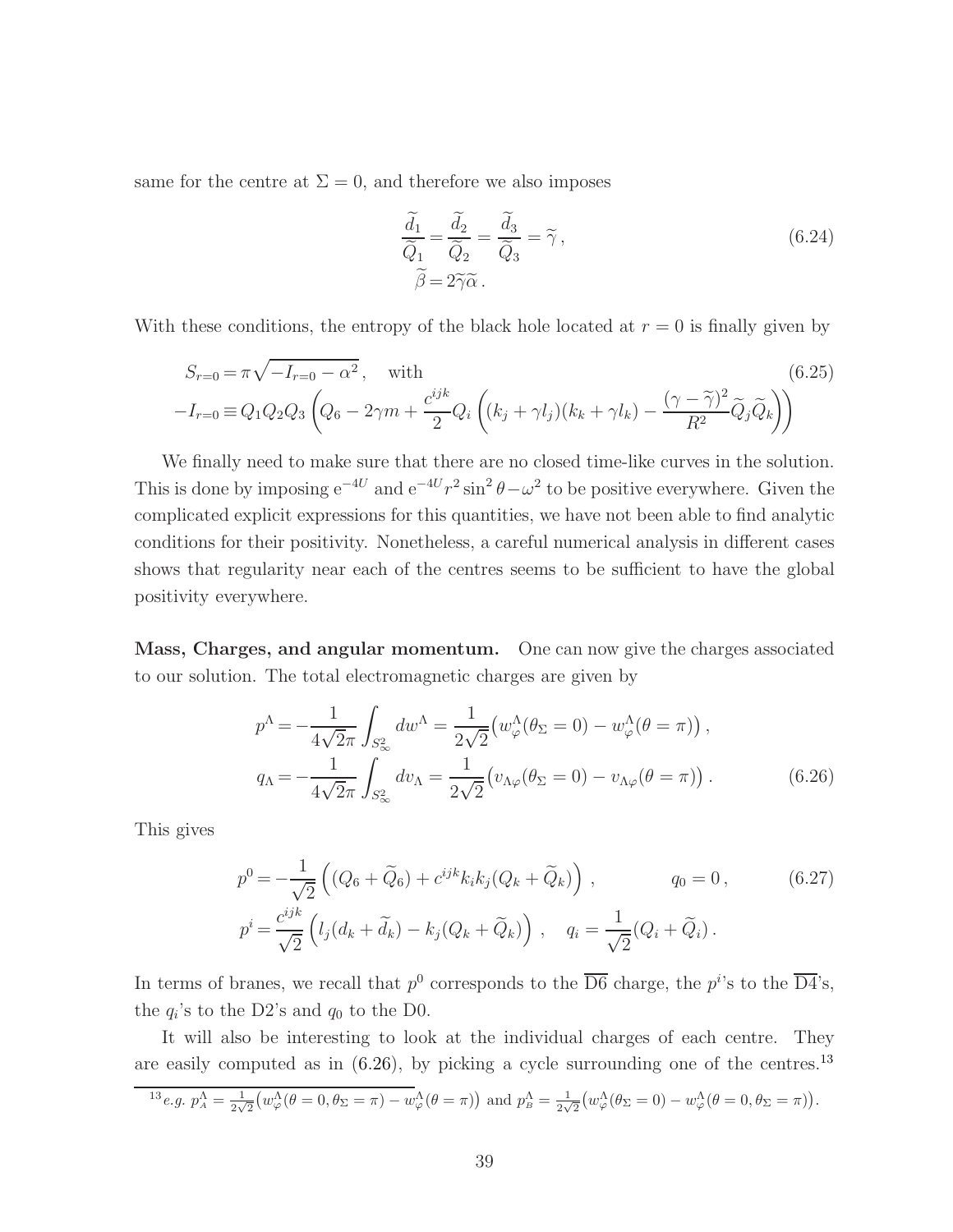The electromagnetic charges of the first and the second centre, denoted respectively as  $(p_A^{\Lambda}, q_{A\Lambda})$  and  $(p_B^{\Lambda}, q_{B\Lambda})$ , are given by

<span id="page-40-1"></span>
$$
q_{Ai} = \frac{1}{\sqrt{2}} Q_i , \qquad p_A^i = -\frac{1}{\sqrt{2}} c^{ijk} \left( k_j - \gamma l_j - \frac{\gamma - \tilde{\gamma}}{R} \tilde{Q}_j \right) Q_l
$$
  
\n
$$
p_A^0 = -\frac{1}{\sqrt{2}} Q_6 - \frac{1}{\sqrt{2}} c^{ijk} k_i \left( k_j - \frac{\gamma - \tilde{\gamma}}{R} \tilde{Q}_j \right) Q_k
$$
  
\n
$$
q_{Bi} = \frac{1}{\sqrt{2}} \tilde{Q}_i , \qquad p_2^i = -\frac{1}{\sqrt{2}} c^{ijk} \left( k_j - \tilde{\gamma} l_j - \frac{\tilde{\gamma} - \gamma}{R} Q_j \right) \tilde{Q}_l
$$
  
\n
$$
p_B^0 = -\frac{1}{\sqrt{2}} \tilde{Q}_6 - \frac{1}{\sqrt{2}} c^{ijk} k_i \left( k_j - \frac{\tilde{\gamma} - \gamma}{R} Q_j \right) \tilde{Q}_k .
$$
\n(6.28)

Having computed these charges, one can easily check that, as expected, the entropy of each centre [\(6.25\)](#page-39-2) takes the conventional single-centre expression in terms of local charges and the intrinsic angular momenta, i.e.

$$
S_{r=0} = \pi \sqrt{-I_4(q_{A\Lambda}, p_A^{\Lambda}) - \alpha^2},\qquad(6.29)
$$

where  $I_4(q, p)$  is the quartic invariant defined in [\(2.32\)](#page-11-0). The equivalent formula holds for the entropy of the second centre.

The expression of the local charges also allows us to obtain the constraint giving the distance R between the two centres as a function of them. Its explicit value is a rather complicated function of the charges and the asymptotic moduli. Defining the quantity

$$
\vartheta_{i} \equiv \frac{q_{B}i p_{B}^{i}}{q_{B}i + 1} - \frac{p_{B}^{i+1}}{q_{B}i + 2} - \frac{p_{B}^{i+2}}{q_{B}i + 1} - \frac{q_{A}i p_{A}^{i}}{q_{A}i + 1} + \frac{p_{A}^{i+1}}{q_{A}i + 2} + \frac{p_{A}^{i+2}}{q_{A}i + 1}, \qquad (6.30)
$$

where no sum over  $i$  is involved, one can show that

$$
2(\gamma - \tilde{\gamma})\left(l_i + \sqrt{2}\frac{q_i}{R}\right) = \vartheta_i , \qquad (6.31)
$$

for all  $i$ . This gives that

<span id="page-40-0"></span>
$$
R = \sqrt{2} \frac{q_{i+1} \vartheta_{i+2} - q_{i+2} \vartheta_{i+1}}{l_{i+2} \vartheta_{i+1} - \vartheta_{i+2} l_{i+1}}
$$
(6.32)

whatever the choice of i is, and with no sum on i. Note that this equation implies therefore two extra conditions on the charges of the constituent black holes and the asymptotic moduli. Together with the condition that  $q_0 = 0$ , the system requires three constraints which correspond to the fix value of the phases  $\alpha_i$  defining  $h = 2\sum_i H_i$  in this duality frame. It is therefore difficult to interpret the constraint [\(6.32\)](#page-40-0) as coming from the absence of time-like closed curves in this duality frame, and the definition of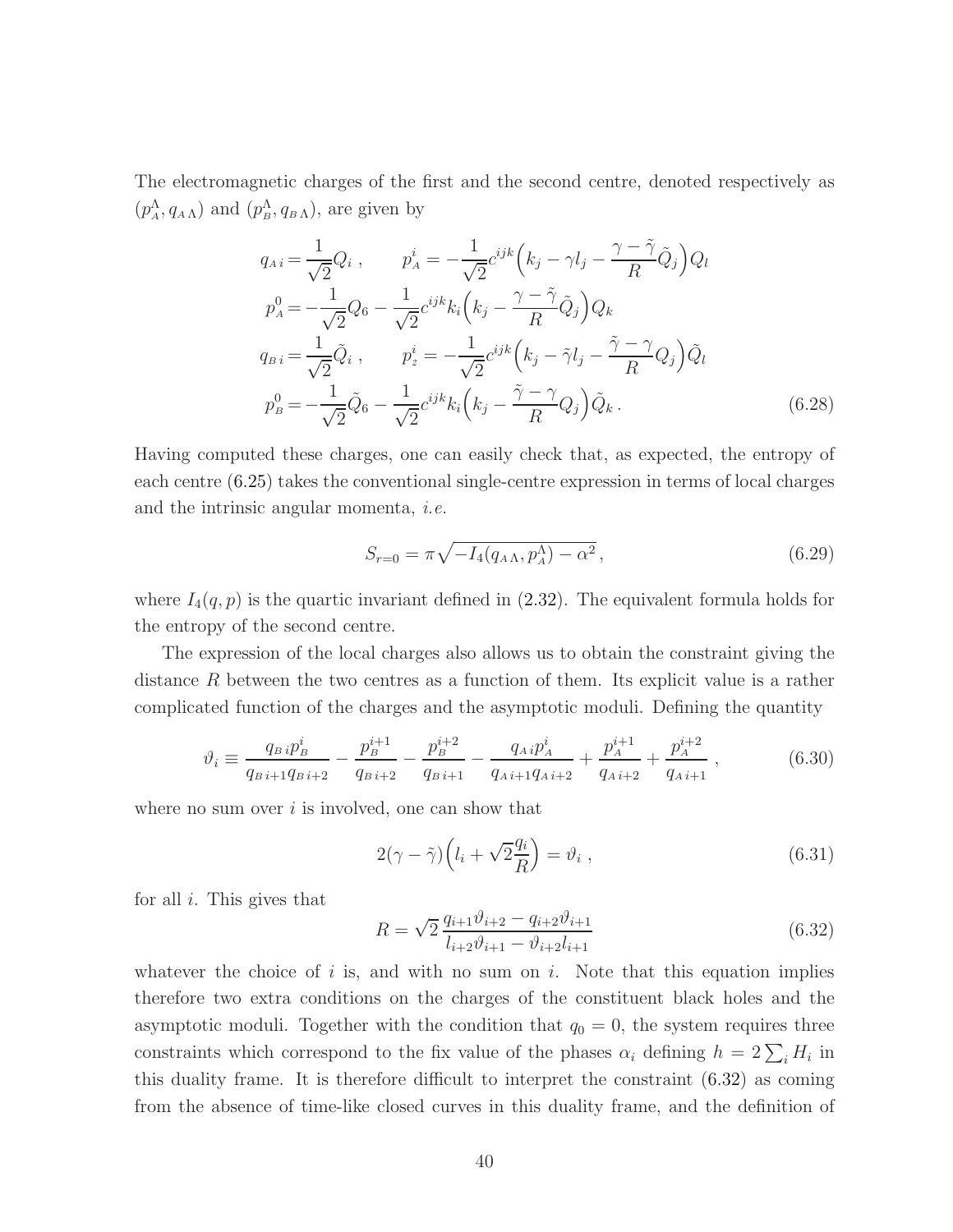the correct integrability equation, or bubble equation [\[5,](#page-46-4) [31,](#page-48-6) [37,](#page-49-3) [38,](#page-49-4) [39\]](#page-49-5), would require to consider the general solution with three arbitrary phases.

We now want to compute the mass and angular momentum of the solution. In order to do this, it is convenient to solve for h in function of the other constants by imposing asymptotic flatness, *i.e.*  $U \rightarrow 0$ 

$$
h = \frac{1 + m_0^2}{l_1 l_2 l_3} - \sum_i l_i k_{i+1} k_{i+2} . \qquad (6.33)
$$

For convenience we also define the quantities  $f_i$ 

$$
f_i \equiv k_i l_{i+1} l_{i+2} - m_0 , \qquad (6.34)
$$

such that the asymptotic of the scalar fields reduces to  $^{14}$  $^{14}$  $^{14}$ 

<span id="page-41-2"></span><span id="page-41-1"></span>
$$
t_0^i = l_{i+1}l_{i+2}\frac{f_i + i}{1 + f_i^2} \tag{6.35}
$$

In particular, the axions vanish for  $f_i = 0$ . One computes the ADM mass

$$
M = \frac{1}{2\sqrt{2}} \left( -l_1 l_2 l_3 p^0 + \sum_i f_i l_i p^i + \sum_i \frac{1 + f_{i+1} f_{i+2}}{l_i} q_i \right). \tag{6.36}
$$

This formula reproduce the ADM mass as given in [\(3.34\)](#page-25-0) for the value of the phase  $\alpha_i$ 

$$
e^{-i\alpha_i} = \frac{(i - f_i)(i + f_{i+1})(i + f_{i+2})}{\prod_j \sqrt{1 + f_j^2}}.
$$
\n(6.37)

One important thing to note is that the property that the phases only depend on the asymptotic moduli  $t_0^i$  is due to the simplicity of the specific duality frame we chose; and that in general these phases depend non-trivially on the electromagnetic charges, as they do for single-centre solutions in particular. Although the mass appears to be linear in the electromagnetic charges in this particularly simple duality frame, this is a specific property of the latter and the mass formula would be highly non-linear for more general charges and asymptotic moduli.

In fact it is important for the stability that this mass formula does not apply for the single-centre solutions with electromagnetic charges  $q_{A\Lambda}, p_A^{\Lambda}$  and  $q_{B\Lambda}, p_B^{\Lambda}$ , because one would then conclude that the mass of the composite solution is equal to the sum of

<span id="page-41-0"></span>
$$
^{14}\text{One has reciprocally } f_i = e^{2\phi_i} a_i \text{ and } l_i^2 = \frac{\prod_{j \neq i} (e^{-2\phi_j} + e^{2\phi_j} a_j^2)}{e^{-2\phi_i} + e^{2\phi_i} a_i^2}.
$$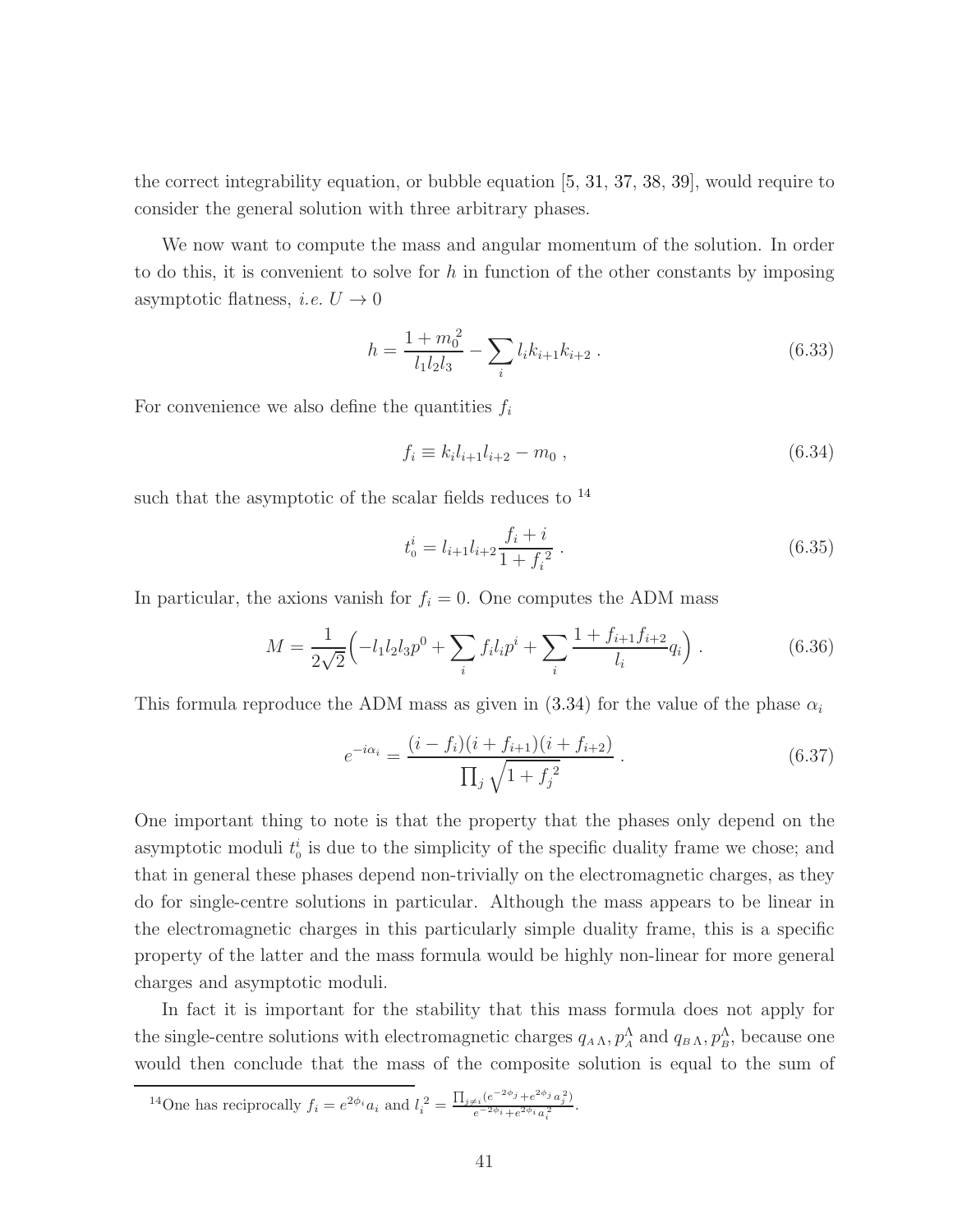the masses of the constituent black holes, and thus that the solution is only marginally stable. Note indeed that one cannot cancel the charges of one centre in [\(6.28\)](#page-40-1) without modifying the electromagnetic charges of the other, such that single-centre solutions with the charges [\(6.28\)](#page-40-1) are not themselves solutions of the system in this particular duality frame. One computes instead that the mass formula reproduces the value of the non-BPS fake superpotential if and only if

$$
p^{i} = -\frac{1}{l_{i}} \left( (f_{i+1} + s) \frac{q_{i+2}}{l_{i+2}} + (f_{i+2} + s) \frac{q_{i+1}}{l_{i+1}} \right),
$$
\n(6.38)

which is the case when  $R \to \infty$  for  $s = m_0 - \gamma l_1 l_2 l_3$ . For more general charges, and in particular when  $R$  is finite and the solution is expected to be stable, the mass formula [\(6.36\)](#page-41-1) corresponds to the 'auxiliary fields' dependent generalised fake superpotential [\[21\]](#page-48-7) for which the auxiliary scalars, say  $\beta^s_\alpha$  for  $\alpha = 1, 2$ , are not extremum of the generalised fake superpotential,  $\frac{\partial W(\beta)}{\partial \beta_{\alpha}}|_{\beta=\beta^{s}} \neq 0$ . The auxiliary scalars  $\beta_{\alpha}$  parametrize the three phases  $\alpha_i$  satisfying that [\(3.34\)](#page-25-0) is real and positive, and  $\beta_\alpha^s$  are determined by the conditions [\(6.37\)](#page-41-2), and therefore only depend on the asymptotic value of the scalar fields, and not the electromagnetic charges. The true 'fake superpotential' (which defines the ADM mass of a single-centre non-BPS black hole) is instead defined as  $W(\beta^*)$ , for which  $\partial W(\beta)$  $\frac{W(\beta)}{\partial \beta_{\alpha}}|_{\beta=\beta^*}=0$ . As advocated in [\[21\]](#page-48-7),  $W(\beta^*)$  is bounded from below as a function of the moduli, in which case it coincides with the expression determined in [\[20\]](#page-47-5), whereas it develops unstable directions for other values of the auxiliary scalars  $\beta_{\alpha}$ . It must therefore exist configurations such that  $W(\beta^s) < W(\beta^*)$ , but this is not true in general. In the present situation, the solution will be stable if

$$
M = W(\beta^s, q_A + q_B, p_A + p_B) = W(\beta^s, q_A, p_A) + W(\beta^s, q_B, p_B)
$$
  

$$
< W(\beta^*_A, q_A, p_A) + W(\beta^*_B, q_B, p_B) = M_A + M_B.
$$
 (6.39)

This is trivially satisfied if both  $\beta_A^*$  defines a maximum of  $W(\beta, q_A, p_A)$  and  $\beta_B^*$  a maximum of  $W(\beta, q_B, p_B)$ , but this inequality does not seem to be satisfied for arbitrary charges and moduli, as opposed to the BPS case for which the triangle inequality  $|Z(q_A+q_B, p_A+p_B)| \leq$  $|Z(q_A, p_A)| + |Z(q_B, p_B)|$  holds in general.

The angular momenta of the solution is given by

$$
J = -(\alpha + \widetilde{\alpha}) + \frac{\gamma - \widetilde{\gamma}}{2} c^{ijk} \left( l_i + \frac{Q_i + \widetilde{Q}_i}{R} \right) Q_j \widetilde{Q}_k
$$
  
= -(\alpha + \widetilde{\alpha}) + p\_A^{\Lambda} q\_{BA} - q\_{AA} p\_B^{\Lambda} . \t(6.40)

where in the second line we used the definition of the individual charges of each centre. It is very interesting to note that, when written in terms of the physical charges, the angular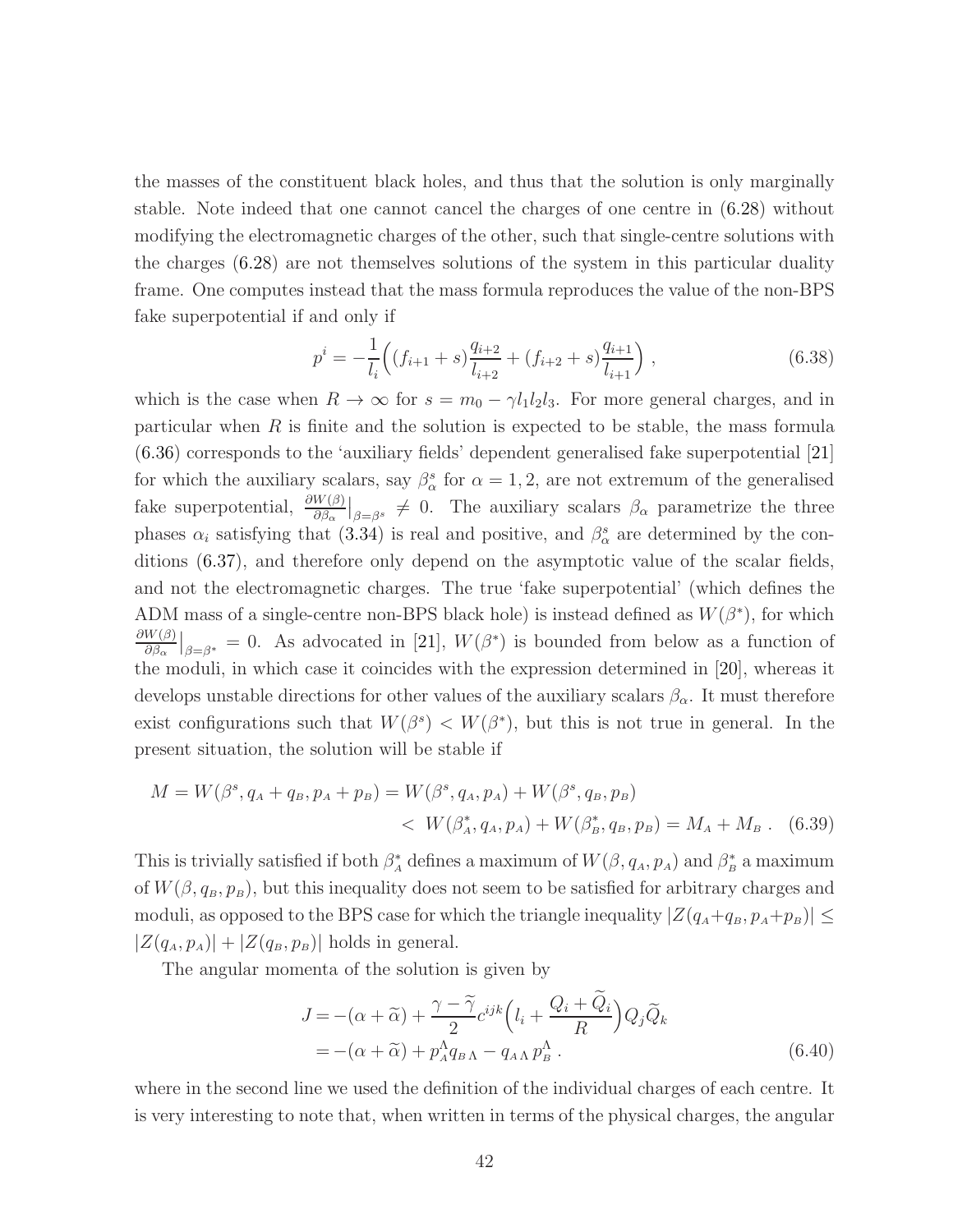momentum takes the very natural form of the sum of the intrinsic angular momenta plus the contribution coming from the electromagnetic interaction between the centres.

# Acknowledgments

We would like to thank Iosif Bena, Stefano Giusto, Josef Lindman Hörnlund, Boris Pioline, Amitabh Virmani and Nick Warner for fruitful discussions. The work of G.B. was supported by the ITN programme PITN-GA-2009-237920, the ERC Advanced Grant 226371, the IFCPAR CEFIPRA programme 4104-2 and the ANR programme blanc NT09-573739.

# A Conventions for  $SO(4,4)$

In this appendix we give the explicit form of some of the conventions presented in section [3.](#page-18-0)

First of all, our representation of  $SO(4,4)$  is defined as the one preserving the matrix [\(3.5\)](#page-19-3), it is explicitly given by

$$
\eta = \left(\begin{array}{ccccccccc} 0 & 0 & 0 & 1 & 0 & 0 & 0 & 0 \\ 0 & 0 & -1 & 0 & 0 & 0 & 0 & 0 \\ 0 & -1 & 0 & 0 & 0 & 0 & 0 & 0 \\ 1 & 0 & 0 & 0 & 0 & 0 & 0 & 0 \\ 0 & 0 & 0 & 0 & 0 & 0 & 0 & 1 \\ 0 & 0 & 0 & 0 & 0 & -1 & 0 & 0 \\ 0 & 0 & 0 & 0 & 0 & -1 & 0 & 0 \\ 0 & 0 & 0 & 0 & 1 & 0 & 0 & 0 \end{array}\right).
$$
(A.1)

The algebra elements appearing in [\(3.6\)](#page-19-4)

$$
\mathcal{V} = \exp\left[\zeta^{A_1 B_2 C_3} \mathbf{E}_{A_1 B_2 C_3} + \sigma \mathbf{E}\right] \exp[U\mathbf{H}] \begin{pmatrix} v_{a_1}^{A'_1} & 0 & 0 \\ 0 & v_{a_1}^{A'_1} & 0 \\ 0 & 0 & (v^{-1})_{B'_2}^{b_2} (v^{-1})_{C'_3}^{c_3} \end{pmatrix} \tag{A.2}
$$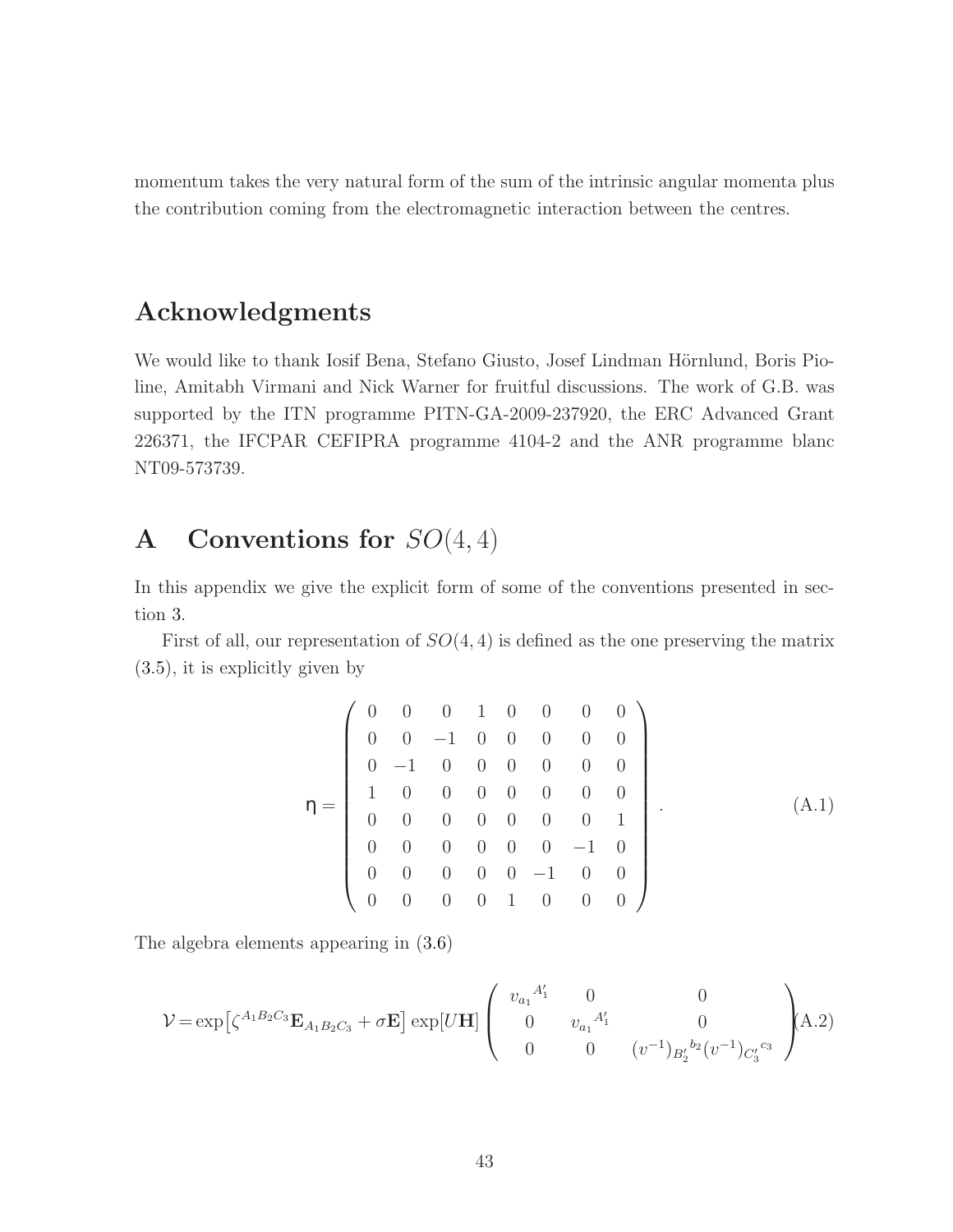are

$$
\zeta^{A_1 B_2 C_3} \mathbf{E}_{A_1 B_2 C_3} + \sigma \mathbf{E} = \begin{pmatrix} 0 & 0 & \sigma & 0 & \psi_0 & -\psi_3 - \psi_2 - \chi^1 \\ 0 & 0 & 0 & \sigma & -\psi_1 - \chi^2 - \chi^3 - \chi^0 \\ 0 & 0 & 0 & 0 & 0 & 0 & 0 \\ 0 & 0 & 0 & 0 & 0 & 0 & 0 \\ 0 & 0 & -\chi^0 & \chi^1 & 0 & 0 & 0 & 0 \\ 0 & 0 & \chi^3 & -\psi_2 & 0 & 0 & 0 & 0 \\ 0 & 0 & \chi^2 & -\psi_3 & 0 & 0 & 0 & 0 \\ 0 & 0 & -\psi_1 - \psi_0 & 0 & 0 & 0 & 0 \\ 0 & 0 & -U & 0 & 0 & 0 & 0 & 0 \\ 0 & 0 & -U & 0 & 0 & 0 & 0 & 0 \\ 0 & 0 & 0 & -U & 0 & 0 & 0 & 0 \\ 0 & 0 & 0 & 0 & 0 & 0 & 0 & 0 \\ 0 & 0 & 0 & 0 & 0 & 0 & 0 & 0 \\ 0 & 0 & 0 & 0 & 0 & 0 & 0 & 0 \\ 0 & 0 & 0 & 0 & 0 & 0 & 0 & 0 \end{pmatrix}, \quad (A.4)
$$

and

$$
\begin{pmatrix}\nv_{a_1}^{A'_1} & 0 & 0 \\
0 & v_{a_1}^{A'_1} & 0 \\
0 & 0 & (v^{-1})_{B'_2}^{b_2}(v^{-1})_{C'_3}^{c_3}\n\end{pmatrix} = \n\begin{pmatrix}\ne^{-\phi_1} & a_1 e^{\phi_1} & 0 & 0 & 0 & 0 & 0 \\
0 & e^{\phi_1} & 0 & 0 & 0 & 0 & 0 & 0 \\
0 & 0 & e^{-\phi_1} & a_1 e^{\phi_1} & 0 & 0 & 0 & 0 \\
0 & 0 & 0 & e^{\phi_1} & 0 & 0 & 0 & 0 \\
0 & 0 & 0 & e^{\phi_1} & 0 & 0 & 0 & 0 \\
0 & 0 & 0 & 0 & e^{\phi_2+\phi_3} & 0 & 0 & 0 \\
0 & 0 & 0 & 0 & -a_3 e^{\phi_2+\phi_3} & e^{\phi_2-\phi_3} & 0 & 0 \\
0 & 0 & 0 & 0 & -a_2 e^{\phi_2+\phi_3} & e^{-\phi_2-\phi_3} & 0 \\
0 & 0 & 0 & 0 & a_2 a_3 e^{\phi_2+\phi_3} - a_2 e^{\phi_2-\phi_3} - a_3 e^{-\phi_2+\phi_3} e^{-\phi_2-\phi_3}\n\end{pmatrix}.
$$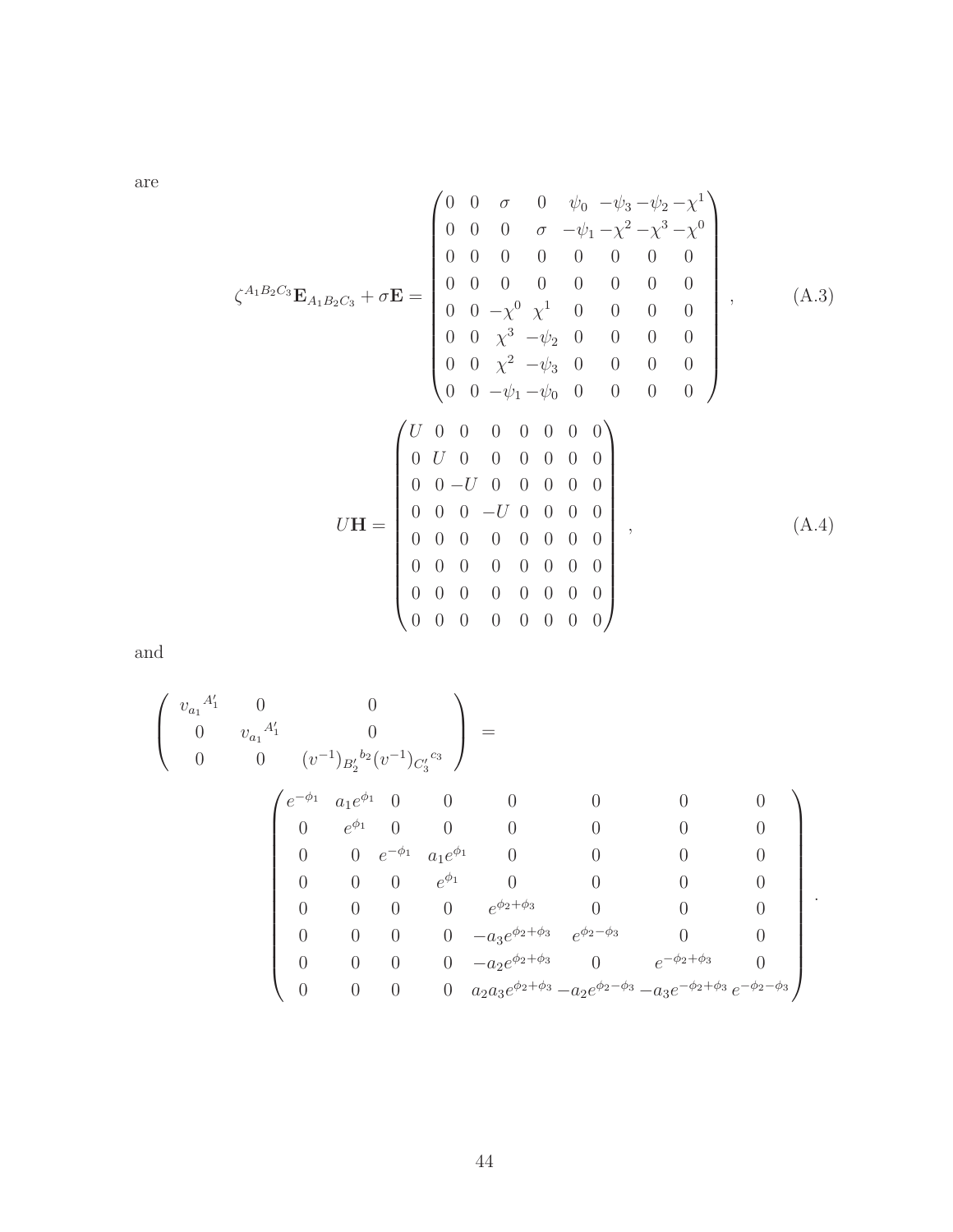<span id="page-45-0"></span>The solution of  $(3.19)$  in terms of the matrix  $(3.22)$  is

$$
D0 : (1,1,1,1) \t -N = -\Xi_i = Q_i = -P^0
$$
  
\n
$$
D2 : (1,-1,1,1) \t M = -\Sigma_1 = \Sigma_2 = \Sigma_3 = -\frac{1}{2}P^1
$$
  
\n
$$
(1,1,-1,1) \t M = \Sigma_1 = -\Sigma_2 = \Sigma_3 = -\frac{1}{2}P^2
$$
  
\n
$$
D4 : (1,1,-1,-1) \t -N = -\Xi_1 = \Xi_2 = \Xi_3 = -Q_1 = Q_2 = Q_3 = P^0
$$
  
\n
$$
(1,-1,1,-1,1) \t -N = \Xi_1 = -\Xi_2 = \Xi_3 = Q_1 = -Q_2 = Q_3 = P^0
$$
  
\n
$$
(1,-1,-1,1) \t -N = \Xi_1 = \Xi_2 = -\Xi_3 = Q_1 = Q_2 = -Q_3 = P^0
$$
  
\n
$$
D6 : (1,-1,-1,-1,-1) \t M = -\Sigma_i = \frac{1}{2}Q_0
$$
  
\n
$$
\overline{D0} : (-1,-1,-1,-1) \t M = -\Xi_1 = \Sigma_2 = \Sigma_3 = \frac{1}{2}P^1
$$
  
\n
$$
(-1,-1,1,-1,-1) \t M = -\Sigma_1 = \Sigma_2 = \Sigma_3 = \frac{1}{2}P^1
$$
  
\n
$$
(-1,-1,1,-1,1) \t M = \Sigma_1 = -\Sigma_2 = \Sigma_3 = \frac{1}{2}P^2
$$
  
\n
$$
(-1,-1,-1,1,1) \t M = \Sigma_1 = \Sigma_2 = -\Sigma_3 = \frac{1}{2}P^3
$$
  
\n
$$
\overline{D4} : (-1,-1,1,1,1) \t -N = -\Xi_1 = \Xi_2 = \Xi_3 = Q_1 = -Q_2 = -Q_3 = -P^0
$$
  
\n
$$
(-1,1,1,-1,1) \t -N = \Xi_1 = -\Xi_2 = \Xi_3 = -Q_1 = Q_2 = -Q_3 = -P^0
$$
  
\n
$$
(-1,1,1,-1) \t M = \Sigma_1 = \Xi_2 = -\Xi_3 = -Q_1 = Q_2 = -Q_3
$$

These definitions deserve some explanations. The four-uplet of numbers give the weight of each generator with respect to the four generators  $H_{\Lambda}$ . In particular, given these numbers, one can just read the weight of the generators with respect to  $h = b^{\Lambda} H_{\Lambda}$ . In particular, for the BPS orbit,  $b^{\Lambda} = (2, 0, 0, 0)$  and thus the weight is the first number of the four-uplet. In the duality frame that we have chosen in this paper, one can then show that each of the generator of the first part of the list, that all have weight one, couple respectively to D0, D2, D4, and D6-brane charges. The  $\overline{D}$ -brane generators are then naturally the dual one, with opposite weights. From this weights, it is then straightforward to see that the almost-BPS orbit  $(b^{\Lambda} = (4, 2, 2, 2))$  corresponds to  $\overline{\text{D6}}$ -D4-D2-D0 solutions and the composite non-BPS  $(b^{\Lambda} = (0, 2, 2, 2))$  to  $\overline{\text{D6}}$ - $\overline{\text{D4}}$ -D2-D0 ones.

Finally, we give here the explicit form of the KK-rotation matrix, that takes us from one duality frame to another. an element  $R \in K\mathbb{K}$  acts on  $\mathcal{V} \mathcal{V}^{\dagger}$  as

$$
\mathcal{V}\mathcal{V}^{\dagger} \longrightarrow R\mathcal{V}\mathcal{V}^{\dagger}R^{T} \tag{A.6}
$$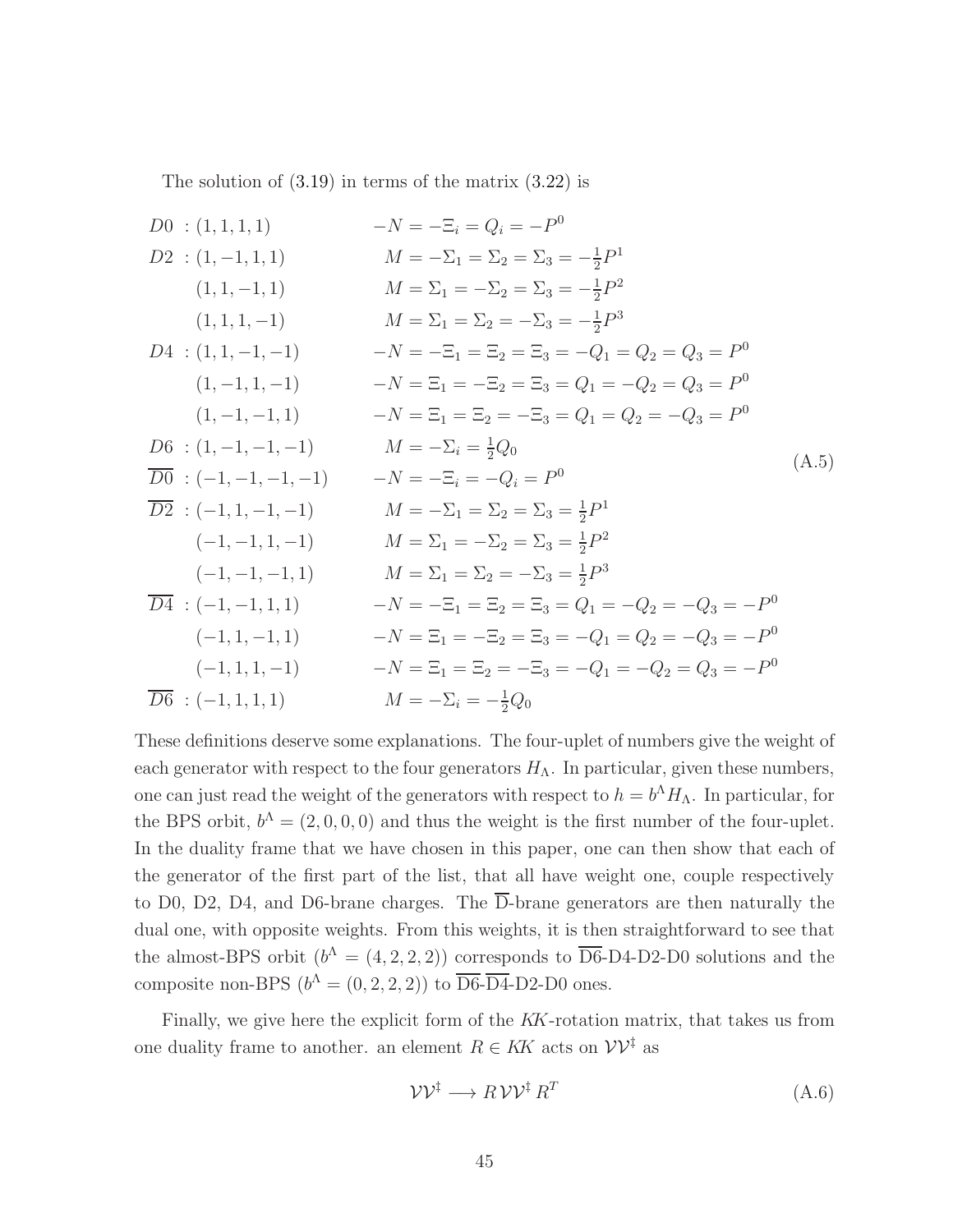where  $R$  is defined as

$$
R = \begin{pmatrix} R_4(\alpha'_0, \alpha'_1) & 0 \\ 0 & R_4(\alpha'_2, \alpha'_3) \end{pmatrix}
$$
 (A.7)

with

$$
R_4(\alpha_i, \alpha_j) = \begin{pmatrix} \cos \alpha_i \cos \alpha_j & \cos \alpha_i \sin \alpha_j & \sin \alpha_i \cos \alpha_j & \sin \alpha_i \sin \alpha_j \\ -\cos \alpha_i \sin \alpha_j & \cos \alpha_i \cos \alpha_j & -\sin \alpha_i \sin \alpha_j & \sin \alpha_i \cos \alpha_j \\ -\sin \alpha_i \cos \alpha_j & -\sin \alpha_i \sin \alpha_j & \cos \alpha_i \cos \alpha_j & \cos \alpha_i \sin \alpha_j \\ \sin \alpha_i \sin \alpha_j & -\sin \alpha_i \cos \alpha_j & -\cos \alpha_i \sin \alpha_j & \cos \alpha_i \cos \alpha_j \end{pmatrix} .
$$
 (A.8)

The angles  $\alpha'_{\Lambda}$  appearing in the R matrix are related to the one of [\(3.28\)](#page-24-1) through

$$
\alpha_0 = \alpha'_0 - \sum_i \alpha'_i , \qquad \alpha_i = \alpha'_0 + \alpha'_i . \tag{A.9}
$$

# <span id="page-46-0"></span>References

- <span id="page-46-1"></span>[1] A. Strominger, C. Vafa, "Microscopic origin of the Bekenstein-Hawking entropy," Phys. Lett. B379 (1996) 99 [\[hep-th/9601029](http://arxiv.org/abs/hep-th/9601029)].
- <span id="page-46-2"></span>[2] R. Emparan and G. T. Horowitz, "Microstates of a neutral black hole in M theory," Phys. Rev. Lett. 97 (2006) 141601 [\[hep-th/0607023](http://arxiv.org/abs/hep-th/0607023)].
- <span id="page-46-3"></span>[3] A. Dabholkar, A. Sen and S. P. Trivedi, "Black hole microstates and attractor without supersymmetry," JHEP 0701 (2007) 096 [\[hep-th/0611143](http://arxiv.org/abs/hep-th/0611143)].
- <span id="page-46-4"></span>[4] D. Astefanesei, K. Goldstein and S. Mahapatra, "Moduli and (un)attractor black hole thermodynamics," Gen. Rel. Grav. 40 (2008) 2069 [\[hep-th/0611140](http://arxiv.org/abs/hep-th/0611140)].
- <span id="page-46-5"></span>[5] F. Denef, "Supergravity flows and D-brane stability," JHEP 0008 (2000) 050 [\[hep-th/0005049](http://arxiv.org/abs/hep-th/0005049)].
- [6] A. Ceresole, G. Dall'Agata, "Flow equations for non-BPS extremal black holes," JHEP 0703 (2007) 110 [\[hep-th/0702088](http://arxiv.org/abs/hep-th/0702088)].
- [7] G. Lopes Cardoso, A. Ceresole, G. Dall'Agata et al., "First-order flow equations for extremal black holes in very special geometry," JHEP 0710 (2007) 063 , [0706.3373 \[hep-th\]](http://arxiv.org/abs/0706.3373).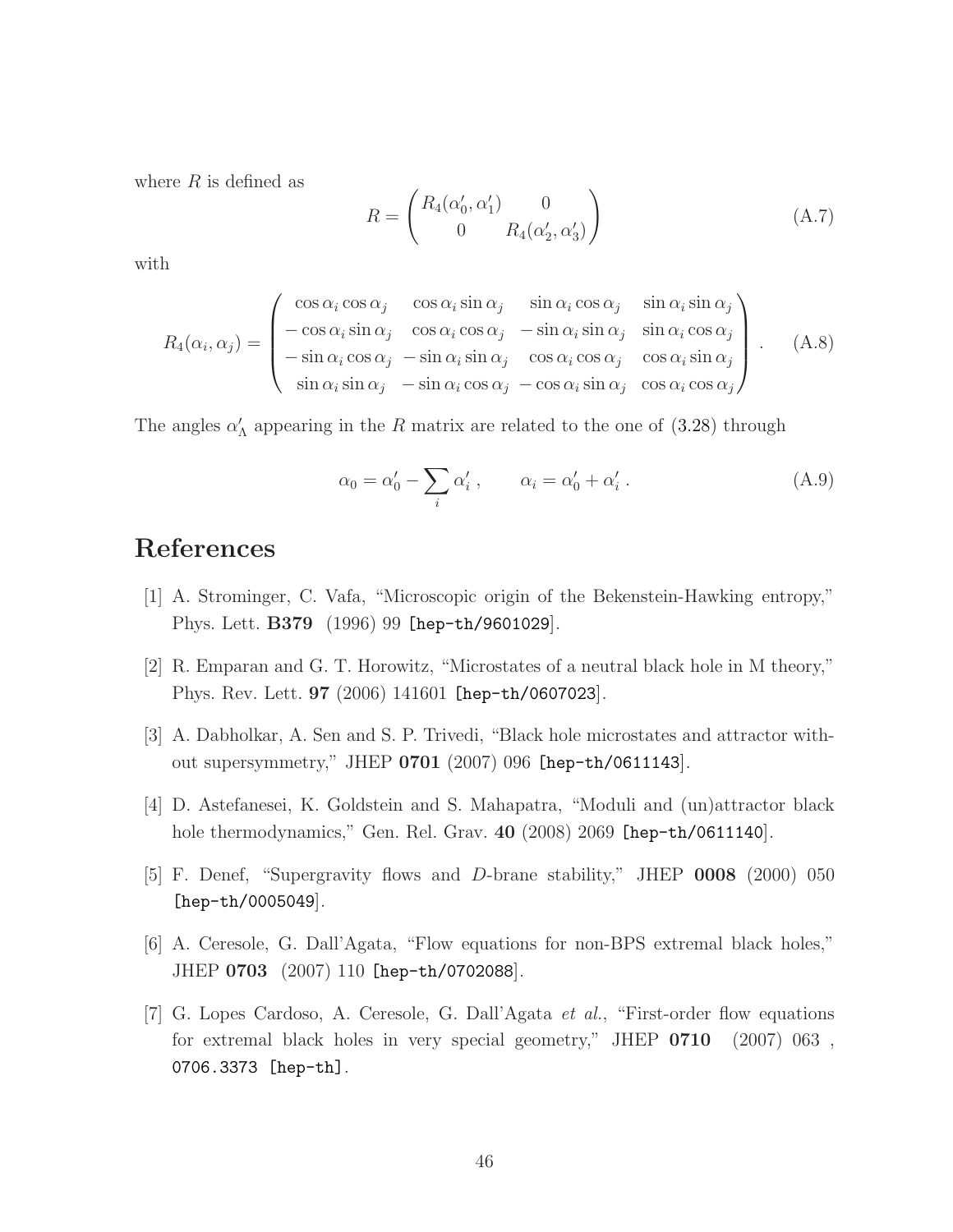- [8] A. Ceresole, G. Dall'Agata, S. Ferrara and A. Yeranyan, "First order flows for  $\mathcal{N} =$ 2 extremal black holes and duality invariants," Nucl. Phys. B 824 (2010) 239 , [0908.1110 \[hep-th\]](http://arxiv.org/abs/0908.1110).
- <span id="page-47-3"></span><span id="page-47-1"></span>[9] K. Goldstein and S. Katmadas, "Almost BPS black holes," JHEP 0905 (2009) 058 , [0812.4183 \[hep-th\]](http://arxiv.org/abs/0812.4183).
- <span id="page-47-2"></span>[10] I. Bena, G. Dall'Agata, S. Giusto, C. Ruef and N. P. Warner, "Non-BPS black rings and black holes in Taub-NUT," JHEP 0906 (2009) 015 , [0902.4526 \[hep-th\]](http://arxiv.org/abs/0902.4526).
- <span id="page-47-0"></span>[11] I. Bena, S. Giusto, C. Ruef and N. P. Warner, "Multi-center non-BPS black holes: the solution," JHEP 0911 (2009) 032 , [0908.2121 \[hep-th\]](http://arxiv.org/abs/0908.2121).
- <span id="page-47-6"></span>[12] I. Bena, S. Giusto, C. Ruef and N. P. Warner, "Supergravity solutions from floating branes," JHEP 1003 (2010) 047 , [0910.1860 \[hep-th\]](http://arxiv.org/abs/0910.1860).
- <span id="page-47-8"></span>[13] S. Giusto, G. Dall'Agata and C. Ruef, "U-duality and non-BPS solutions," [1012.4803 \[hep-th\]](http://arxiv.org/abs/1012.4803).
- [14] I. Bena, S. Giusto, C. Ruef, "A black ring with two angular momenta in Taub-NUT," [1104.0016 \[hep-th\]](http://arxiv.org/abs/1104.0016).
- [15] K. Goldstein, N. Iizuka, R. P. Jena and S. P. Trivedi, "Non-supersymmetric attractors," Phys. Rev. D 72 (2005) 124021 [\[hep-th/0507096](http://arxiv.org/abs/hep-th/0507096)].
- <span id="page-47-7"></span>[16] K. Hotta and T. Kubota, "Exact solutions and the attractor mechanism in non-BPS black holes," Prog. Theor. Phys. 118 (2007) 969 , [0707.4554 \[hep-th\]](http://arxiv.org/abs/0707.4554).
- [17] E. G. Gimon, F. Larsen and J. Simon, "Black holes in supergravity: the non-BPS branch," JHEP 0801 (2008) 040 , [0710.4967 \[hep-th\]](http://arxiv.org/abs/0710.4967).
- <span id="page-47-4"></span>[18] E. G. Gimon, F. Larsen and J. Simon, "Constituent Model of Extremal non-BPS Black Holes," JHEP 0907 (2009) 052 , [0903.0719 \[hep-th\]](http://arxiv.org/abs/0903.0719).
- <span id="page-47-5"></span>[19] D. Gaiotto, W. W. Li and M. Padi, "Non-supersymmetric attractor flow in symmetric spaces," JHEP 0712 (2007) 093 , [0710.1638 \[hep-th\]](http://arxiv.org/abs/0710.1638).
- [20] G. Bossard, Y. Michel and B. Pioline, "Extremal black holes, nilpotent orbits and the true fake superpotential," JHEP 1001 (2010) 038, [0908.1742 \[hep-th\]](http://arxiv.org/abs/0908.1742).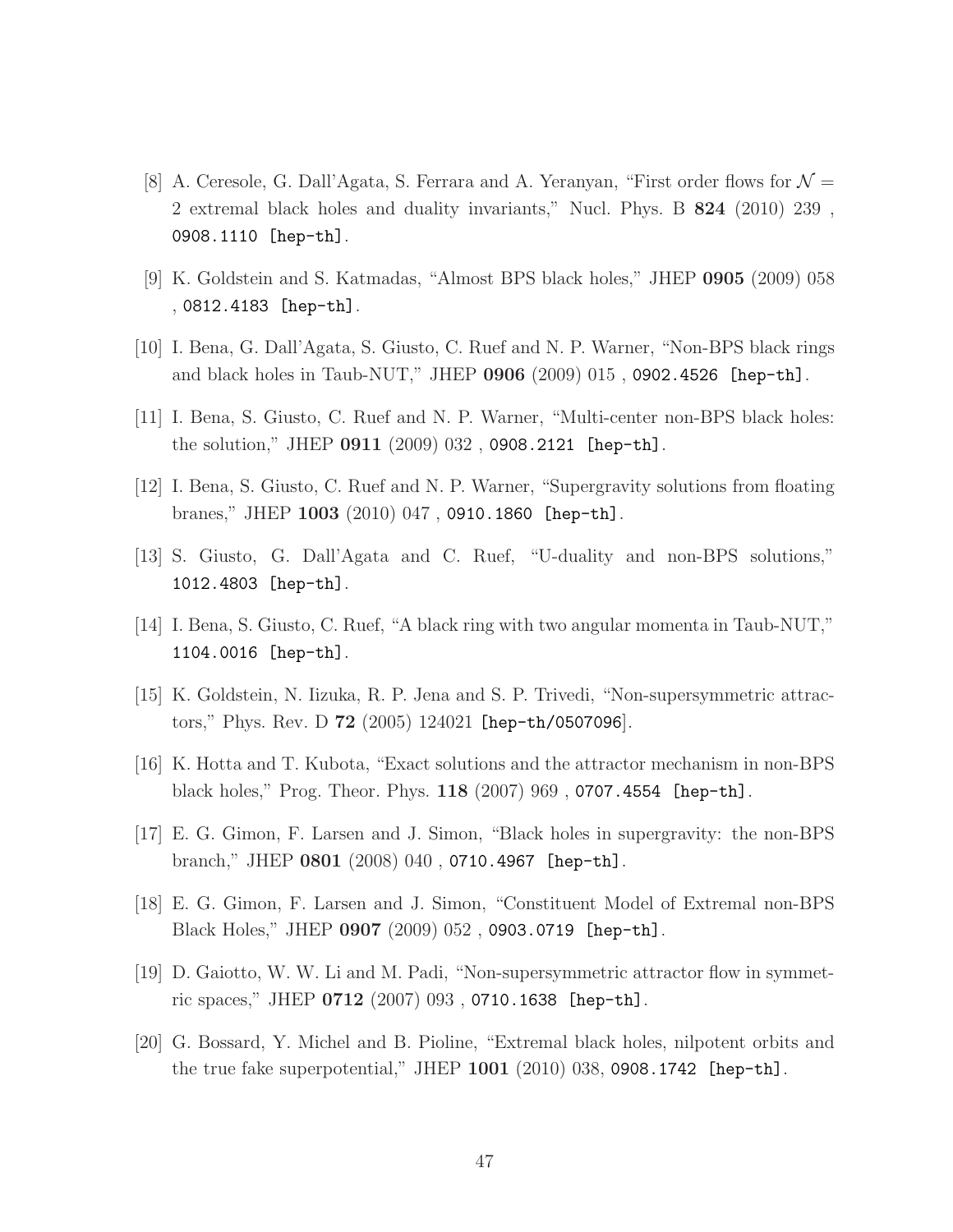- <span id="page-48-7"></span>[21] A. Ceresole, G. Dall'Agata, S. Ferrara and A. Yeranyan, "Universality of the superpotential for  $d = 4$  extremal black holes," Nucl. Phys. B 832 (2010) 358, [0910.2697 \[hep-th\]](http://arxiv.org/abs/0910.2697).
- [22] J. Perz, P. Smyth, T. Van Riet and B. Vercnocke, "First-order flow equations for extremal and non-extremal black holes," JHEP 0903 (2009) 150 , [0810.1528 \[hep-th\]](http://arxiv.org/abs/0810.1528).
- [23] S. S. Kim, J. L. Hornlund, J. Palmkvist and A. Virmani, "Extremal solutions of the  $S^3$  model and nilpotent orbits of  $G_{2(2)}$ ," JHEP 1008 (2010) 072, [1004.5242 \[hep-th\]](http://arxiv.org/abs/1004.5242).
- [24] P. Galli, K. Goldstein, S. Katmadas and J. Perz, "First-order flows and stabilisation equations for non-BPS extremal black holes," JHEP 1106 (2011) 070 , [1012.4020 \[hep-th\]](http://arxiv.org/abs/1012.4020).
- <span id="page-48-1"></span><span id="page-48-0"></span>[25] P. Galli, T. Ortin, J. Perz and C. S. Shahbazi, "Non-extremal black holes of  $\mathcal{N}=2$ ,  $d=4$  supergravity," [1105.3311 \[hep-th\]](http://arxiv.org/abs/1105.3311).
- <span id="page-48-2"></span>[26] P. Breitenlohner, D. Maison and G. W. Gibbons, "Four-dimensional black holes from Kaluza–Klein theories," Commun. Math. Phys. 120 (1988) 295.
- <span id="page-48-3"></span>[27] J. L. Hornlund, "On the symmetry orbits of black holes in non-linear sigma models," [1104.4949 \[hep-th\]](http://arxiv.org/abs/1104.4949).
- <span id="page-48-4"></span>[28] G. Bossard, H. Nicolai and K. S. Stelle, "Universal BPS structure of stationary supergravity solutions," JHEP 0907 (2009) 003 [0902.4438 \[hep-th\]](http://arxiv.org/abs/0902.4438).
- <span id="page-48-5"></span>[29] G. Bossard, H. Nicolai, "Multi-black holes from nilpotent Lie algebra orbits," Gen. Rel. Grav. 42 (2010) 509-537. , [0906.1987 \[hep-th\]](http://arxiv.org/abs/0906.1987).
- <span id="page-48-6"></span>[30] G. Bossard, "1/8 BPS black hole composites," [1001.3157 \[hep-th\]](http://arxiv.org/abs/1001.3157).
- <span id="page-48-8"></span>[31] B. Bates and F. Denef, "Exact solutions for supersymmetric stationary black hole composites," [\[hep-th/0304094](http://arxiv.org/abs/hep-th/0304094)].
- <span id="page-48-9"></span>[32] D. Collingwood and W. McGovern, "Nilpotent orbits in semisimple Lie algebras" Van Nostrand Reinhold Mathematics Series, New York, 1993.
- [33] J. Sekiguchi, "Remarks on real nilpotent orbits of a symmetric pair," J. Math. Soc. Japan 39 (1987) 127138.